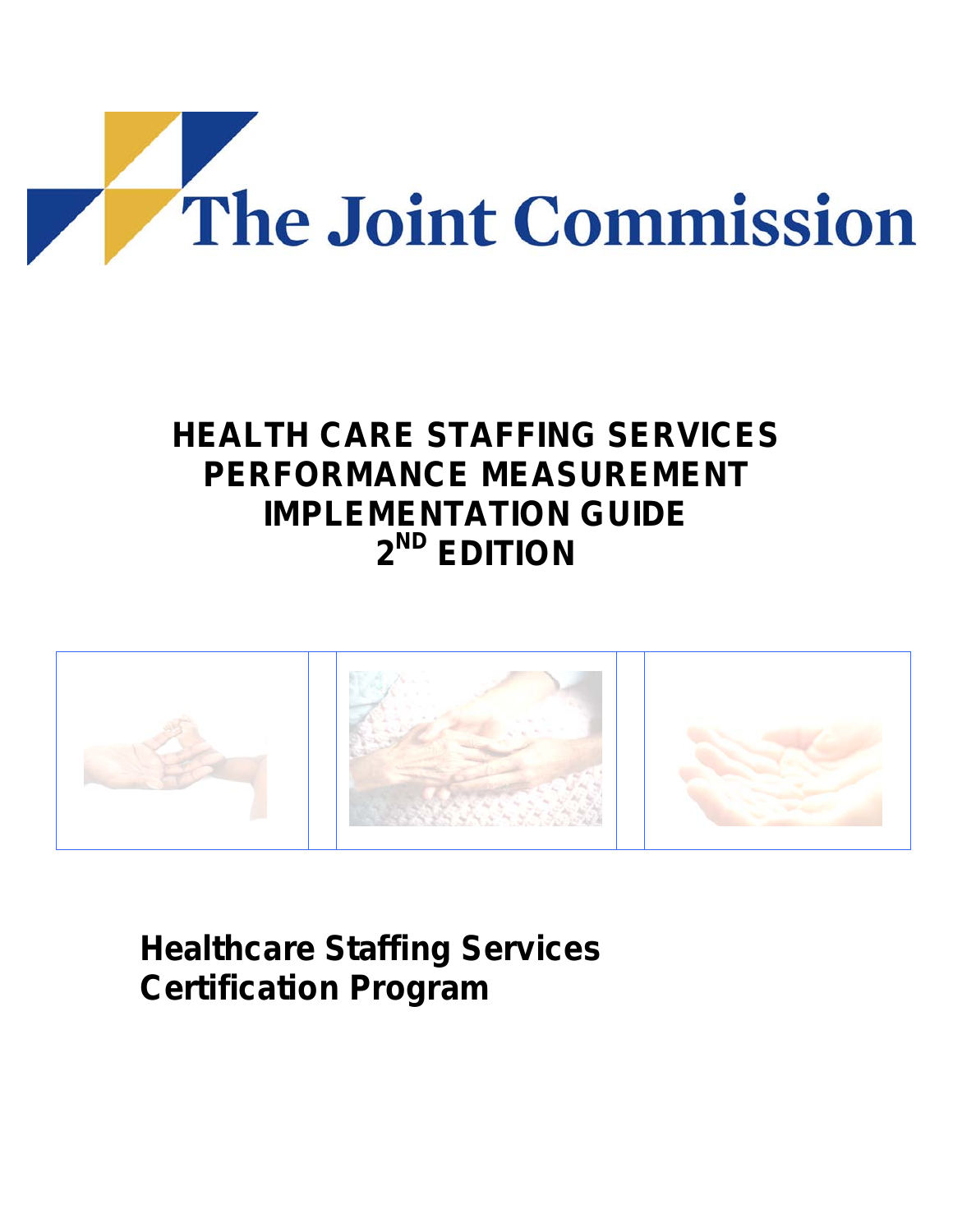# **Health Care Staffing Services Certification Program Performance Measurement Implementation Guide, 2nd Edition Updated March 2010**

We are pleased to share with you the second edition of the Health Care Staffing Services (HCSS) Certification Program Performance Measure Implementation Guide. All HCSS firms certified by The Joint Commission are required to utilize a set of three standardized measures in order to meet the performance measurement requirements for certification. Detailed information regarding the standardized HCSS measure set and performance measurement is provided in this revised edition.

The standardized measures contained in this final set reflect modifications and revisions made to the candidate measures following the findings of a six-month pilot test (August 1, 2006 through January 31, 2007), and subsequent recommendations from the Health Care Staffing Services Performance Measure Expert Panel. (In addition to the three standardized measures included in the set, it is strongly encouraged that HCSS firms also develop non-standardized measures for personnel file audits that monitor state-specific and / or client specific requirements for their organizations.)

Questions respecting measure specifications or data collection for the standardized measures should be submitted to: [http://manual.jointcommission.org.](http://manual.jointcommission.org/)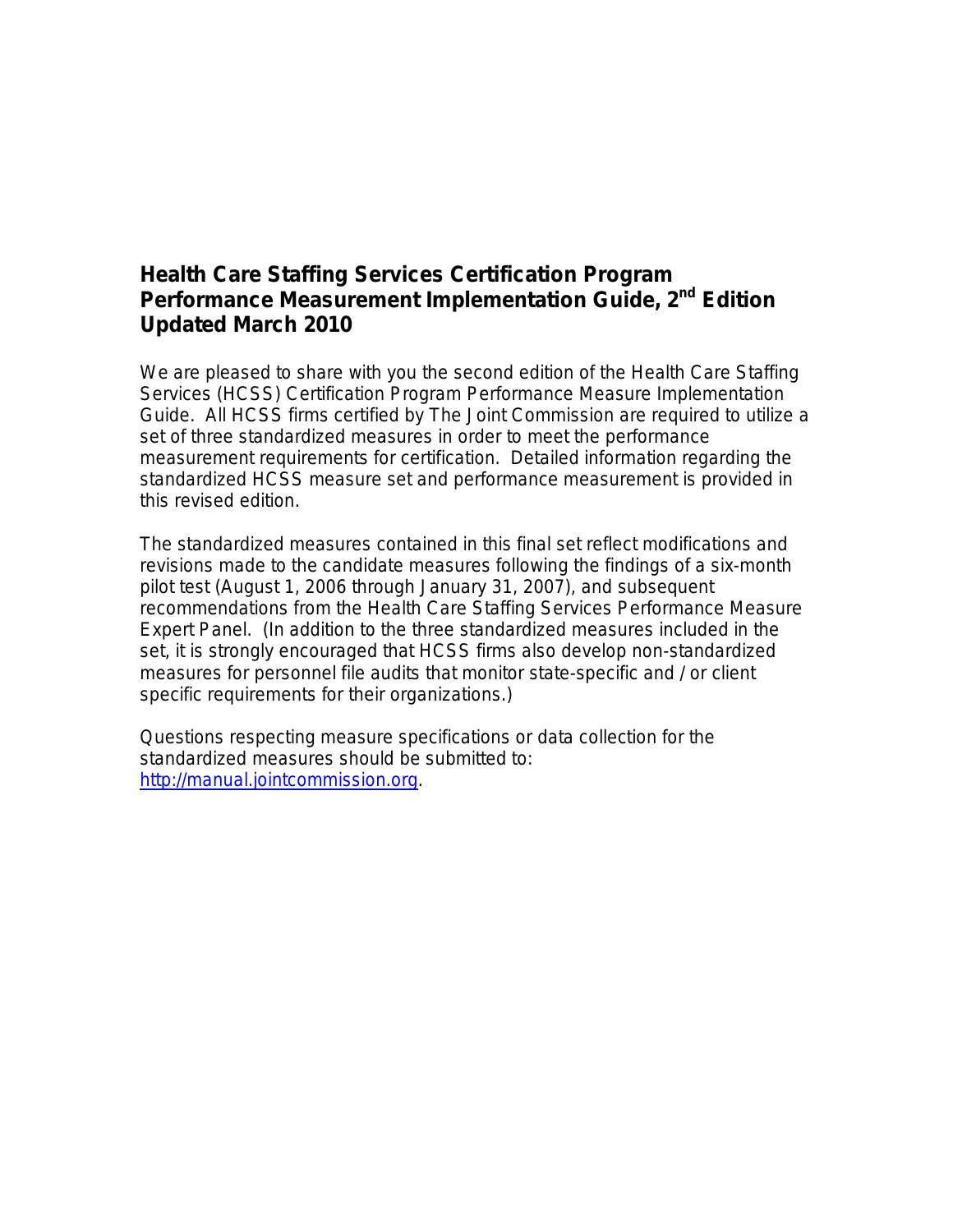### **Health Care Staffing Services (HCSS) Certification Program Performance Measurement Implementation Guide**

# **TABLE OF CONTENTS**

- Section 1 Introduction and Background
- Section 2 HCSS Framework

Section 3 Measure Information

- HCSS Performance Measures
- Measure Information Forms and Flowcharts

### Section 4 Data Element Dictionary

- Introduction
- Data Element Dictionary Terms
- Alphabetical List of Data Elements
- Data Element Dictionary
- Section 5 Data Collection and Data Reporting
- Section 6 Data Collection Tools
- Section 7 Sampling
- Section 8 Data Utilization
- Section 9 Glossary
- Section 10 References
- Appendix Overview of Measure Information Form
	- Flowchart Symbols
	- Performance Measure Data Report

Release Notes, Version 1.0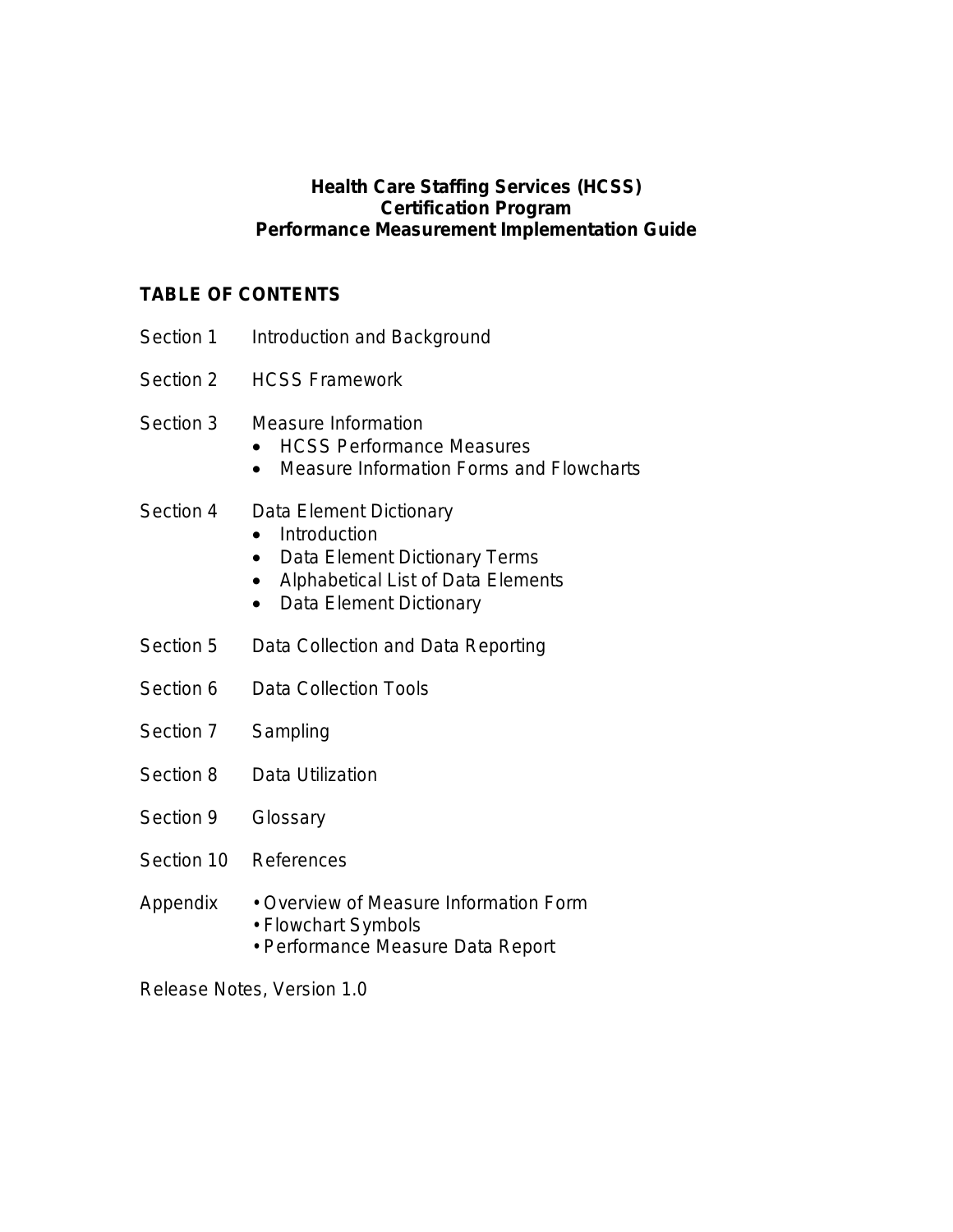# **INTRODUCTION AND BACKGROUND**

# *The History of the Performance Measurement Initiative*

In 1987, The Joint Commission announced its *Agenda for Change*, which outlined a series of major steps designed to modernize the accreditation process. A key component of the *Agenda for Change* was the future incorporation of performance measurement into the accreditation process. As the performance measurement initiative evolved, the name ORYX® was chosen to represent the overall initiative. Beginning with the Hospital and Long Term Care accreditation programs, performance measurement requirements were phased in over several years. Initial requirements allowed organizations to select a performance measurement system from a Joint Commission approved list to collect aggregate health care data on individual performance measures. In March of 1999, the ORYX® initiative became operational when the performance measurement systems began transmitting data to The Joint Commission on behalf of accredited hospitals and long term care organizations. Since that time, home care and behavioral health organizations have been included in the ORYX® initiative.

The eventual development and inclusion of standardized core performance measures was a standing goal of the ORYX® initiative. The next phase of the ORYX® initiative focused on the identification of standardized sets of valid, reliable, and evidence-based "core" measures for use in the hospital accreditation program. In early 1999, The Joint Commission solicited input from a wide variety of stakeholders - clinical professionals, health care provider organizations, health care consumers, and performance measurement experts – about potential focus areas for core measures. The input of these stakeholders, together with recommendations from State Hospital Associations led to the identification of five initial core measurement areas:

- Acute myocardial infarction (including coronary artery disease)
- Heart Failure
- Community acquired pneumonia
- Pregnancy and related conditions (including newborn and maternal care)
- Surgical procedures and complications

A period of extensive work involving clinical input from expert panels, attributes and evaluation criteria for core performance measures developed with the Advisory Council on Performance Measurement and pilot testing with state hospital associations, measurement systems, and hospitals led to the final selection of hospital core measures. Implementation of data collection on the first sets of ORYX® core measures for hospitals began in July 2001.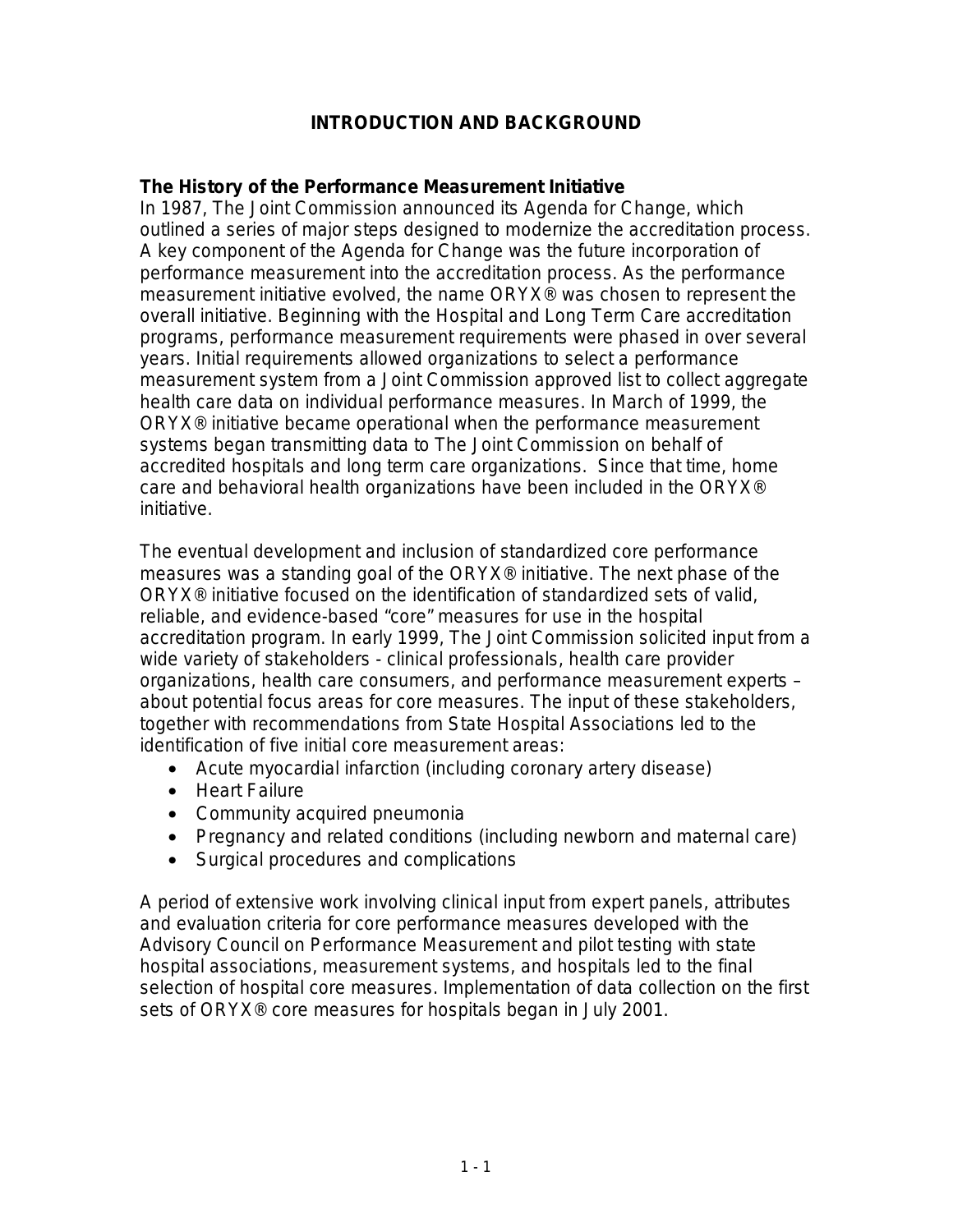#### *Performance Measurement in Certification*

In 2004, The Joint Commission launched the Health Care Staffing Certification Program to meet quality oversight needs that have arisen in recent years as a result of significant, on-going shortages of nurses, pharmacists, and other health care professionals. These shortages have caused health care organizations to increasingly fill positions with temporary workers through contractual arrangements with staffing firms. The Joint Commission's certification program provides an independent, comprehensive evaluation of a staffing firm's abilities to provide competent staffing services. The certification evaluation process is reliant on standards which, in addition to other specific topics relating to health care staffing firms, outline expectations for performance measurement and improvement.

Since consensus-based nationally standardized performance measures have not historically existed for Health Care Staffing Services (HCSS), The Joint Commission initiated a two-stage process with respect to performance measurement expectations for HCSS certification. Stage I of the process required HCSS firms to select, collect, and analyze data on one or more nonstandardized, industry-related performance measure(s) derived from the universe of measures. Simultaneously, a systematic process for the identification of Stage II, or standardized performance measures, for the HCSS Certification Program was initiated.

Identification of standardized measures for Stage II involved a multi-faceted approach which included an extensive literature review, development of a framework for identification of measurement areas, a targeted call for measures, a stakeholder comment period, and development of detailed measure specifications. These activities were advised and guided by an advisory panel of external experts. Measure specifications for a set of three performance measures were ultimately drafted along with development of this HCSS Certification Program Performance Measurement Implementation Guide which includes the HCSS measurement framework, measure information forms, data element dictionary, data collection tools, sampling methodology for data collection, glossary of terms, and references.

August 1, 2006, marked the beginning of a six-month pilot test of the candidate measure set. The pilot process, completed on January 31, 2007, tested the utility and reliability of this set of three standardized performance measures. Modifications to the candidate measure set were then made based on the feedback received from pilot site participants and recommendations from the expert panel.

The measures included in this second edition of the Health Care Staffing Services Implementation Guide are the outcome of the Stage II measure development process. These Stage II measures replace the Stage I measures previously used by HCSS firms for performance improvement.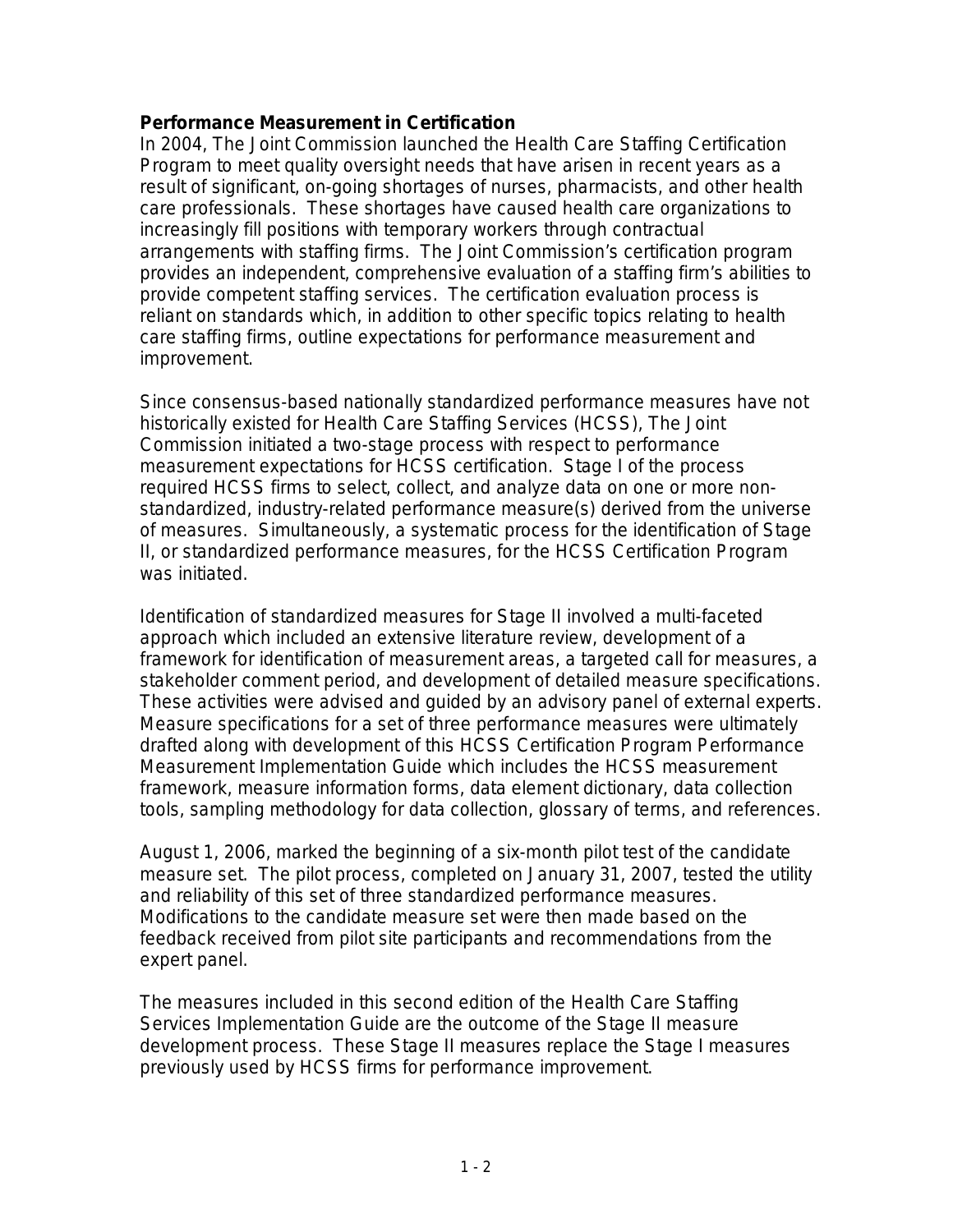# **HEALTH CARE STAFFING SERVICES FRAMEWORK**

#### *Introduction*

The application of a systematic approach can be useful in identifying the varied factors that influence a process. The following framework was created as part of the identification and development of the standardized performance measures. It served as a guide to selecting areas of performance measurement that will enhance the quality of services, are evidence based, and are scientifically sound. The framework was designed to identify domains and key measurement areas for health care staffing services (HCSS).

The framework is included in this guide exactly as it was used during the process of identifying the related performance measures. While it is not meant to be exhaustive, it does provide a foundation for considering performance measurement in HCSS programs. As such, your organization may wish to use or enhance the framework to assess for additional opportunities for performance measurement within your quality improvement initiative. In addition, factors in the framework may be helpful when considering root causes (see section *Data Analysis and Display*) as your organization undertakes analysis and interpretation of data collected for the performance measures.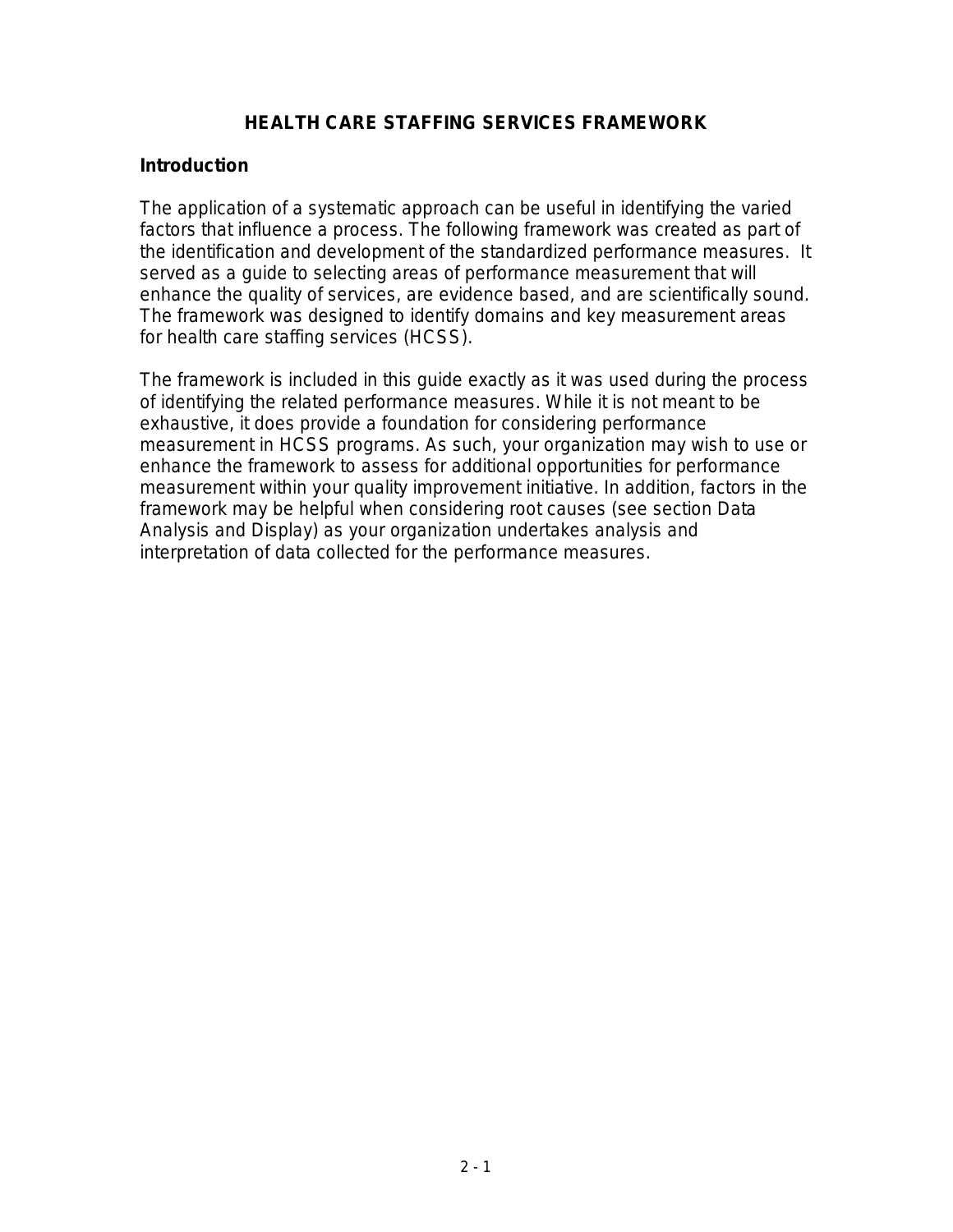# **HEALTH CARE STAFFING SERVICES STANDARDIZED MEASURE SET FRAMEWORK**

| <b>Domains</b>             | <b>Key Measurement Areas</b>                                         |  |  |
|----------------------------|----------------------------------------------------------------------|--|--|
| Coordination of Services - | <b>Cancellation rates</b>                                            |  |  |
| Service to client          | Per diem<br>$\circ$                                                  |  |  |
| organization               | Staff cancellations of assignments                                   |  |  |
|                            | Client organization cancellation of staff                            |  |  |
|                            | assignments                                                          |  |  |
|                            | HCSS cancellation of staff assignments                               |  |  |
|                            | Traveler<br>$\Omega$                                                 |  |  |
|                            | Staff cancellations of assignments                                   |  |  |
|                            | Client organization cancellation of staff<br>assignments             |  |  |
|                            | HCSS cancellation of staff assignments                               |  |  |
|                            | Response rate                                                        |  |  |
|                            | Fill rate<br>$\bullet$                                               |  |  |
| Coordination of Services - | Do not return (DNR) evaluation process<br>$\bullet$                  |  |  |
| Client organization to     | Other complaints                                                     |  |  |
| Service                    |                                                                      |  |  |
| <b>Outcomes</b>            | Repeat assignments<br>$\bullet$                                      |  |  |
|                            | HCSS to same client organization<br>$\circ$                          |  |  |
|                            | Individual staff to same client organization<br>$\circ$              |  |  |
|                            | Number of times traveler accepts additional assignments              |  |  |
|                            | Number of years traveler has been with HCSS                          |  |  |
|                            | Number of W-2 employees<br>$\bullet$                                 |  |  |
| Organizational/system      | Ability of HCSS to make payroll<br>$\bullet$                         |  |  |
| factors                    | Timeliness of HCSS payroll<br>$\bullet$                              |  |  |
|                            | Financial viability of HCSS<br>$\bullet$                             |  |  |
|                            | Experience of HCSS management staff<br>$\bullet$                     |  |  |
|                            | Contract clarity and delineation of required components<br>$\bullet$ |  |  |
|                            | Requirements of contract are followed by HCSS                        |  |  |
|                            | <b>HCSS</b> meets contract requirements                              |  |  |
|                            | Subcontracting requirements to multiple parties                      |  |  |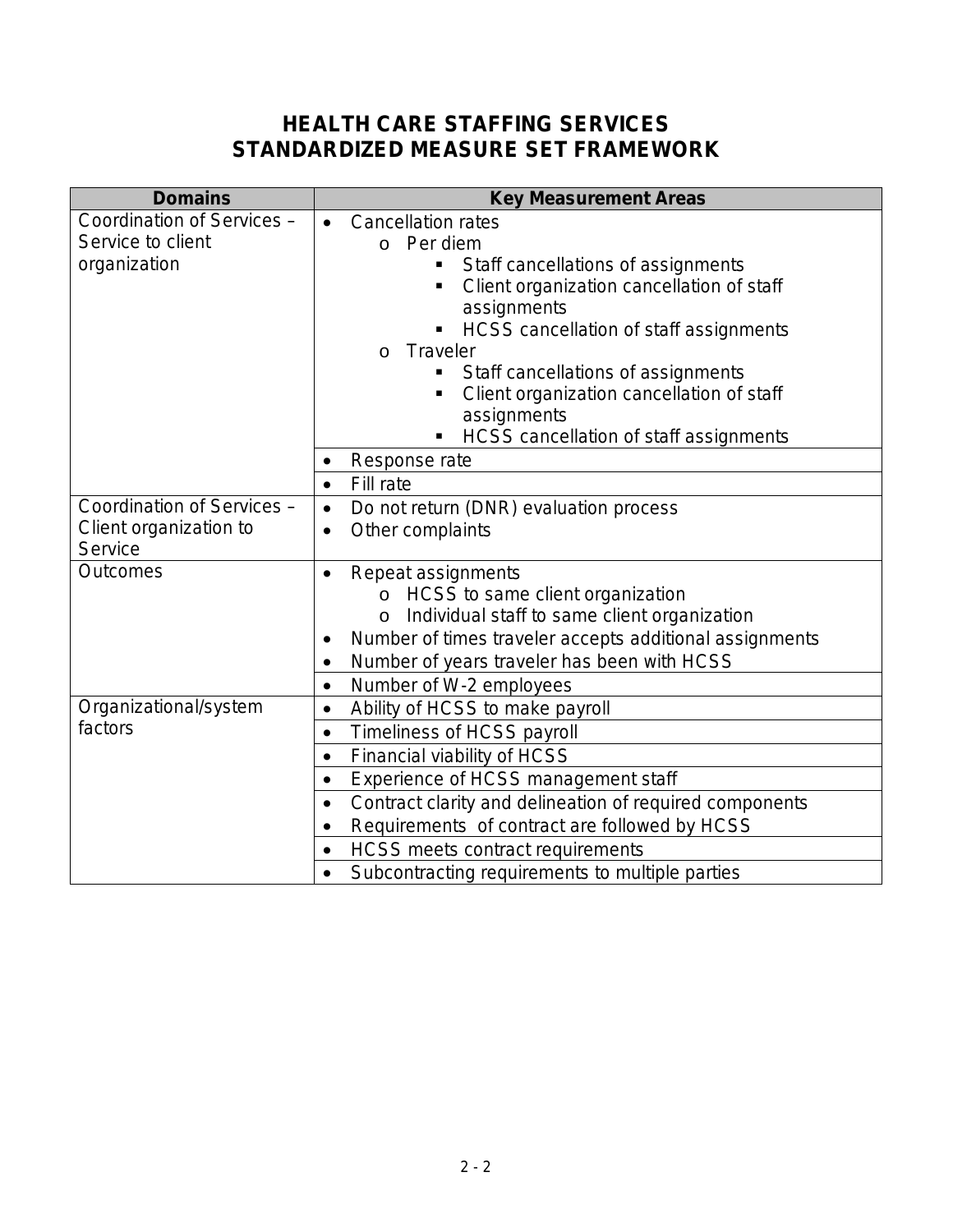| <b>Domains</b>      | <b>Key Measurement Areas</b>                                                                                       |
|---------------------|--------------------------------------------------------------------------------------------------------------------|
| Safety<br>$\bullet$ | Competency of clinical staff                                                                                       |
|                     | $\circ$ On hire                                                                                                    |
|                     | Periodic<br>$\circ$                                                                                                |
|                     | <b>Credentialing process</b>                                                                                       |
|                     | On hire<br>$\Omega$                                                                                                |
|                     | Periodic<br>$\Omega$                                                                                               |
| $\bullet$           | Performance evaluations include:                                                                                   |
|                     | All aspects of nursing/patient care processes<br>$\circ$                                                           |
|                     | <b>Patient feedback</b><br>$\Omega$                                                                                |
|                     | Performance of the technical elements of the role                                                                  |
|                     | Orientation is provided for each client organization, unit, or                                                     |
|                     | specialty                                                                                                          |
|                     | HCSS has documented requirements for each client<br>$\circ$                                                        |
|                     | organization they staff                                                                                            |
|                     | o Staff must complete orientation prior to placement in                                                            |
|                     | any client organization                                                                                            |
|                     | Completion of each client organization's orientation<br>$\circ$                                                    |
|                     | process is documented in each staff person's file                                                                  |
|                     | Clinical performance issues with staff are                                                                         |
|                     | evaluated/investigated                                                                                             |
|                     | <b>Medication errors</b><br>$\Omega$                                                                               |
|                     | <b>Restraint and seclusion</b><br>$\Omega$                                                                         |
|                     | Operative and other invasive procedures<br>$\circ$<br><b>Blood administration</b>                                  |
|                     | $\circ$                                                                                                            |
|                     | Clinical issues with staff result in appropriate counseling,<br>administrative and remedial action, as needed for: |
|                     | <b>Medication errors</b><br>$\Omega$                                                                               |
|                     | <b>Restraint and seclusion</b><br>O                                                                                |
|                     | Operative and other invasive procedures<br>O                                                                       |
|                     | <b>Blood administration</b><br>$\circ$                                                                             |
| $\bullet$           | Clinical incident reports of adverse patient outcomes are                                                          |
|                     | investigated                                                                                                       |
|                     | HCSS has a risk management process                                                                                 |
| $\bullet$           | Background checks are completed for each employee                                                                  |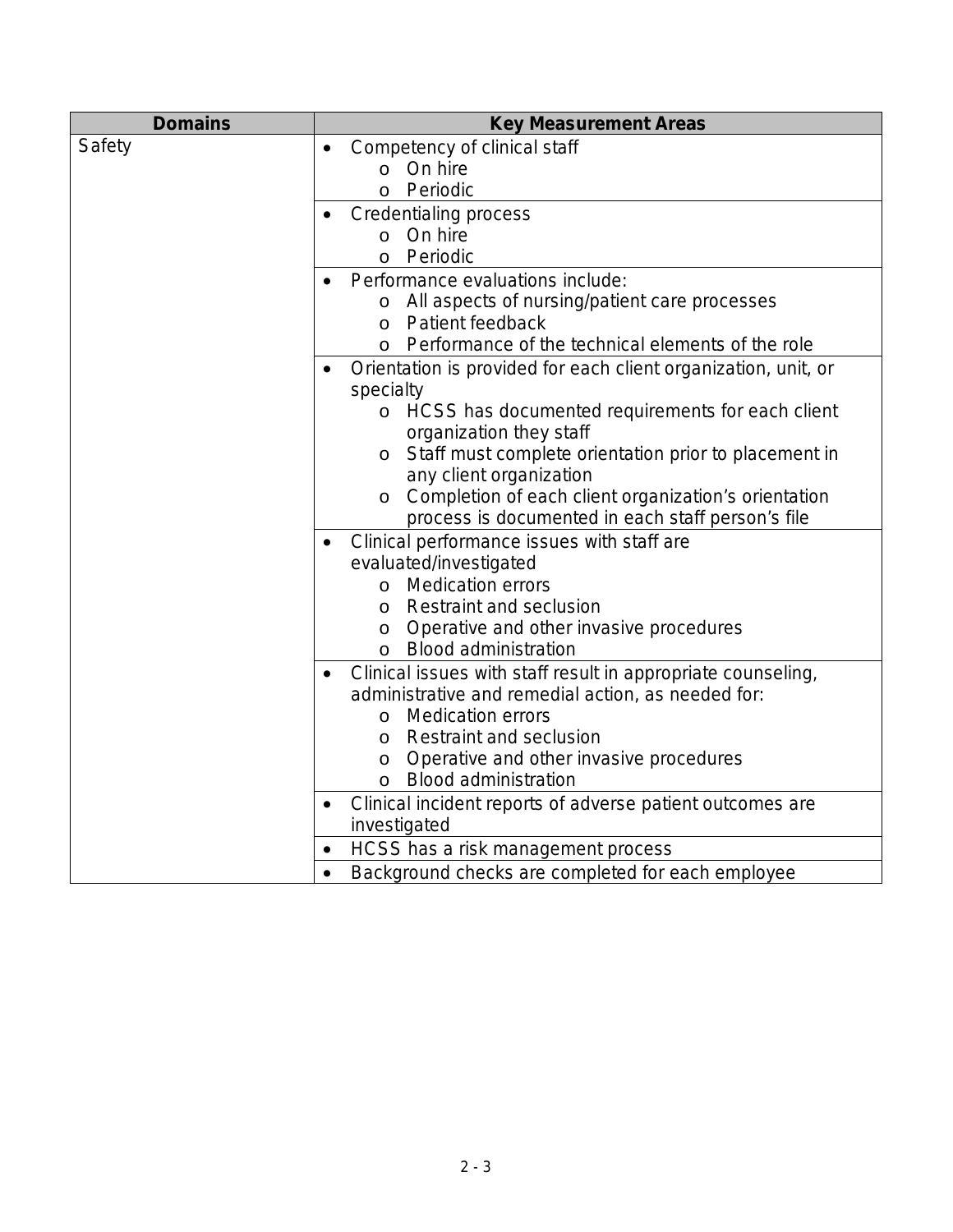# **HEALTH CARE STAFFING SERVICES PERFORMANCE MEASURES**

| <b>Set-Measure</b> | <b>Health Care Staffing</b><br><b>Services</b><br><b>Performance Measure</b><br><b>Name</b> |
|--------------------|---------------------------------------------------------------------------------------------|
| HCSS-1             | Do Not Return - Clinical                                                                    |
| HCSS-2             | Do Not Return - Professional                                                                |
| HCSS-3             | <b>Completeness of Personnel</b><br>File                                                    |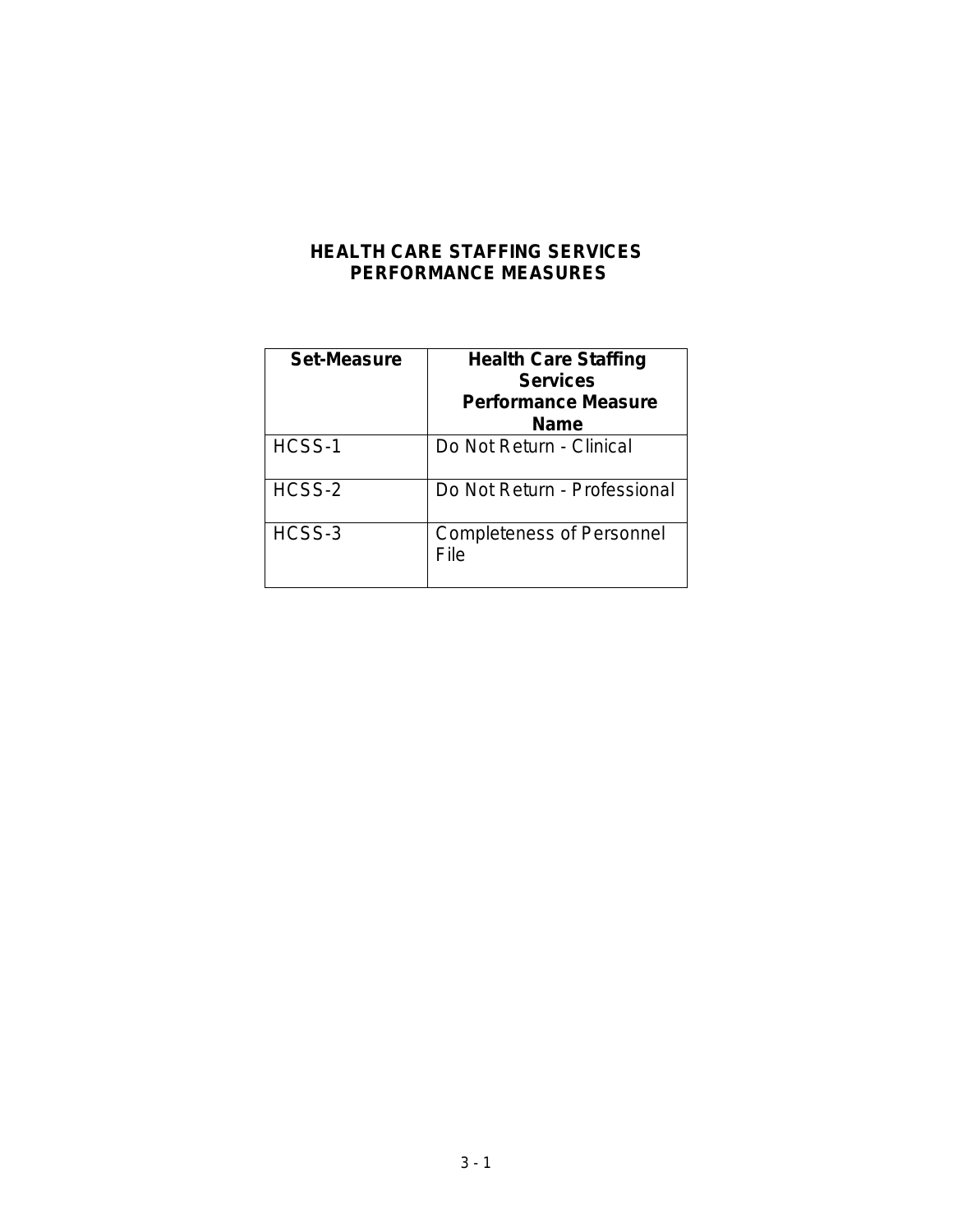#### **Measure Information Form**

**Measure Set:** Health Care Staffing

# **Candidate Measure ID:** HCSS-1

#### **Performance Measure Name:** Do Not Return - Clinical

**Rationale:** Health care staffing services (HCSS) are contracted to fill vacancies that health care organizations are unable to fill with currently employed staff. Health care organizations requested coverage for 8,000 vacant positions each day in 2003.<sup>[1](#page-9-0)</sup> A study of Medicare cost reports over a nine-year period found that short-term acute care hospitals have increased their use of contract labor from 1.3% of personnel expense in 1997 to more than 3% by the end of [2](#page-9-1)005.<sup>2</sup> The Bureau of Labor Statistics, U.S. Department of Labor projects that the temporary employment industry, comprised primarily of staffing services, will grow at an average annual rate of 3.8% from 2004 to 2014, adding nearly 1.6 million new jobs. $3$  Coupled with the current health care staffing shortage of nurses, physicians, and technologists, the demand for healthcare staffing services is expected to continue to increase.

The Joint Commission's 2010 Comprehensive Hospital Accreditation Manual states in standard LD.04.03.09: "Care, treatment, and services provided through contractual agreement are provided safely and effectively." Compliance of performance with this standard is demonstrated by:

- The hospital or HCSS client evaluates the contracted care, treatment and services to determine whether they are being provided according to the contract and the level of safety and quality that the hospital expects.
- The hospital or HCSS client retains overall responsibility and authority for services furnished under a contract.

In the health care environment, it is crucial that care givers maintain clinical competence and the necessary skill level to provide quality of care and patient safety. It is the responsibility of health care providers to address performance issues as they occur. The responsibility for dealing with performance issues of contracted staff reverts to the health care staffing service. In order to deal effectively with performance issues, the healthcare staffing services firm must have ongoing and open communication with the organizations that they contract with, especially when dealing with a report of "Do Not Return."

<span id="page-9-0"></span> $1$  2004 Market Analysis and Executive Summary: Temporary Healthcare Staffing, Nov. 2004. Available at: [http://www.healthleadersmedia.com/print.cfm?content\\_id+60699&parent=103.](http://www.healthleadersmedia.com/print.cfm?content_id+60699&parent=103) Accessed on July 2, 2007.

<span id="page-9-1"></span><sup>2</sup> Shoemaker P, Schuhmann TM. Trends in hospitals' use of contract labor. *Healthcare Financial Management.* April 2007.<br><sup>3</sup> American Staffing Association. Annual Economic Analysis. Alexandria, VA: Author. 2007.

<span id="page-9-2"></span>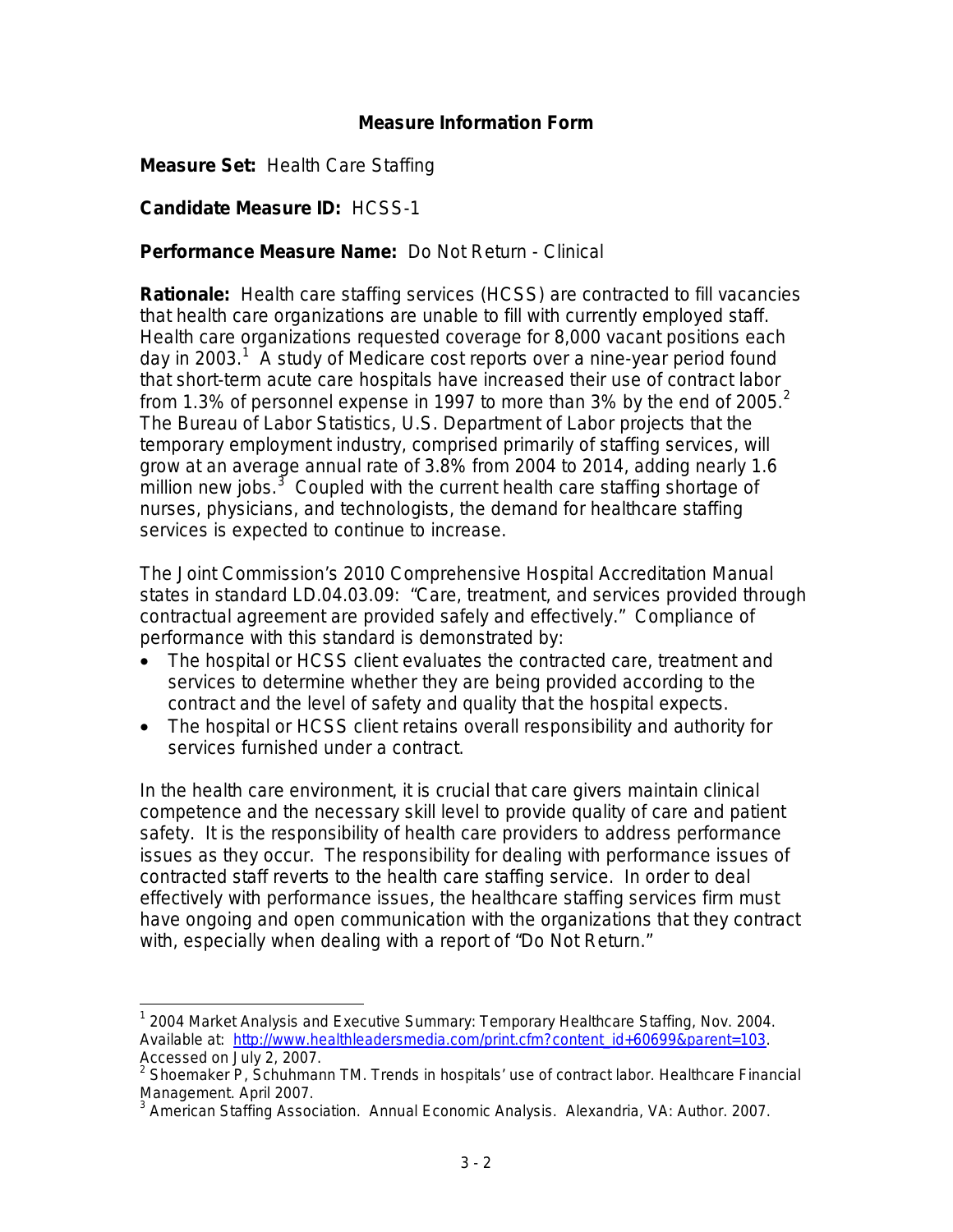In a study of agency nursing in acute care settings, health care staffing services indicated that they valued constructive and open communication with hospitals with the ultimate aim of insuring quality practice. The importance of hospitals acknowledging their responsibilities in the whole process was highlighted. Targeting problems so they are addressed and corrected when valid, could significantly enhance the working relationships between organizations and improve quality of care.

# **Type of Measure:** Outcome

### **Improvement Noted As:** Decrease in rate

**Numerator Statement:** Occurrences of Do Not Return attributed to clinical events

### **Inclusions:** N/A

### **Exclusions:**

Reasons for Do Not Return unrelated to clinical issues or clinical competency.

A reason for Do Not Return is not specified by the client or cannot be determined by the HCSS firm.

### **Data Elements:**

- Do Not Return Clinical
- Do Not Return Occurrence Identifier

#### **Denominator Statement:** Total hours worked

# **Inclusions:**

Hours Worked

#### **Exclusions:** None

#### **Data Elements:**

- Hours Worked
- Active Clinical Staff
- Clinical Staff

#### **Denominator Basis:** per 1,000 hours\*

\*The denominator will be calculated by using the denominator basis of 1,000 hours:

Total number of hours worked / 1,000 = denominator

# **Data Collection Approach:** Retrospective

For purposes of determining the denominator, the total number of hours worked by active clinical staff is to be recorded for the reporting month. The HCSS firm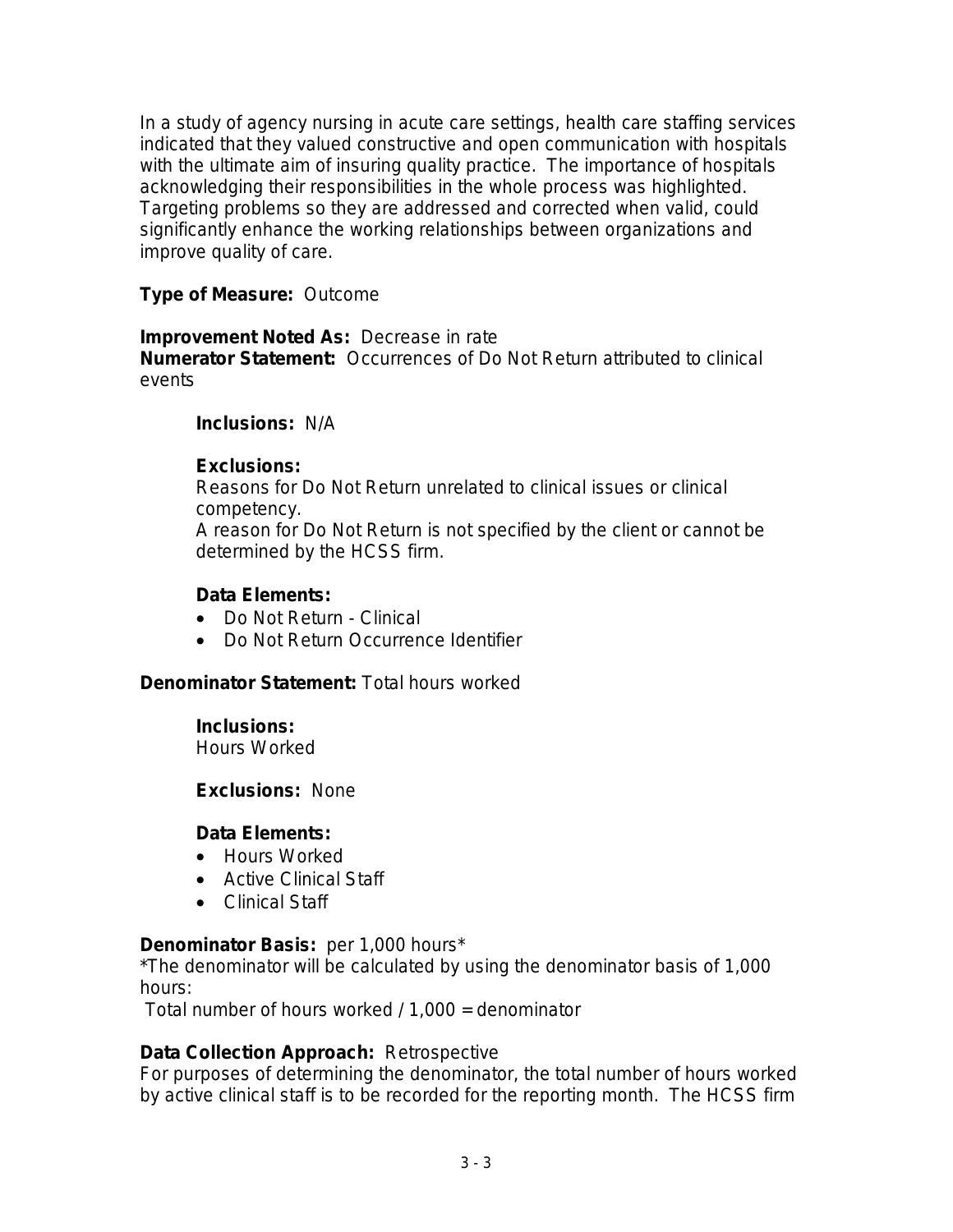must be able to identify the documents or database used to calculate this number. In addition the HCSS firm is advised:

- To keep track of the calculation method for monthly hours worked.
- That the same documents / database should be used for each reporting period.
- That the documents / database should be available for purposes of review.

For purposes of determining the numerator, the HCSS firm will total the number of occurrences of Do Not Return for clinical reasons.

**Sampling:** No

**Data Reported As:** Ratio

**Setting:** Health Care Staffing Services

**Report Period:** Quarterly with monthly data points

#### **Selected References:**

The Joint Commission. *2010 Comprehensive Accreditation Manual for Hospitals: The Official Handbook.* Oakbrook Terrace, IL: Author. 2010.

American Staffing Association. *Annual Economic Analysis.* Alexandria, VA: Author. 2007.

Shoemaker, P, Schuhmann TM. Trends in Hospitals' Use of Contract Labor. *Healthcare Financial Management,* April 2007.

Manias, E, BPHARM, MPHARM, M NursStud, PhD, RN, FRCNA, Aitken, R, Bed, Med, RN, Peerson, A, BA, Phd, RN, Parker, J BA, AM, PhD, RN, Wong, K, BA ,MPH, RN. Agency nursing work in acute care settings: perceptions of hospital nursing managers and agency nurse providers. *Journal of Clinical Nursing.*  2003;12:457-466.

2004 Market Analysis and Executive Summary: Temporary Healthcare Staffing. Retrieved July 2, 2007 from the World Wide Web: [http://www.healthleadersmedia.com/print.cfm?content\\_id=60699&parent=103.](http://www.healthleadersmedia.com/print.cfm?content_id=60699&parent=103)

Stiehl, RR. Quality Assurance Requirements for Contract/Agency Nurses. *JONA's Healthcare Law, Ethics, and Regulation,* 2004;6(3): 69-74.

Warren, IB, MSN, RN, Rozell, BR, DSN, RN. Supplemental Staffing Nurse Manager Views of Costs, Benefits, and Quality of Care. *JONA.*1995;25 (6):51- 57.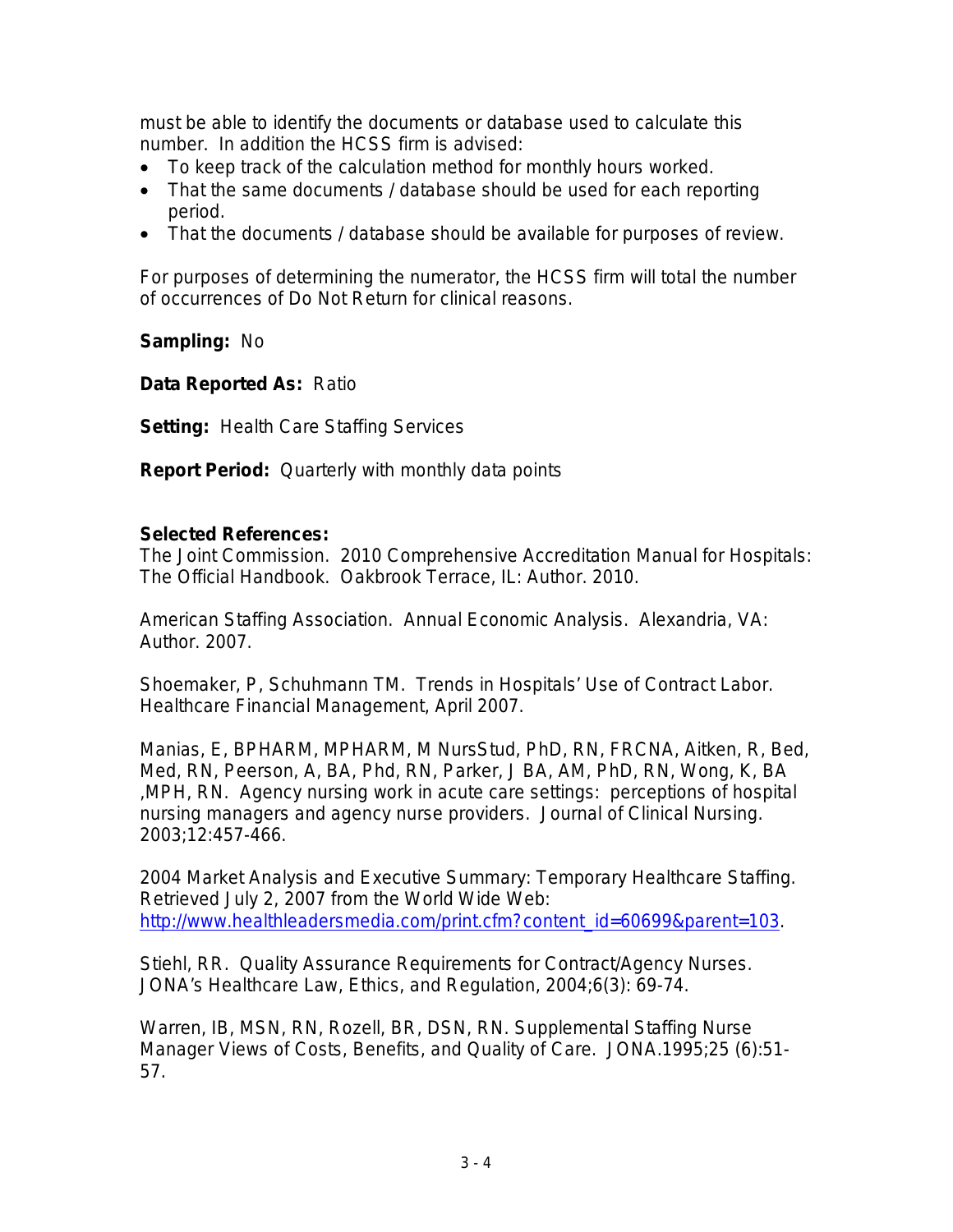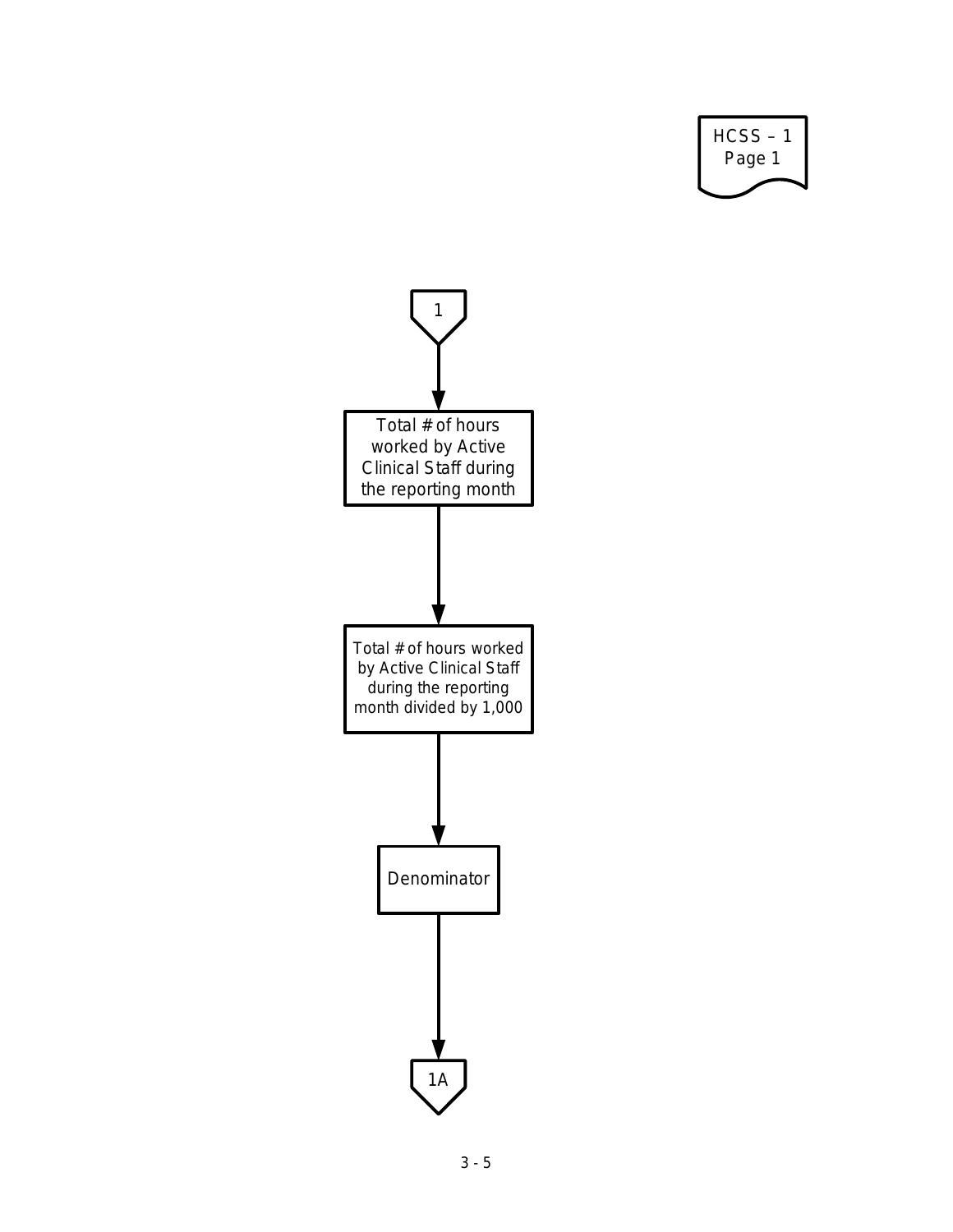

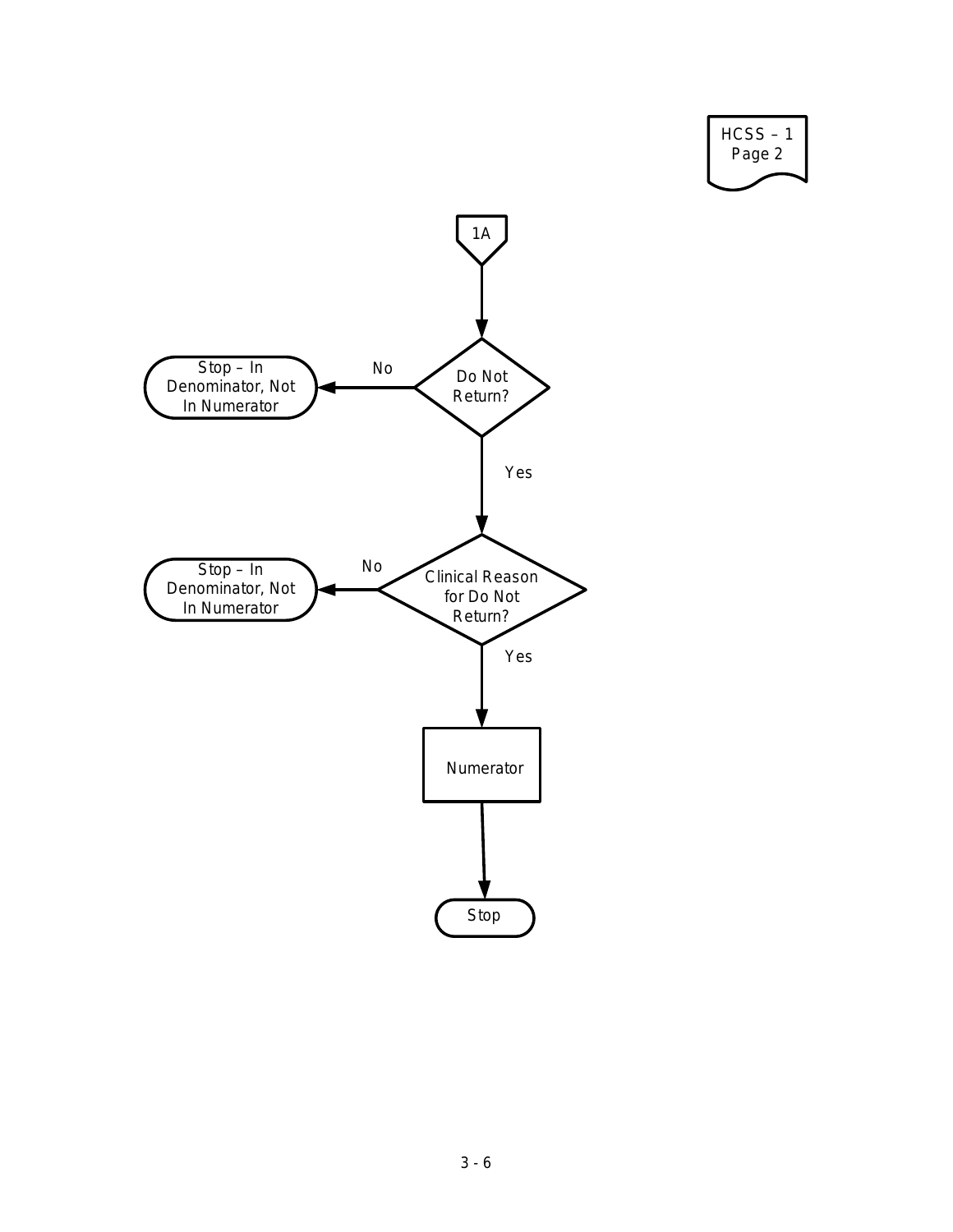#### **Measure Information Form**

**Measure Set:** Health Care Staffing

# **Candidate Measure ID:** HCSS-2

#### **Performance Measure Name:** Do Not Return - Professional

**Rationale:** Health care staffing services (HCSS) are contracted to fill vacancies that health care organizations are unable to fill with currently employed staff. Health care organizations requested coverage for 8,000 vacant positions each day in 2003.<sup>[4](#page-14-0)</sup> A study of Medicare cost reports over a nine-year period found that short-term acute care hospitals have increased their use of contract labor from 1.3% of personnel expense in 1997 to more than 3% by the end of 200[5](#page-14-1). $^5$ The Bureau of Labor Statistics, U.S. Department of Labor projects that the temporary employment industry, comprised primarily of staffing services, will grow at an average annual rate of 3.8% from 2004 to 2014, adding nearly 1.6 million new jobs.<sup>[6](#page-14-2)</sup> Coupled with the current health care staffing shortage of nurses, physicians, and technologists, the demand for healthcare staffing services is expected to continue to increase.

The Joint Commission's 2010 Comprehensive Hospital Accreditation Manual states in standard LD.04.03.09: "Care, treatment, and services provided through contractual agreement are provided safely and effectively." Compliance of performance with this standard is demonstrated by:

- The hospital or HCSS client evaluates the contracted care, treatment and services to determine whether they are being provided according to the contract and the level of safety and quality that the hospital expects.
- The hospital or HCSS client retains overall responsibility and authority for services furnished under a contract.

According to the National Student Nurses' Association *Code of Professional Conduct*, student nurses should maintain the highest standard of personal and professional conduct. Nurses, as do other health care professionals, have strong responsibilities to demonstrate behavior that is ethically and legally appropriate at all times. It is the responsibility of HCSS firms to address employee events of professional misconduct as they occur. In order to deal effectively with professional conduct issues, the HCSS firm must have ongoing and open communication with the organizations that they contract with, especially when dealing with a report of "Do Not Return."

<span id="page-14-0"></span><sup>&</sup>lt;sup>4</sup> 2004 Market Analysis and Executive Summary: Temporary Healthcare Staffing, Nov. 2004. Available at: [http://www.healthleadersmedia.com/print.cfm?content\\_id+60699&parent=103.](http://www.healthleadersmedia.com/print.cfm?content_id+60699&parent=103) Accessed on July 2, 2007.

<span id="page-14-1"></span><sup>5</sup> Shoemaker P, Schuhmann TM. Trends in hospitals' use of contract labor. *Healthcare Financial Management.* April 2007.<br><sup>6</sup> American Staffing Association. Annual Economic Analysis. Alexandria, VA: Author. 2007.

<span id="page-14-2"></span>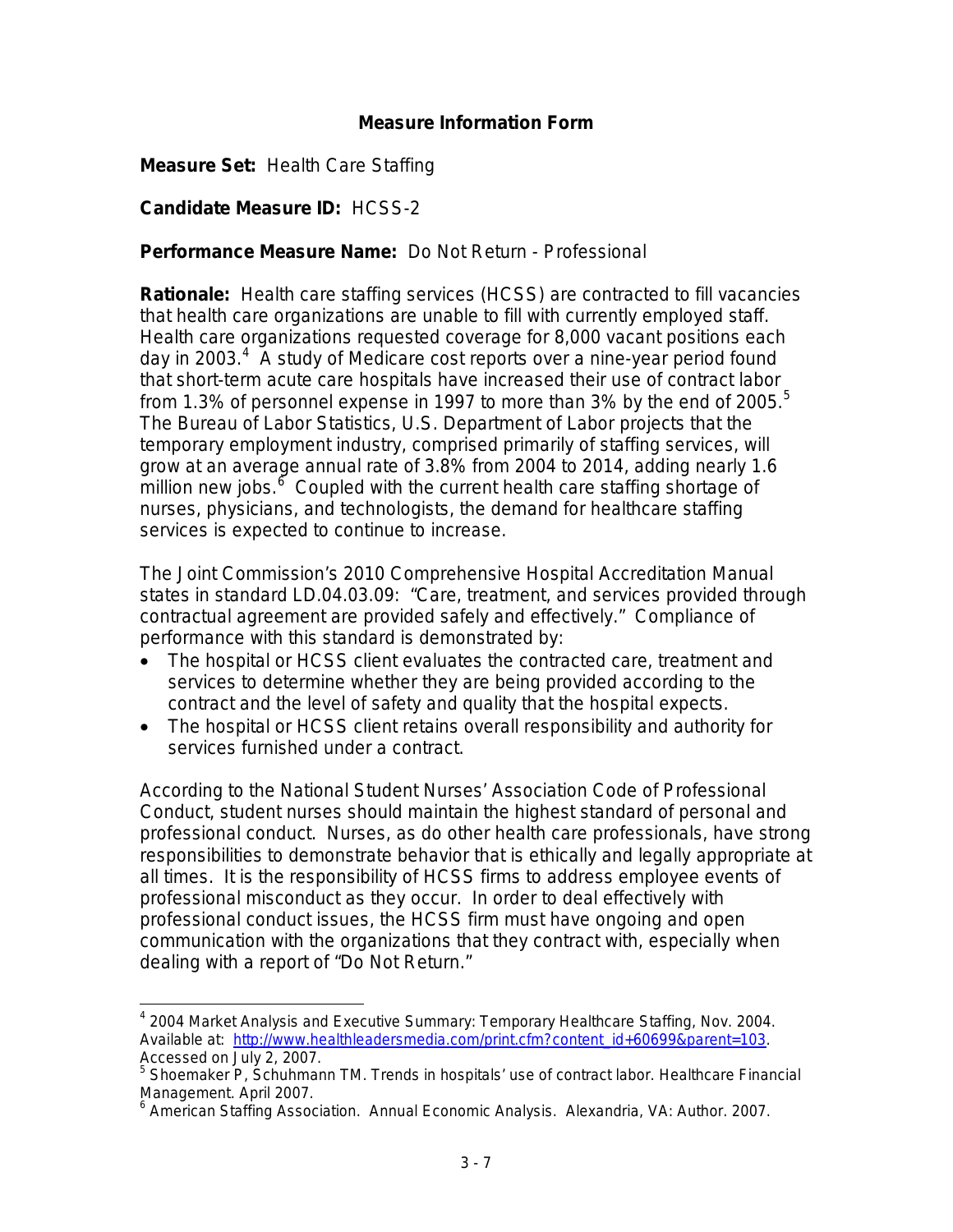In a study of agency nursing in acute care settings, health care staffing services indicated that they valued constructive and open communication with hospitals with the ultimate aim of insuring quality practice. The importance of hospitals acknowledging their responsibilities in the whole process was highlighted. Targeting problems so they are addressed and corrected when valid, could significantly enhance the working relationships between organizations and improve quality of care.

**Type of Measure:** Outcome

#### **Improvement Noted As:** Decrease in rate

**Numerator Statement:** Occurrences of Do Not Return attributed to professional events

#### **Inclusions:** N/A

#### **Exclusions:**

Reasons for Do Not Return unrelated to professional conduct or behavior. A reason for Do Not Return is not specified by the client or cannot be determined by the HCSS firm.

#### **Data Elements:**

- Do Not Return Professional
- Do Not Return Occurrence Identifier

#### **Denominator Statement:** Total hours worked

**Inclusions:**  Hours Worked

# **Exclusions:** None

#### **Data Elements:**

- Hours Worked
- Active Clinical Staff
- Clinical Staff

#### **Denominator Basis:** per 1,000 hours\*

\*The denominator will be calculated by using the denominator basis of 1,000 hours:

Number of hours worked / 1,000 = denominator

# **Data Collection Approach:** Retrospective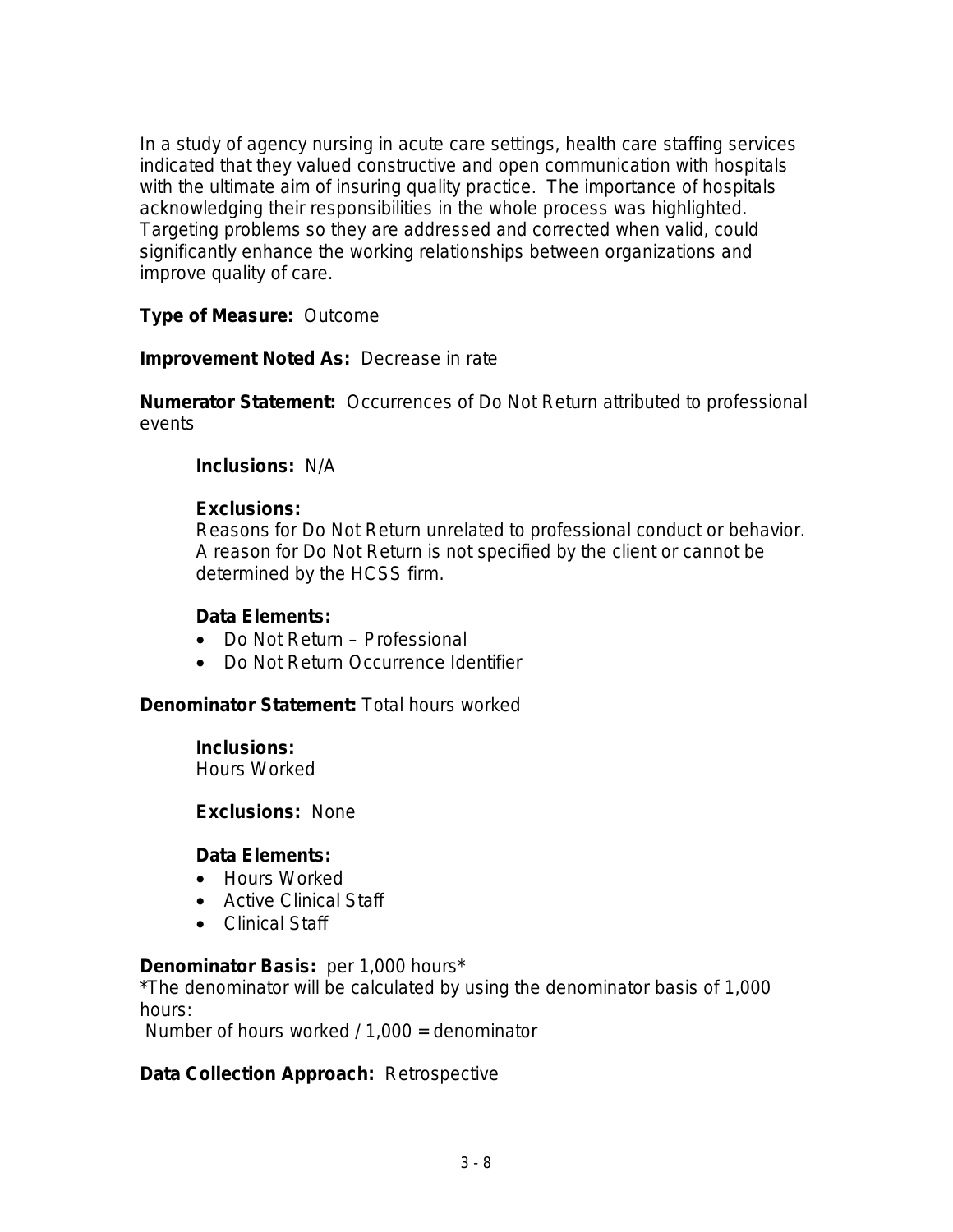For purposes of determining the denominator, the total number of hours worked by active clinical staff is to be recorded for the reporting month. The HCSS firm must be able to identify the documents or database used to calculate this number. In addition the HCSS firm is advised:

- To keep track of the calculation method for monthly hours worked.
- That the same documents / database should be used for each reporting period.
- That the documents / database should be available for purposes of review.

For purposes of determining the numerator, the HCSS firm will total the number of occurrences of Do Not Return for professional reasons.

**Sampling:** No

**Data Reported As:** Ratio

**Setting:** Health Care Staffing Services

**Report Period:** Quarterly with monthly data points

#### **Selected References:**

The Joint Commission. *2010 Comprehensive Accreditation Manual for Hospitals: The Official Handbook.* Oakbrook Terrace, IL: Author. 2010.

American Staffing Association. *Annual Economic Analysis.* Alexandria, VA: Author. 2007.

Shoemaker, P, Schuhmann TM. Trends in Hospitals' Use of Contract Labor. *Healthcare Financial Management,* April 2007.

NSNA Code of Professional Conduct, 1999. Retrieved June 29, 2007 from the World Wide Web: [http://www.jsu.edu/depart/nursing/JANS/page3.html](http://www.jsu.edu/depart/nursing/JANS/page3.htm).

American Nurses Association. Code of Ethics for Nurses With Interpretive Statements, 2001. Retrieved June 29, 2007 from the World Wide Web: [http://www.nursingworld.org/mods/mod580/cecdefull.htm.](http://www.nursingworld.org/mods/mod580/cecdefull.htm)

Manias, E, BPHARM, MPHARM, M NursStud, PhD, RN, FRCNA, Aitken, R, Bed, Med, RN, Peerson, A, BA, Phd, RN, Parker, J BA, AM, PhD, RN, Wong, K, BA ,MPH, RN. Agency nursing work in acute care settings: perceptions of hospital nursing managers and agency nurse providers. *Journal of Clinical Nursing.*  2003;12:457-466.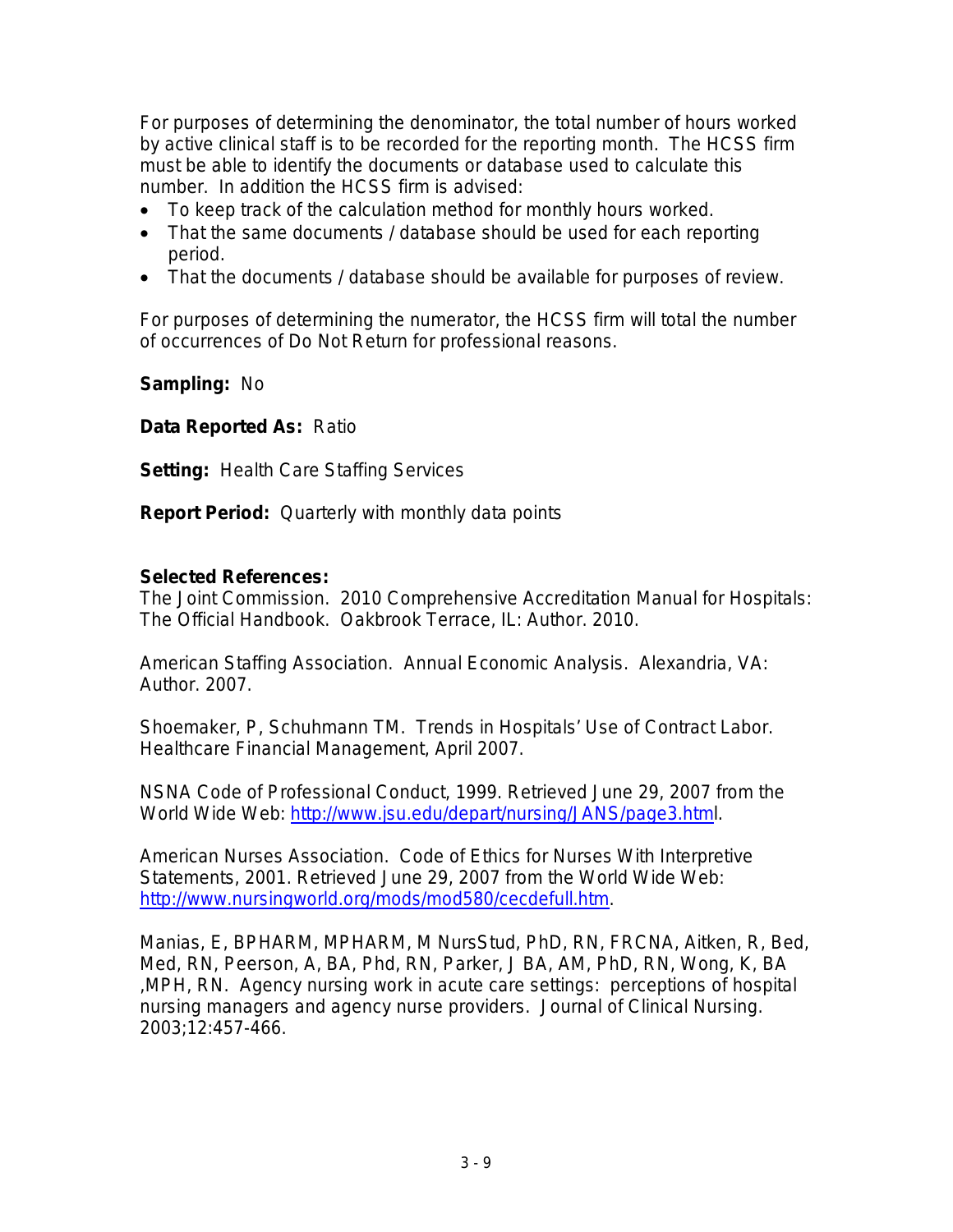2004 Market Analysis and Executive Summary: Temporary Healthcare Staffing. Retrieved July 2, 2007 from the World Wide Web: [http://www.healthleadersmedia.com/print.cfm?content\\_id=60699&parent=103.](http://www.healthleadersmedia.com/print.cfm?content_id=60699&parent=103)

Stiehl, RR. Quality Assurance Requirements for Contract/Agency Nurses. *JONA's Healthcare Law, Ethics, and Regulation,* 2004;6(3): 69-74.

Warren, IB, MSN, RN, Rozell, BR, DSN, RN. Supplemental Staffing Nurse Manager Views of Costs, Benefits, and Quality of Care. *JONA.*1995;25 (6):51- 57.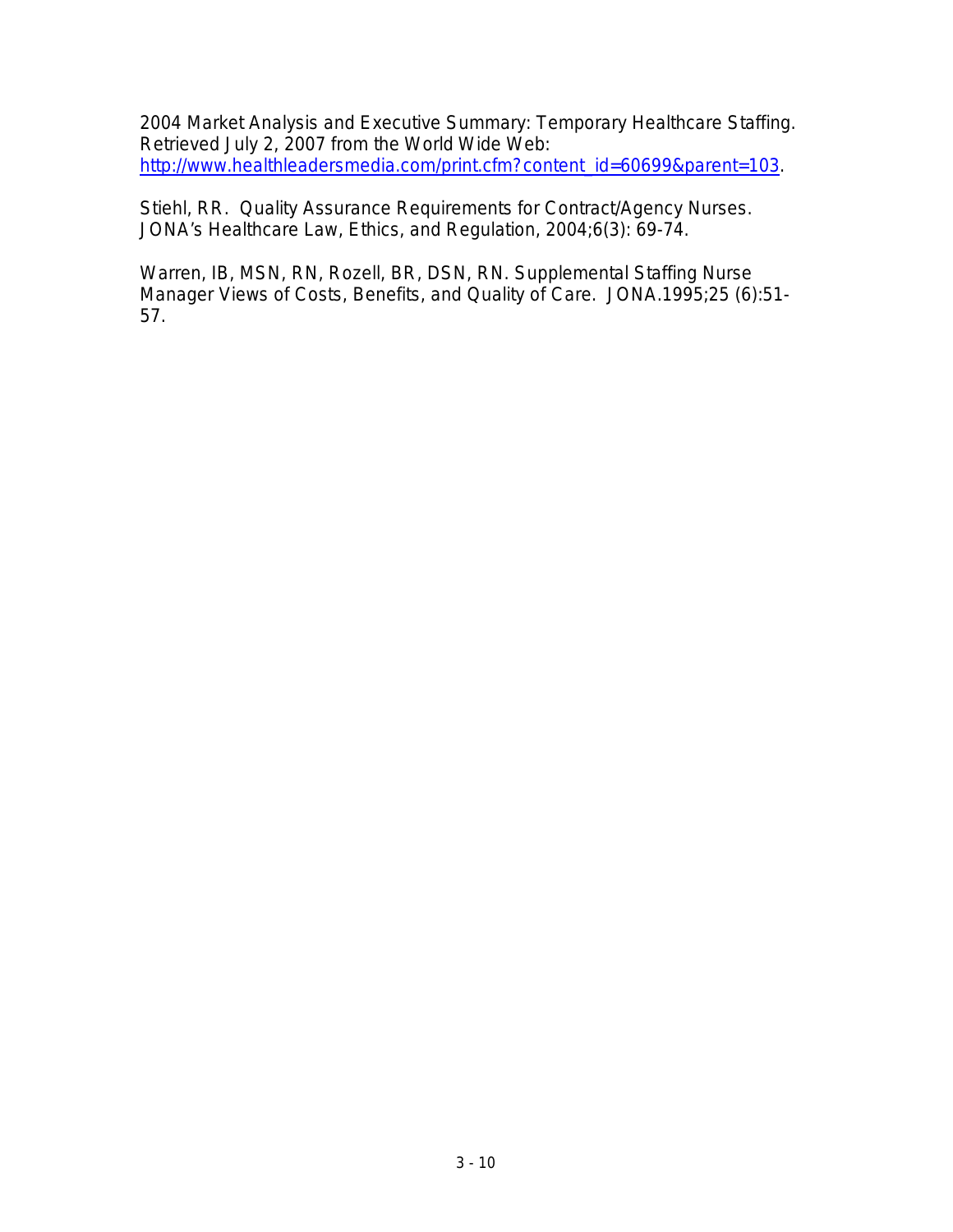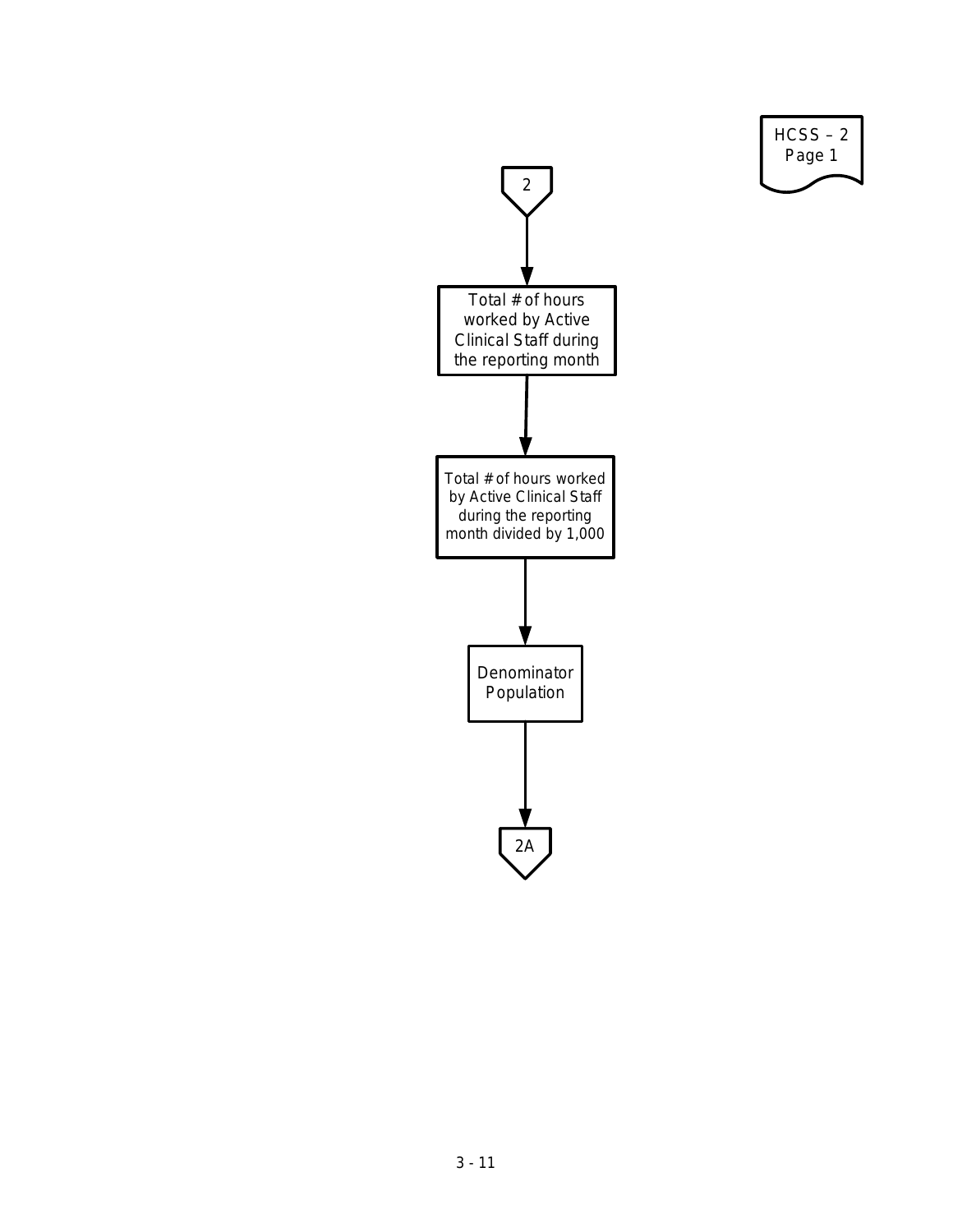

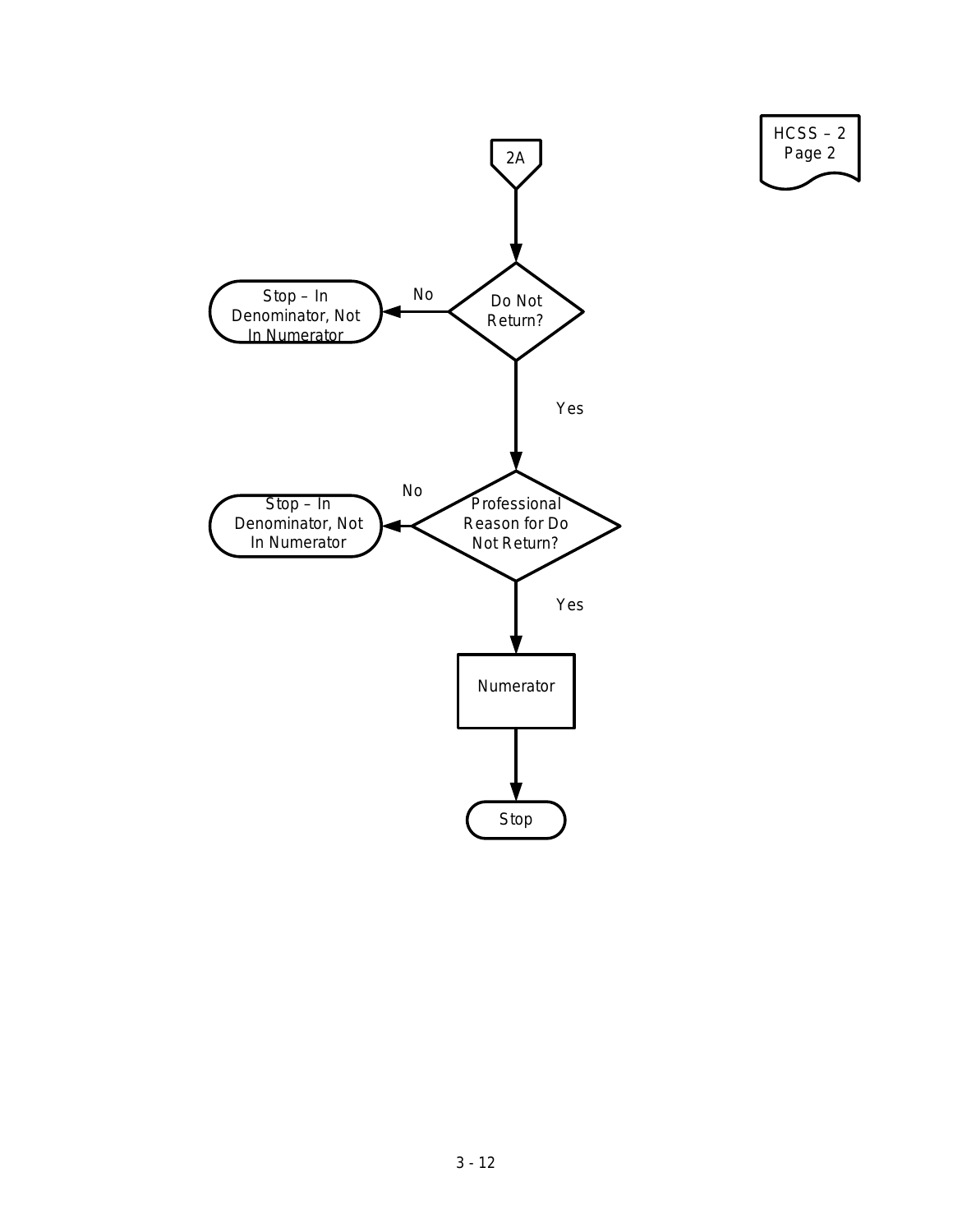# **Measure Information Form**

**Measure Set:** Health Care Staffing

# **Candidate Measure ID:** HCSS-3

#### **Performance Measure Name:** Completeness of Personnel File

**Rationale:** The current health care staffing shortage has created considerable competition for qualified nurses and other clinical professionals.<sup>[7](#page-20-0)</sup> Many hospital executives regard today's shortages of qualified personnel as one of their chief concerns. Due to the urgency in meeting staffing needs, HCSS firms may often streamline the application process by taking application information by phone and accepting verbal references.

One of the nine principles identified by the American Nurses Association (ANA) Board of Directors for nurse staffing indicates: "All institutions should have documented competencies for nursing staff, including agency or supplemental and traveling RN's, for those activities that they have been authorized to perform." The Joint Commission's 2010 Comprehensive Hospital Accreditation Manual states in standard HR.01.02.01: "The hospital defines staff qualifications specific to their job responsibilities." Additionally, standard LD.04.03.09: "Care, treatment, and services provided through contractual agreement are provided safely and effectively."

Reputable staffing services understand that a part of the service they provide is to supply documentation on their staff. Sound quality assurance guarantees that staff supplied by health care staffing services meets government and accrediting body standards. Specific regulations may differ from state to state; however, some basic requirements for health care staffing employees generally apply. Health care staffing firms that provide patient care staff must therefore be able to demonstrate due diligence in assuring their staff's competence and ability to practice safely and legally.

# **Type of Measure:** Structure

#### **Improvement Noted As:** Increase in rate

**Numerator Statement:** Personnel files meeting the minimum data set requirements for **all** required components of a complete personnel file:

- 1. Job Appropriate Credentials
	- a. Current license for employees licensed / registered by state boards of Professional Regulation and Education, OR

<span id="page-20-0"></span> <sup>7</sup> Shoemaker P, Schuhmann TM. Trends in hospitals' use of contract labor. *Healthcare Financial Management.* April 2007.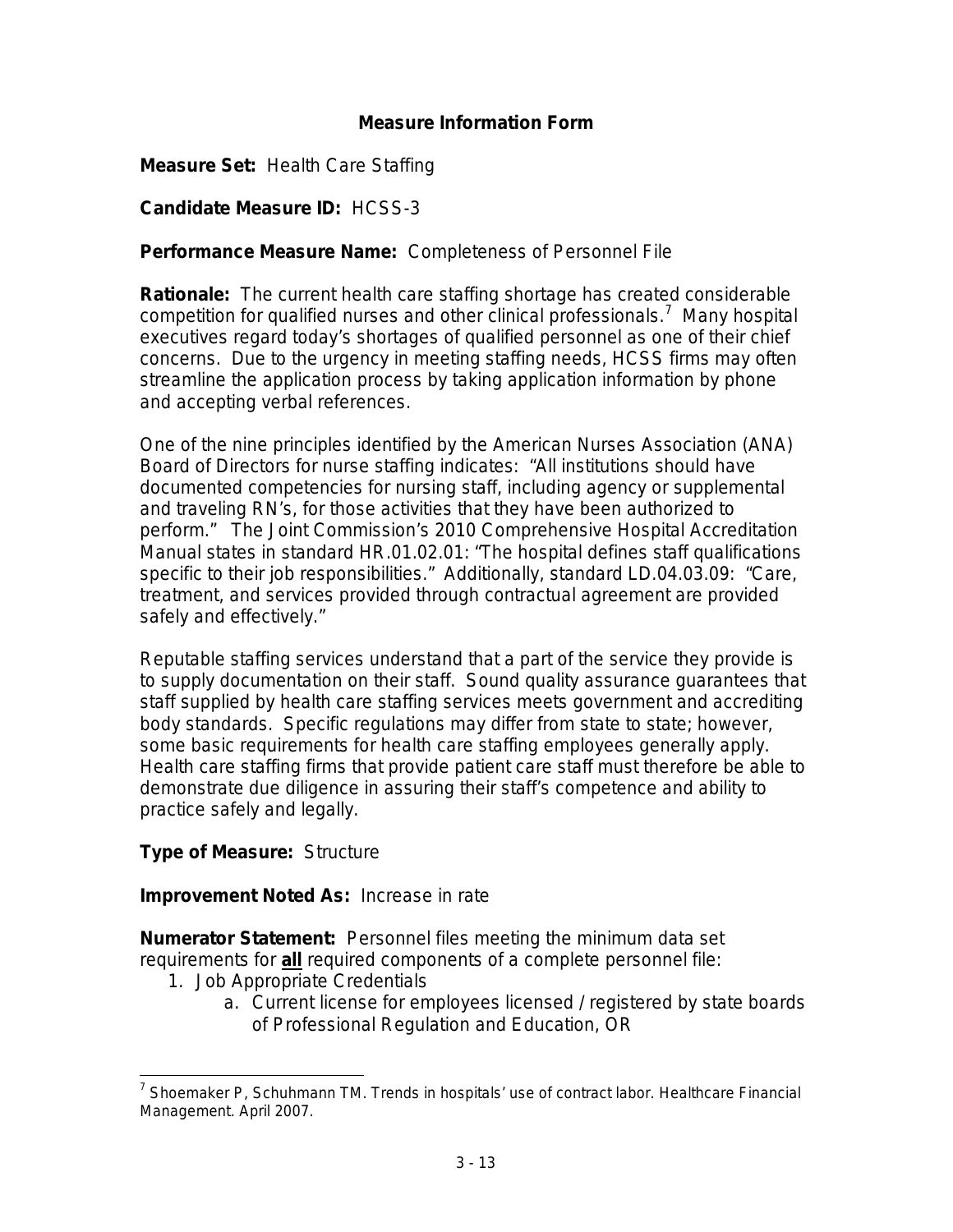- b. Verification of certification program completion for employees not licensed by state boards of Professional Regulation and Education (i.e. Clinical Nursing Assistants)
- 2. Evidence of Current Competency
	- a. Verification of prior work experience in the profession assigned, AND
	- b. Clinical skills assessment appropriate to the discipline and / or specialty at the time of hire / assignment and annually thereafter, AND
	- c. OSHA and HIPAA compliance training at the time of initial assignment then annually thereafter or as dictated per specific regulation, AND
	- d. Current CPR card for those categories of employees required under state law to be certified in basic life support (e.g., RN, LPN / LVN, etc.)
- 3. Health Status
	- a. TB test (PPD) annually OR documentation that employee previously tested positive (e.g., CXR report, physician note or physical exam)
- 4. Background Check
	- a. Verification of previous employers at the time of hire, AND
	- b. Reference checks at the time of hire, AND
	- c. Background check, including criminal records search, at the time of hire and rehire

**Inclusions:** Not Applicable

#### **Exclusions:** None

#### **Data Elements:**

- Job Appropriate Credentials
- Competency
- Health Status
- Background Check

#### **Denominator Statement: Total active clinical staff**

# **Inclusions:**

Active Clinical Staff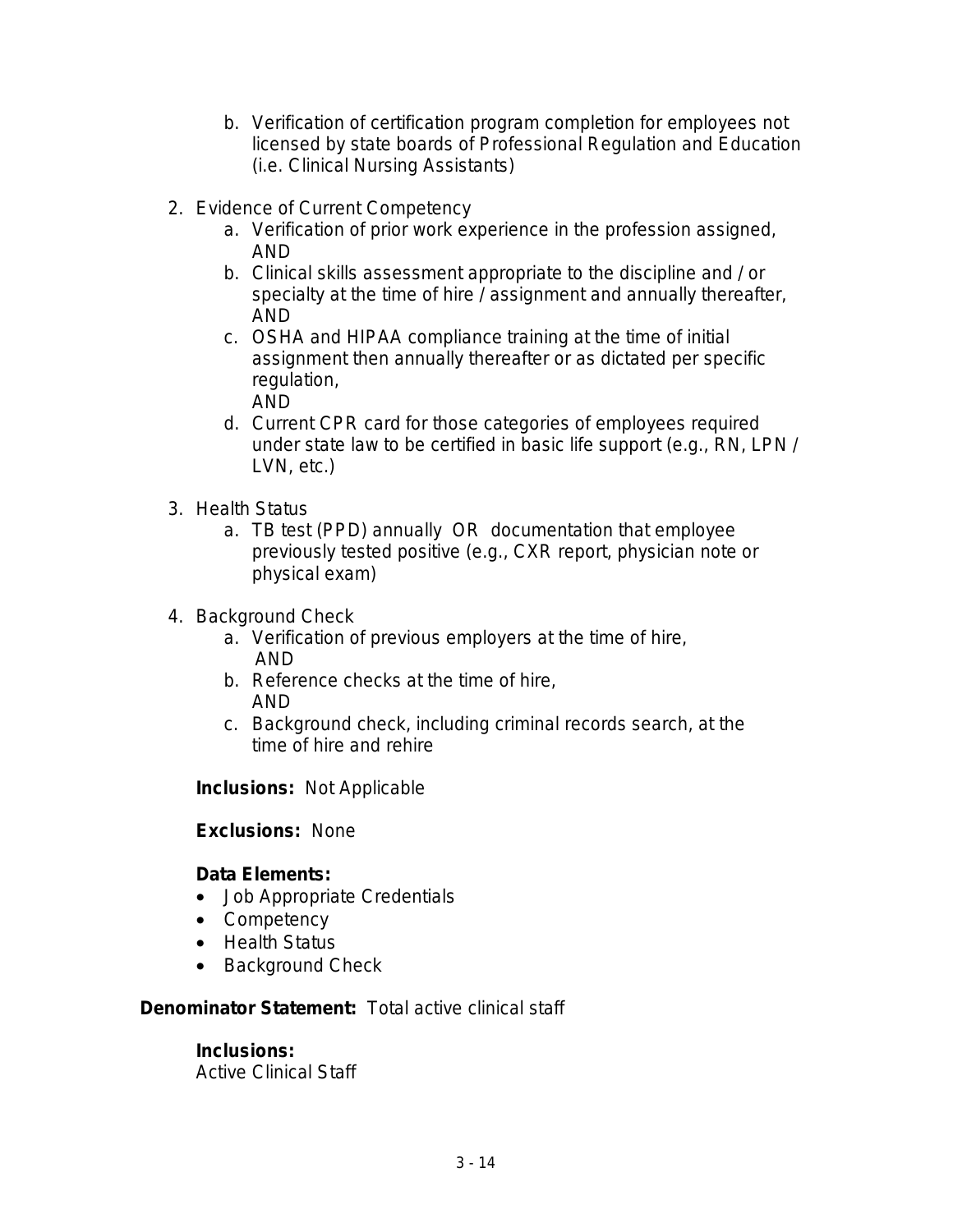#### **Exclusions:** None

#### **Data Elements:**

- Active Clinical Staff
- Clinical Staff
- Personnel File Record Identifier

#### **Data Collection Approach:** Retrospective

**Sampling:** Yes, for additional information see the Sampling Section

**Data Reported As:** Proportion

**Setting:** Health Care Staffing Services

**Report Period:** Quarterly with monthly data points

#### **Selected References:**

The Joint Commission. *2010 Comprehensive Accreditation Manual for Hospitals: The Official Handbook.* Oakbrook Terrace, IL: Author. 2010.

American Nurses Association. ANA Applauds Nurse Staffing Bill Introduced In U.S. House of Representatives. Retrieved June 29, 2007 from the World Wide Web: [http://www.nursingworld.org/pressrel/2003/pr1209.htm.](http://www.nursingworld.org/pressrel/2003/pr1209.htm)

American Nurses Association. Safe Staffing Bill Introduced in the Senate: Much more than a numeric ratio. *The American Journal of Nursing,* 2003;103(7). Retrieved June 29, 2007 from the World Wide Web: [http://www.nursingworld.org/ajn/2003/july/wawatch.htm.](http://www.nursingworld.org/ajn/2003/july/wawatch.htm)

American Nurses Association. Principles for Nurse Staffing,1999. Retrieved January 14, 2005 from the World Wide Web: [http://www.nursingworld.org/readroom/stffprnc.htm.](http://www.nursingworld.org/readroom/stffprnc.htm)

American Nurses Association. Safe Staffing Bill Introduced in the Senate: Much more than a numeric ratio. *The American Journal of Nursing,* 2003;103(7). Retrieved June 29, 2007 from the World Wide Web: [http://www.nursingworld.org/ajn/2003/july/wawatch.htm.](http://www.nursingworld.org/ajn/2003/july/wawatch.htm)

Contract Staff and Patient Safety. Oakbrook Terrace, IL; Joint Commission Resources, 2005.

Shoemaker, P, Schuhmann TM. Trends in Hospitals' Use of Contract Labor. *Healthcare Financial Management,* April 2007.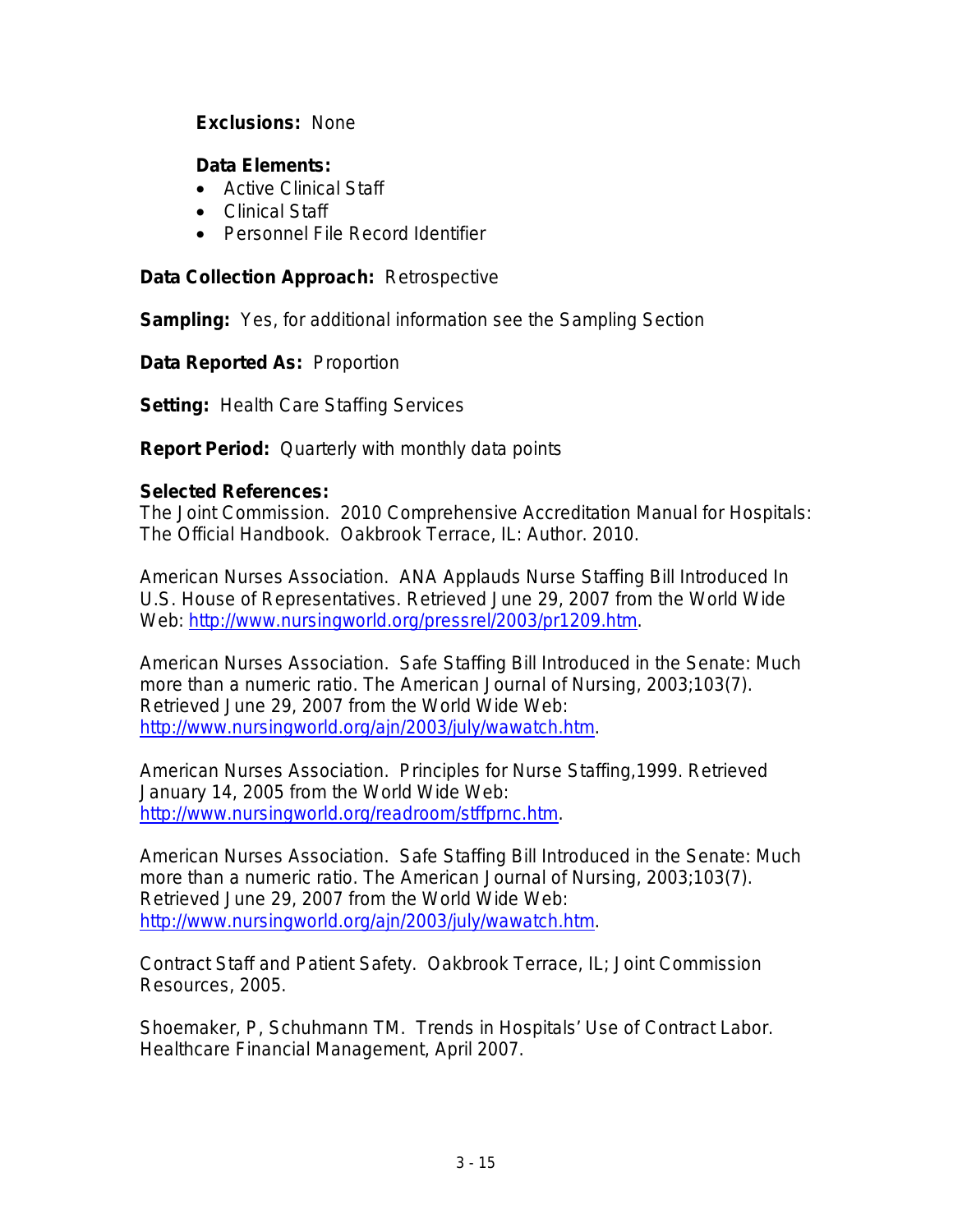Shoemaker, P, Howell, DH. Trends in the Use of Contract Labor among Hospitals, 2004, American Hospital Directory, Inc. Retrieved January 14, 2005 from World Wide Web:

[http://www.google.com/search?hl=en&q=Trends+in+the+Use+of+Contract+Labor](http://www.google.com/search?hl=en&q=Trends+in+the+Use+of+Contract+Labor+among+Hospitals&spell=1) [+among+Hospitals&spell=1.](http://www.google.com/search?hl=en&q=Trends+in+the+Use+of+Contract+Labor+among+Hospitals&spell=1)

Stiehl, RR. Quality Assurance Requirements for Contract/Agency Nurses. *JONA's Healthcare Law, Ethics, and Regulation,* 2004;6(3): 69-74.

Taylor, LE. Life as a Traveling Nurse. *AJN,* 1998;98(7): 62-63.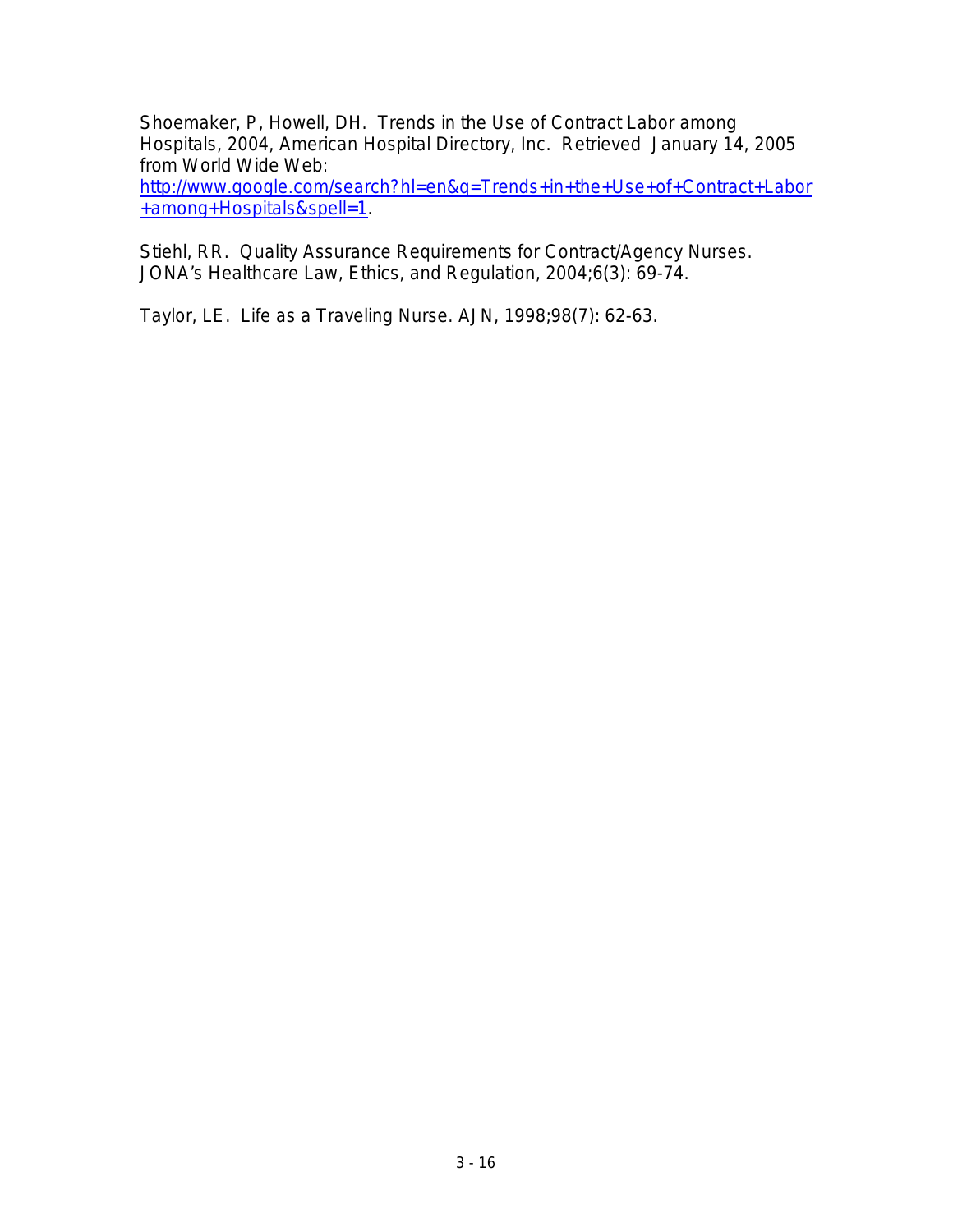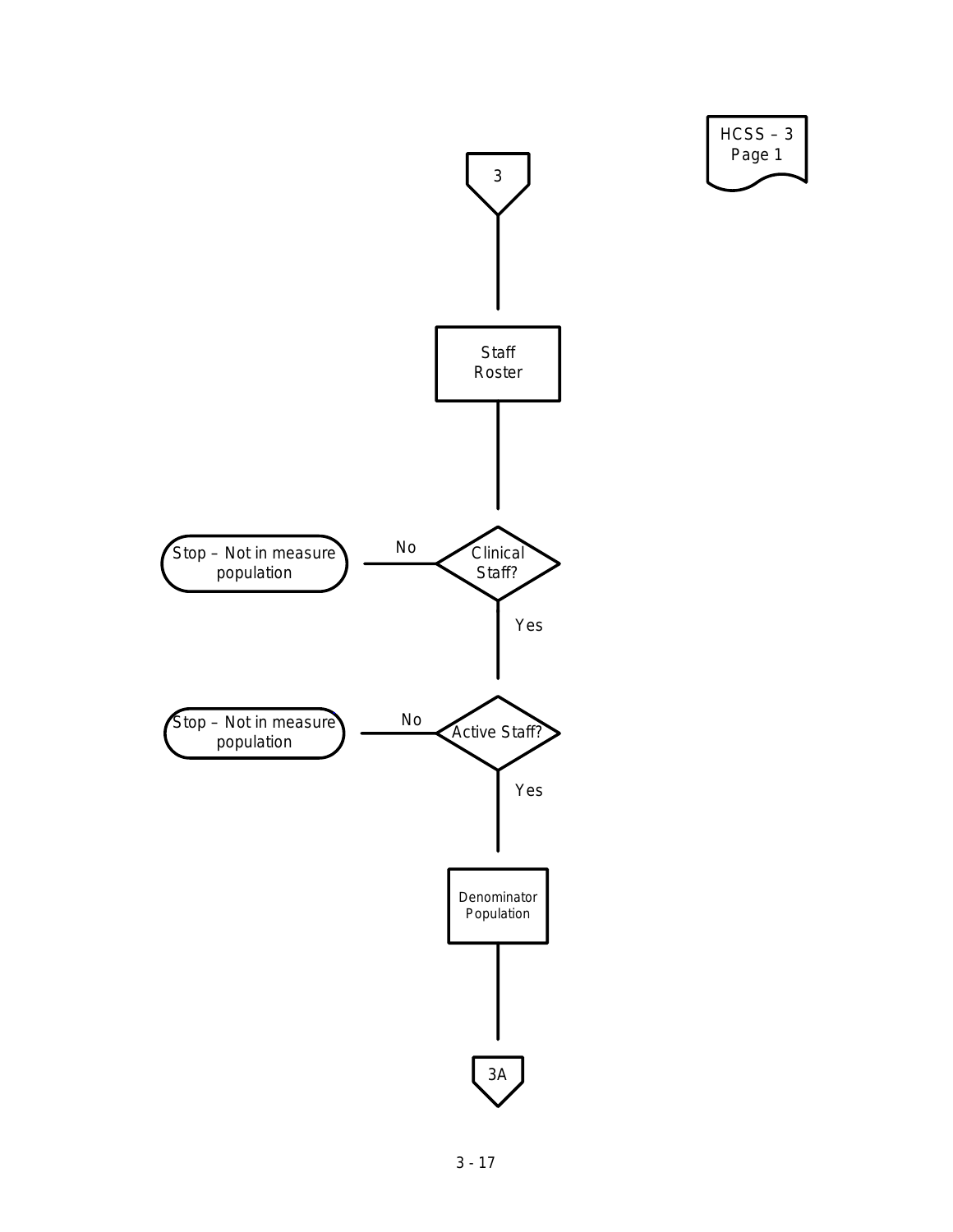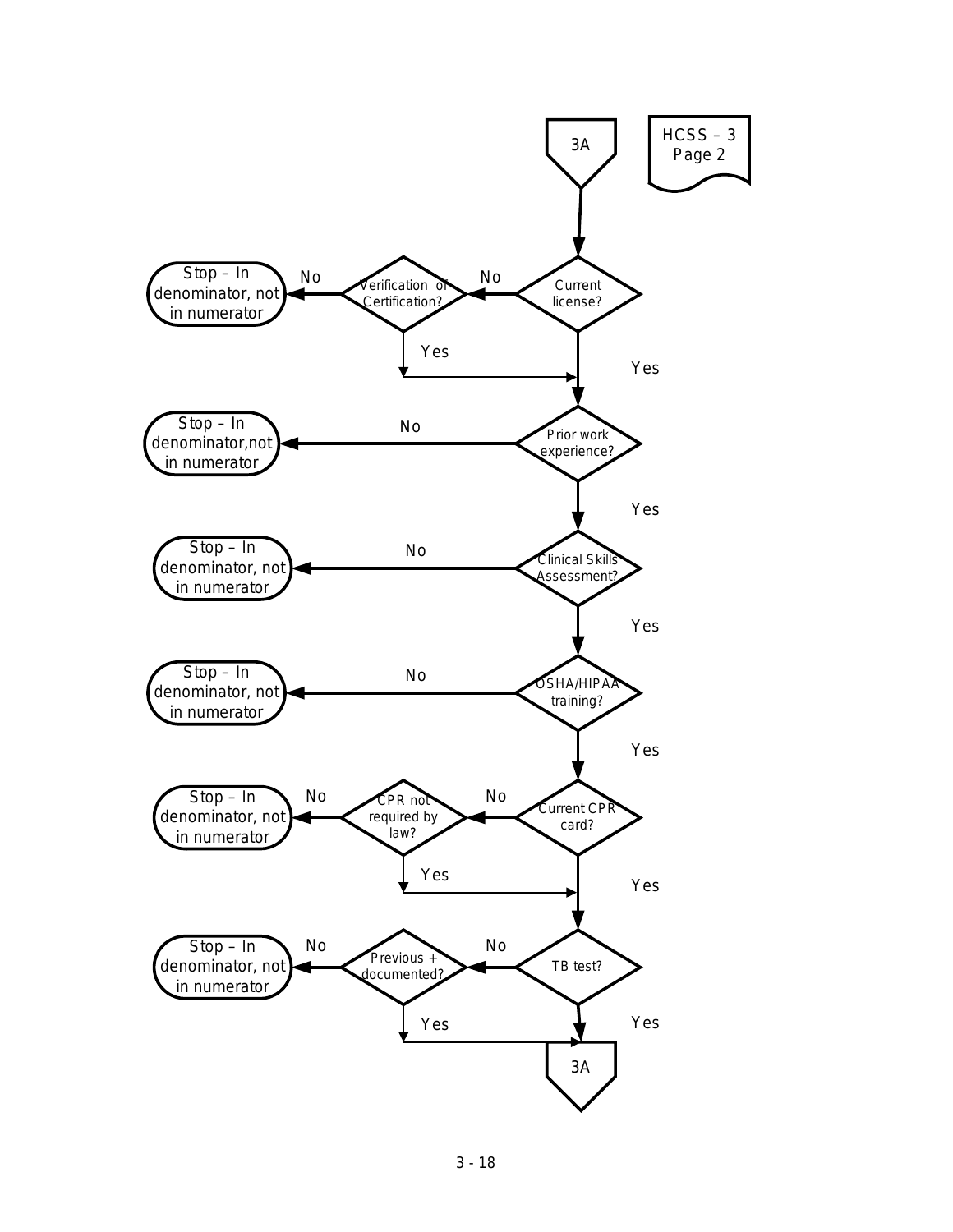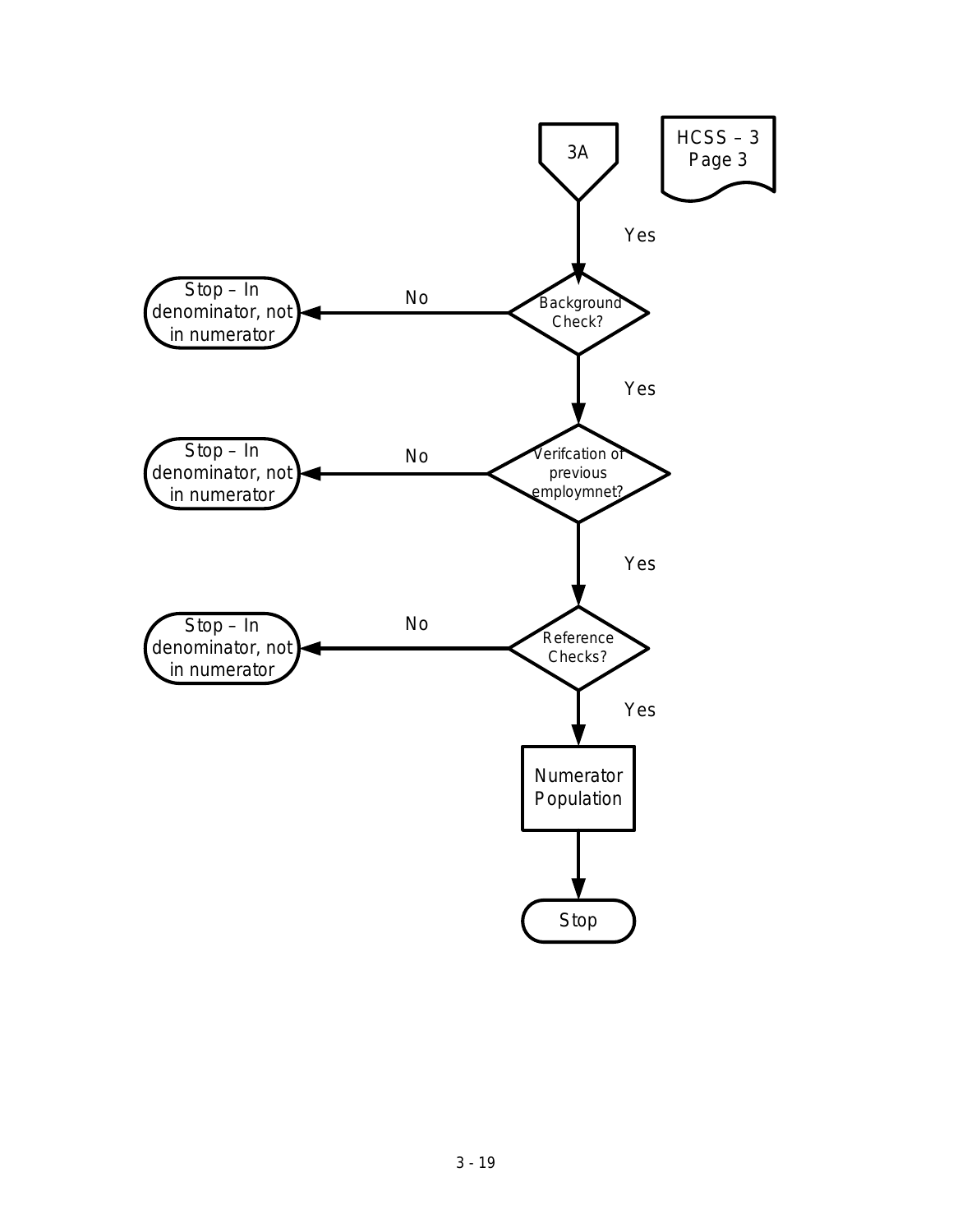# **DATA ELEMENT DICTIONARY**

#### **Introduction**

This section of the manual describes the data elements required to calculate the rates of the Health Care Staffing Services (HCSS) performance measures. It includes information necessary for defining and formatting the data elements, as well as the allowable values for each data element. This information is intended to assist in processing the data elements for the measures.

It is of primary importance that all HCSS organizations using these measures gather and utilize the data elements as defined in this section. This will ensure that the data are standardized and comparable across organizations.

#### **Data Element Dictionary Terms**

| <b>Data Element Name:</b>                            | A short phrase identifying the data element.                                                                                                                                                                                            |
|------------------------------------------------------|-----------------------------------------------------------------------------------------------------------------------------------------------------------------------------------------------------------------------------------------|
| <b>Collected For:</b>                                | Identifies the measure(s) that utilize this data<br>element.                                                                                                                                                                            |
| <b>Definition:</b>                                   | A detailed explanation of the data element.                                                                                                                                                                                             |
| <b>Suggested Data</b><br><b>Collection Question:</b> | A suggested wording for a data element question in<br>a data abstraction tool.                                                                                                                                                          |
| <b>Format:</b>                                       | <b>Type:</b> type of information the data element<br>contains (i.e., numeric, alphanumeric, date,<br>decimal, or time)<br><b>Occurs:</b> the number of times the data element<br>$\bullet$<br>occurs in a single episode of care record |
| <b>Allowable Values:</b>                             | A list of acceptable responses for this data element                                                                                                                                                                                    |
| <b>Suggested Data</b><br>Sources:                    | Source document from which data can be identified<br>such as administrative or personnel records.                                                                                                                                       |
| <b>Guidelines for</b><br><b>Abstraction:</b>         | Designed to assist abstractors in determining how a<br>data element should be answered.                                                                                                                                                 |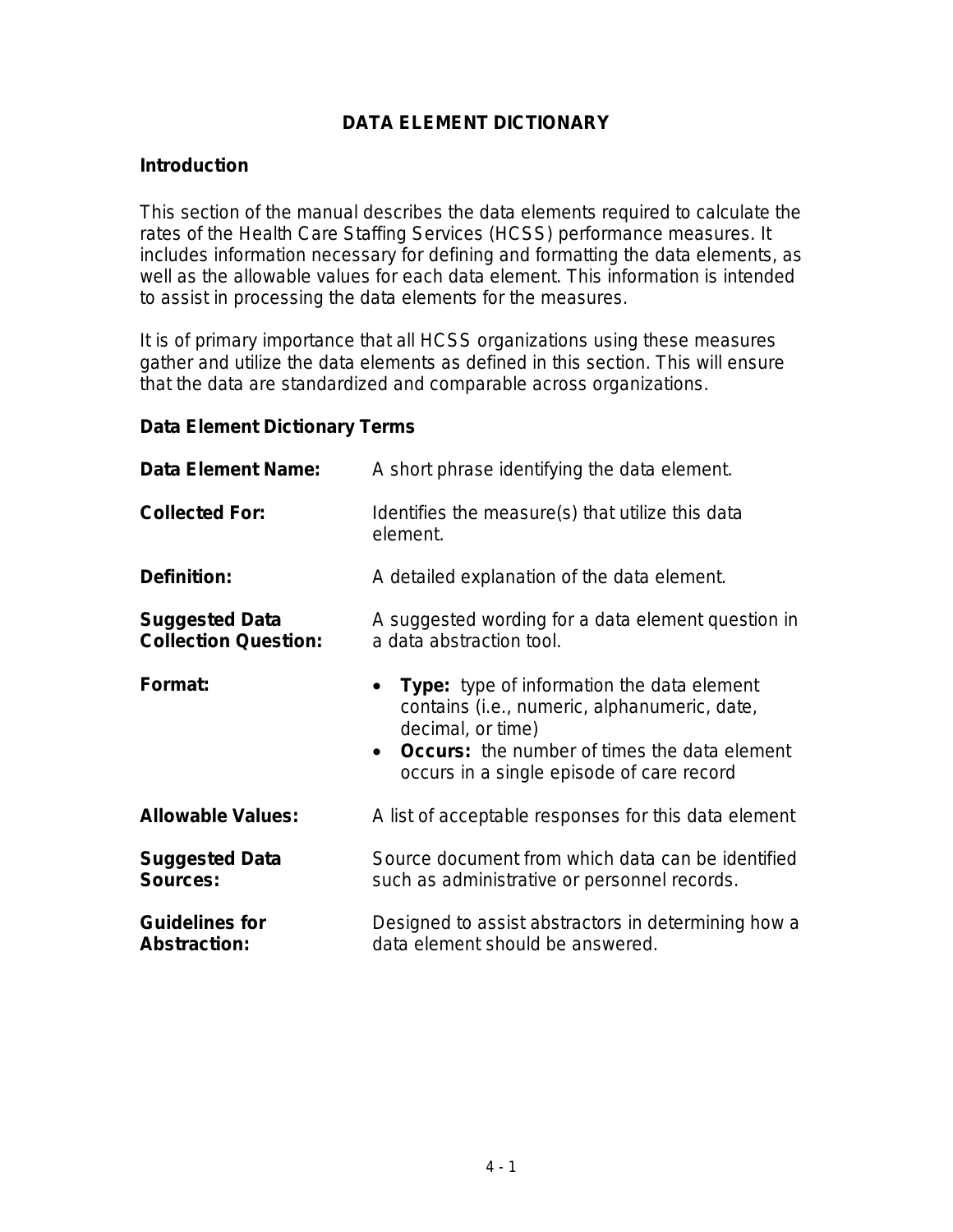# **Alphabetical Data Element List**

| <b>Element Name</b>                 | Page #   | <b>Collected For:</b>      |
|-------------------------------------|----------|----------------------------|
| <b>Active Clinical Staff</b>        | $4 - 3$  | HCSS-1, HCSS-2 & HCSS-3    |
| <b>Background Check</b>             | $4 - 4$  | HCSS-3                     |
| <b>Clinical Staff</b>               | $4 - 6$  | HCSS-1, HCSS-2 & HCSS-3    |
| Competency                          | $4 - 7$  | HCSS-3                     |
| Do Not Return - Clinical            | $4 - 8$  | HCSS-1                     |
| Do Not Return Occurrence Identifier | $4 - 10$ | <b>HCSS-1 &amp; HCSS-2</b> |
| Do Not Return - Professional        | $4 - 11$ | HCSS-2                     |
| <b>Health Status</b>                | $4 - 13$ | HCSS-3                     |
| <b>Hours Worked</b>                 | $4 - 14$ | <b>HCSS-1 &amp; HCSS-2</b> |
| <b>Job Appropriate Credentials</b>  | $4 - 15$ | HCSS-3                     |
| Personnel File Record Identifier    | $4 - 16$ | HCSS-3                     |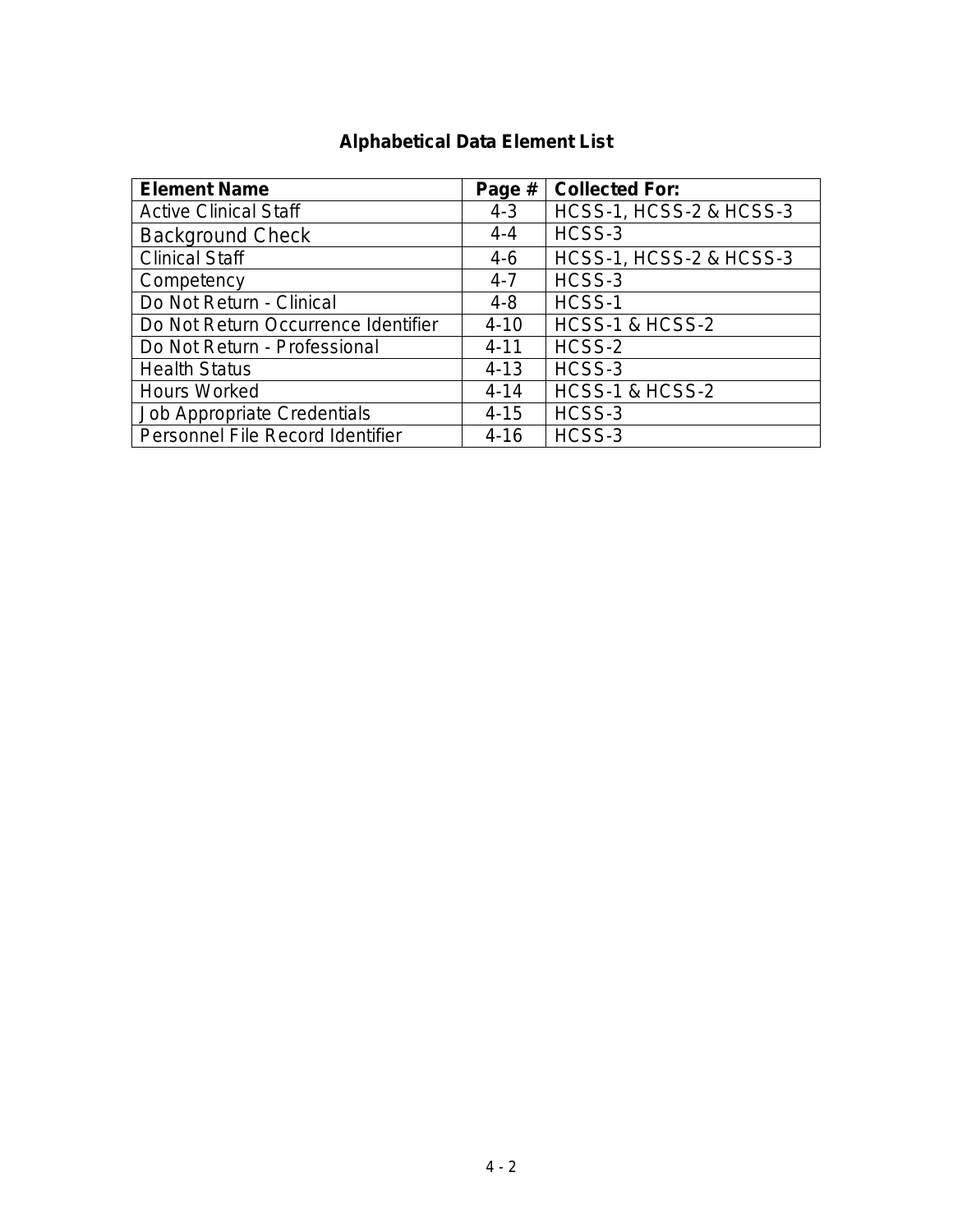| <b>Data Element Name:</b>                            | <b>Active Clinical Staff</b>                                                                                               |                                                                                                                                                                                                                                                               |
|------------------------------------------------------|----------------------------------------------------------------------------------------------------------------------------|---------------------------------------------------------------------------------------------------------------------------------------------------------------------------------------------------------------------------------------------------------------|
| <b>Collected For:</b>                                | HCSS-1, HCSS-2 & HCSS-3                                                                                                    |                                                                                                                                                                                                                                                               |
| <b>Definition:</b>                                   | Clinical staff that worked assigned shifts/contracts<br>during the designated reporting period (data collection<br>month). |                                                                                                                                                                                                                                                               |
| <b>Suggested Data</b><br><b>Collection Question:</b> | Did the clinical staff member work at any time during the<br>applicable reporting period?                                  |                                                                                                                                                                                                                                                               |
| <b>Allowable Values:</b>                             | Yes                                                                                                                        | Clinical staff member worked at any time during<br>the designated reporting period (data collection<br>month)                                                                                                                                                 |
|                                                      | No                                                                                                                         | Clinical staff member did not work at any time<br>during the designated reporting period (data<br>collection month)                                                                                                                                           |
| <b>Suggested Data</b><br>Sources:                    | $\bullet$<br>$\bullet$<br>$\bullet$<br>$\bullet$                                                                           | Personnel files<br>Time cards<br>Time sheets<br>Work schedules                                                                                                                                                                                                |
| <b>Guidelines for</b><br>abstraction:                | $\bullet$<br>$\bullet$                                                                                                     | Clinical staff that has worked any time during the<br>designated reporting period should be included in<br>this measure.<br>Clinical staff that has worked one or more hours<br>during the designated reporting period should be<br>included in this measure. |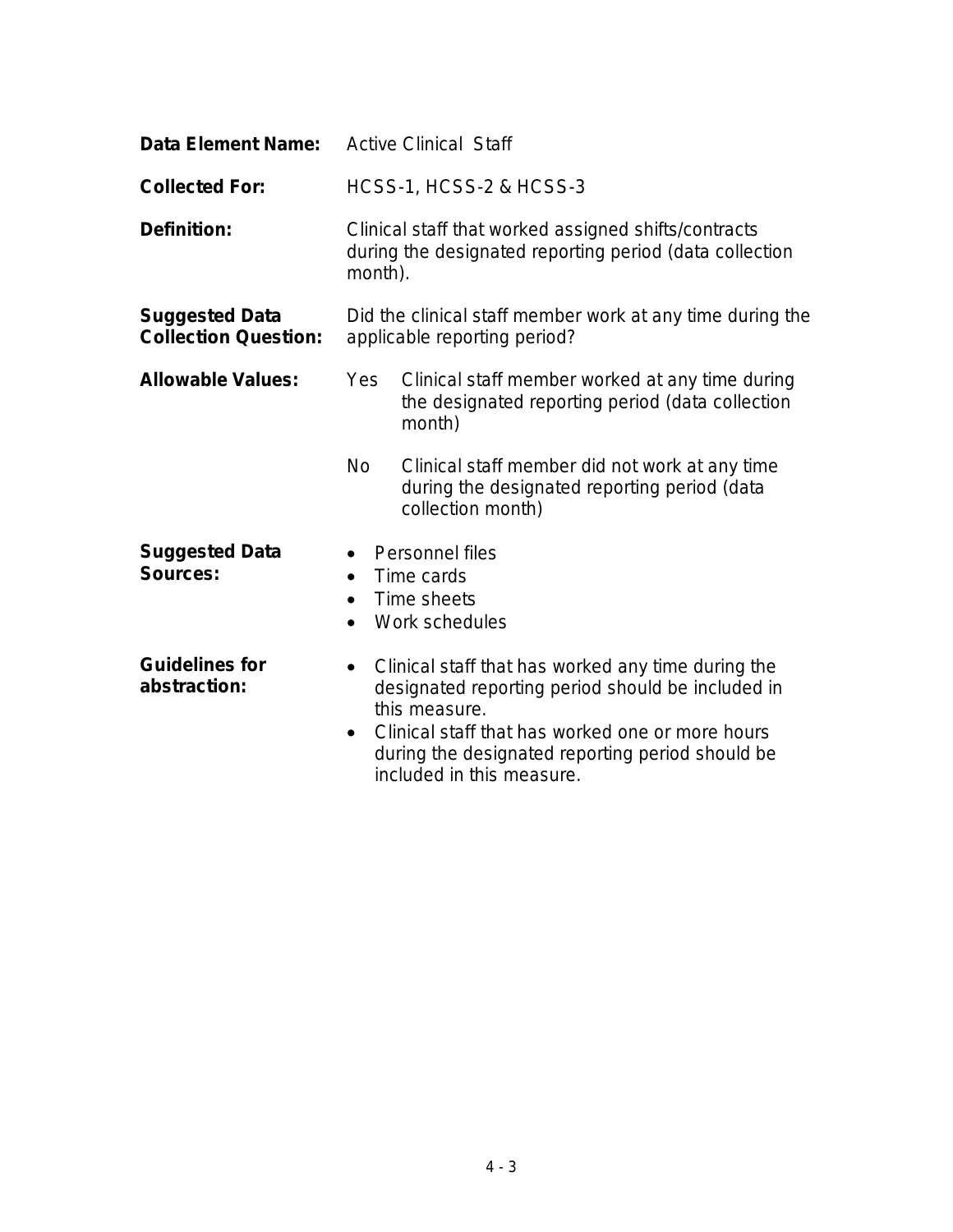| <b>Data Element Name:</b>                            | <b>Background Check</b>                          |                                                                                                                                                                                                                                                                                                                                                                                                                       |  |
|------------------------------------------------------|--------------------------------------------------|-----------------------------------------------------------------------------------------------------------------------------------------------------------------------------------------------------------------------------------------------------------------------------------------------------------------------------------------------------------------------------------------------------------------------|--|
| <b>Collected For:</b>                                | HCSS-3                                           |                                                                                                                                                                                                                                                                                                                                                                                                                       |  |
| <b>Definition:</b>                                   |                                                  | Documentation in personnel file to verify that employee<br>is not disqualified from patient contact due to criminal<br>conviction or other conduct substantially related to<br>patient care.                                                                                                                                                                                                                          |  |
| <b>Suggested Data</b><br><b>Collection Question:</b> |                                                  | Is there documentation in the personnel file that a<br>background check has been done and does this<br>documentation verify that the employee is not<br>disqualified from patient contact due to criminal<br>conviction or other conduct substantially related to<br>patient care?                                                                                                                                    |  |
| <b>Allowable Values:</b>                             | Yes                                              | There is documentation in the personnel file<br>demonstrating that the requirements of the<br>minimum data set for this element have been<br>met.                                                                                                                                                                                                                                                                     |  |
|                                                      | <b>No</b>                                        | Documentation in the personnel file of the<br>minimum data set requirements for this element<br>is missing, incomplete, or expired.                                                                                                                                                                                                                                                                                   |  |
| <b>Suggested Data</b><br>Sources:                    | $\bullet$<br>$\bullet$<br>$\bullet$<br>$\bullet$ | OIG on-line check, Sanctions search, License Look-<br>Up, and other computer searches<br>Departments of professional registration and<br>regulation<br>State licensing boards<br>State disciplinary boards<br>State/national background studies<br>State/national data bases                                                                                                                                          |  |
| <b>Guidelines for</b><br>abstraction:                | $\bullet$                                        | For purposes of data collection for this measure,<br>personnel file documents must meet requirements as<br>specified by the minimum data set for background<br>check. Proof of background check includes the following<br>components:<br>Verification of previous employers for new hires<br>Reference checks for new hires<br>Background check, including criminal records<br>search, at the time of hire and rehire |  |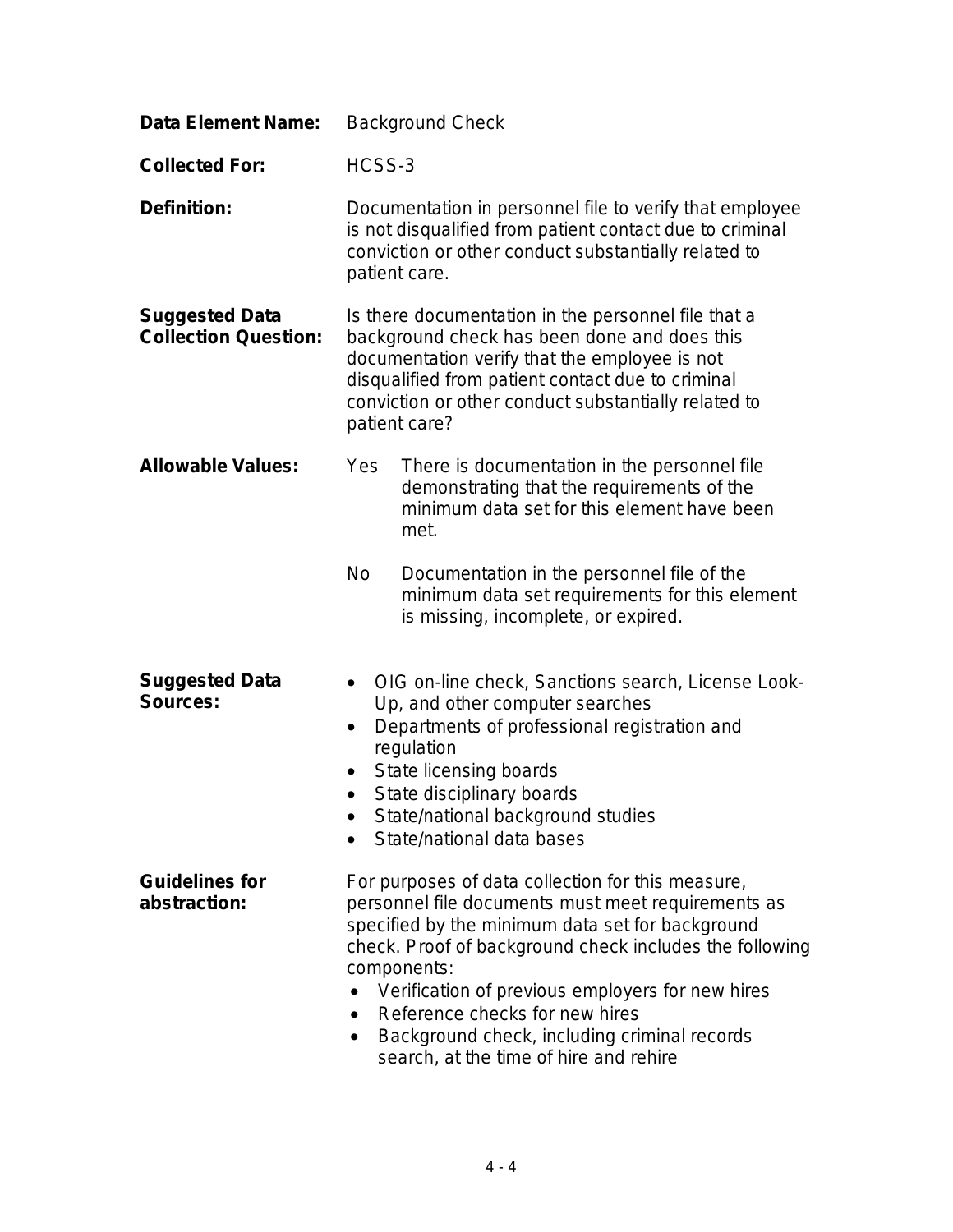Disqualifications from patient care may include:

- Health care related civil judgments in federal or state court
- Health care related criminal convictions in federal or state court
- Injunctions
- Actions taken by federal or state licensing and certification agencies, including revocations, reprimands, censures, probations, suspensions, any other loss of license, or the right to apply for or renew a license
- Exclusions from participation in federal or state health care programs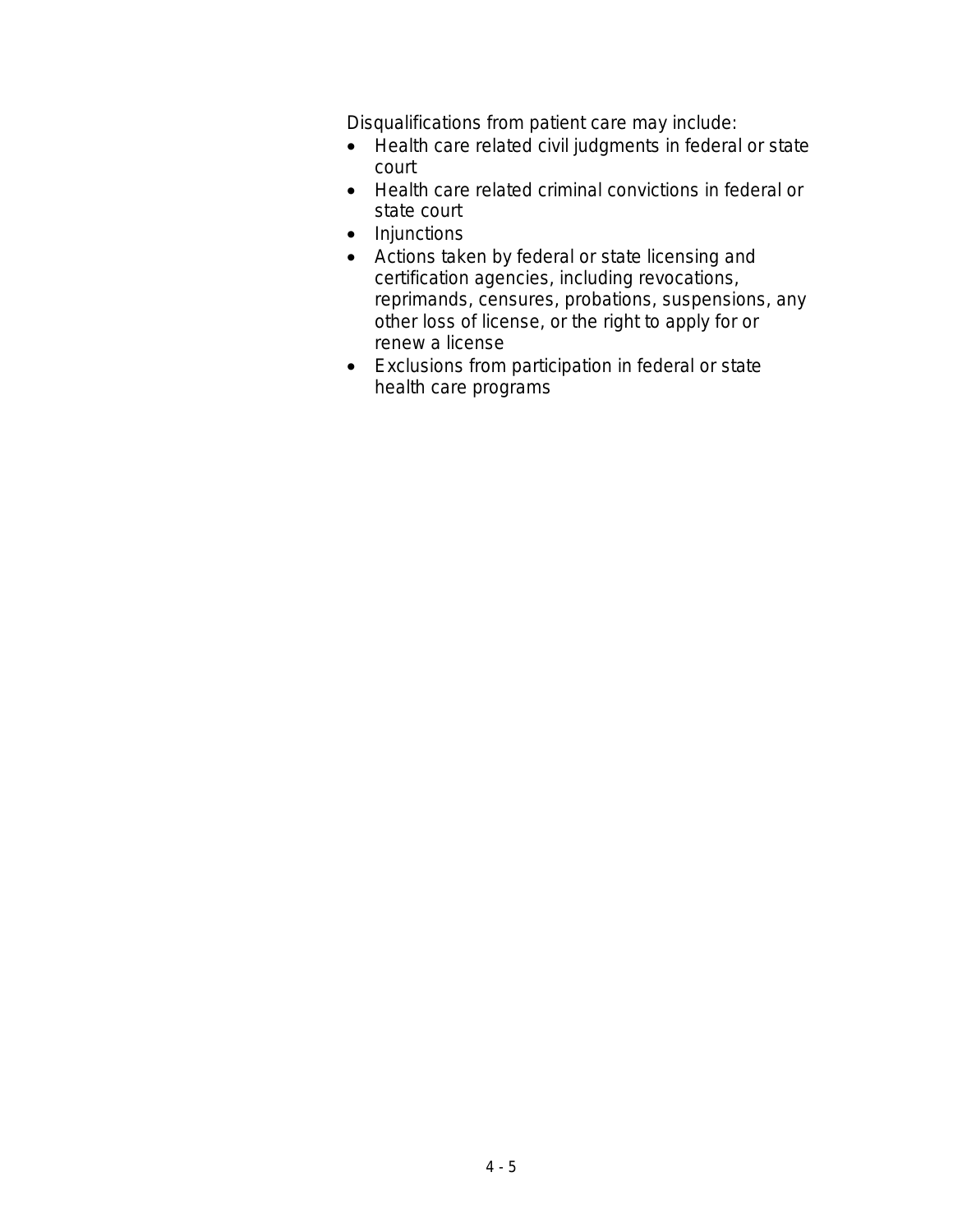| <b>Data Element Name:</b>                            | <b>Clinical Staff</b>                                                                                                                                                                                                                                                                                                                                                                                                                                                                                                                                                                                                                                                                                                                                                                                         |  |
|------------------------------------------------------|---------------------------------------------------------------------------------------------------------------------------------------------------------------------------------------------------------------------------------------------------------------------------------------------------------------------------------------------------------------------------------------------------------------------------------------------------------------------------------------------------------------------------------------------------------------------------------------------------------------------------------------------------------------------------------------------------------------------------------------------------------------------------------------------------------------|--|
| <b>Collected For:</b>                                | HCSS-1, HCSS-2 & HCSS-3                                                                                                                                                                                                                                                                                                                                                                                                                                                                                                                                                                                                                                                                                                                                                                                       |  |
| <b>Definition:</b>                                   | Healthcare staff that are directly involved in the<br>provision of patient care or direct patient care as part of<br>their assigned duties. Clinical Staff may include but are<br>not limited to:<br>1. Licensed Independent Practitioners (LIPs)<br>2. Registered Nurses<br>3. Licensed Practical Nurses<br>4. Certified Nursing Aides and Assistants<br>5. Pharmacists<br>6. Allied health staff (see guidelines for abstraction)<br>7. Care companions<br>8. Sitters                                                                                                                                                                                                                                                                                                                                       |  |
| <b>Suggested Data</b><br><b>Collection Question:</b> | Is the staff member directly involved in the provision of<br>patient care or direction of patient care as part of his or<br>her assigned duties?                                                                                                                                                                                                                                                                                                                                                                                                                                                                                                                                                                                                                                                              |  |
| <b>Allowable Values:</b>                             | Assigned duties include direct provision of patient<br>Yes<br>care or direction of patient care.<br>Assigned duties do not involve direct provision of<br><b>No</b><br>patient care or direction of patient care.                                                                                                                                                                                                                                                                                                                                                                                                                                                                                                                                                                                             |  |
| <b>Suggested Data</b><br><b>Sources:</b>             | Assignment sheets<br>Personnel files<br>$\bullet$<br>Position description<br>$\bullet$<br>Work schedules<br>$\bullet$                                                                                                                                                                                                                                                                                                                                                                                                                                                                                                                                                                                                                                                                                         |  |
| <b>Guidelines for</b><br>abstraction:                | Allied health staff are those clinical healthcare<br>professions distinct from the medical doctor and nursing<br>professions. They may include but are not limited to:<br>supervisors<br><b>Diagnostic Technicians</b><br>o Electrocardiography<br>Pharmacists<br>$\bullet$<br>Hemodialysis<br><b>Pharmacy Technicians</b><br>O<br>Sonography<br>Phlebotomists<br>O<br>$\bullet$<br>Radiology<br>O<br><b>Physical Therapists</b><br>Dieticians / Nutritionists<br><b>Physical Therapy</b><br>$\bullet$<br><b>Medical Technologists</b><br><b>Assistants</b><br><b>Medical Assistants</b><br><b>Physician Assistants</b><br>$\bullet$<br>Occupational<br><b>Respiratory Therapists</b><br>$\bullet$<br><b>Therapists</b><br><b>Speech Pathologists</b><br>Patient care managers/<br><b>Surgical Assistants</b> |  |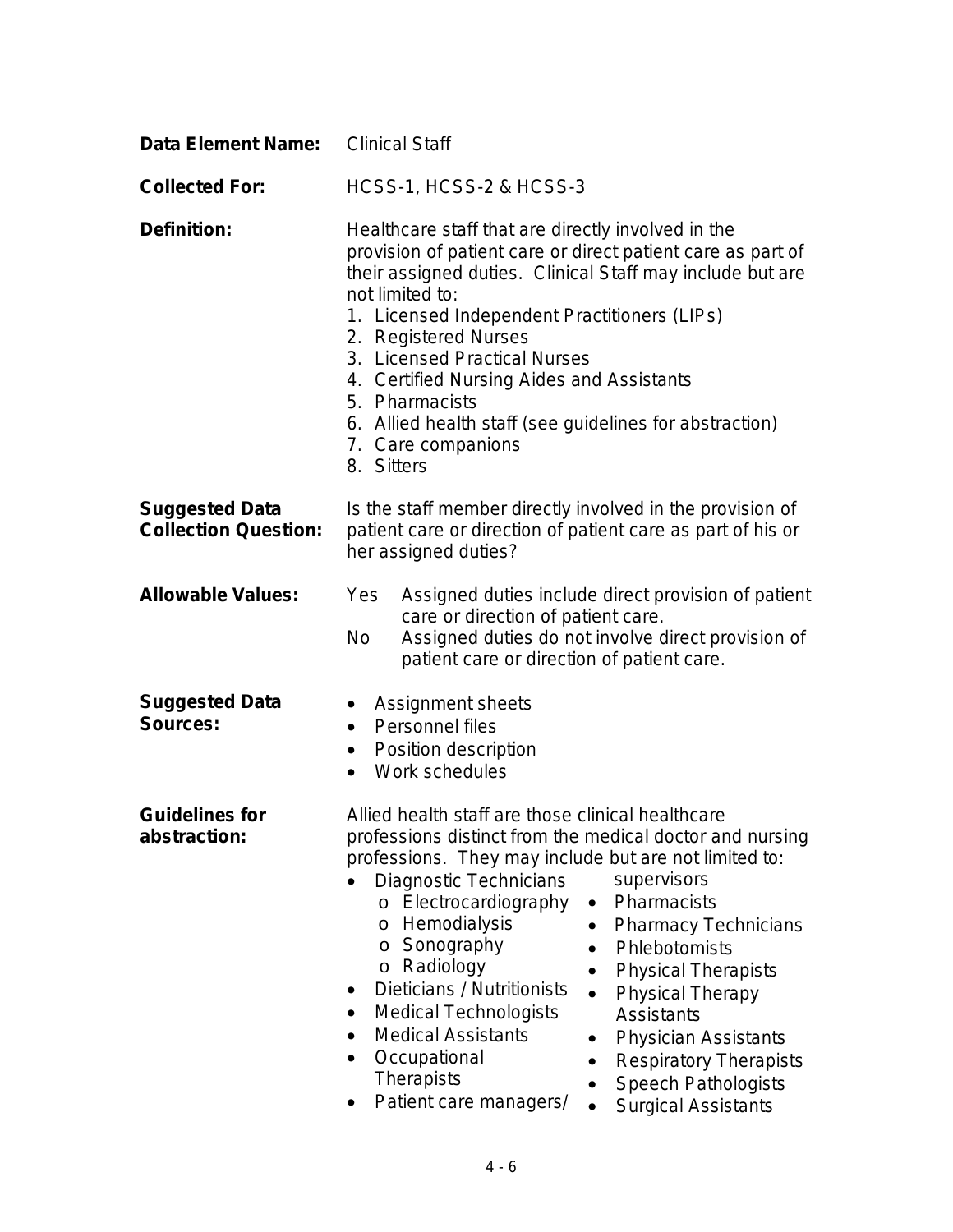| <b>Data Element Name:</b>                            | Competency                                                                                                                                                                                                                                                                                                                                                                                                                                                                                                                                                                                                                                                                                                        |  |
|------------------------------------------------------|-------------------------------------------------------------------------------------------------------------------------------------------------------------------------------------------------------------------------------------------------------------------------------------------------------------------------------------------------------------------------------------------------------------------------------------------------------------------------------------------------------------------------------------------------------------------------------------------------------------------------------------------------------------------------------------------------------------------|--|
| <b>Collected For:</b>                                | HCSS-3                                                                                                                                                                                                                                                                                                                                                                                                                                                                                                                                                                                                                                                                                                            |  |
| <b>Definition:</b>                                   | Documentation in personnel file that the employee's<br>clinical knowledge, experience, and capabilities are<br>appropriate for assigned duties per the requirements of<br>the minimum data set for competency.                                                                                                                                                                                                                                                                                                                                                                                                                                                                                                    |  |
| <b>Suggested Data</b><br><b>Collection Question:</b> | Are the necessary sub-components of the minimum<br>data set for this element present in the personnel file?                                                                                                                                                                                                                                                                                                                                                                                                                                                                                                                                                                                                       |  |
| <b>Allowable Values:</b>                             | Yes<br>There is documentation in the personnel file<br>demonstrating that the requirements of the<br>minimum data set for this element have been<br>met.                                                                                                                                                                                                                                                                                                                                                                                                                                                                                                                                                          |  |
|                                                      | <b>No</b><br>Documentation in the personnel file of the<br>minimum data set requirements for this element<br>is missing, incomplete, or expired.                                                                                                                                                                                                                                                                                                                                                                                                                                                                                                                                                                  |  |
| <b>Suggested Data</b><br><b>Sources:</b>             | Clinical skills checklists / competency assessments<br>$\bullet$<br>Continuing education credits<br>$\bullet$<br>Documents that verify training and education<br>$\bullet$<br>References from previous employers<br>$\bullet$                                                                                                                                                                                                                                                                                                                                                                                                                                                                                     |  |
| <b>Guidelines for</b><br>abstraction:                | Personnel file documents must meet requirements as<br>specified by the minimum data set for competency.<br>Proof of appropriate competency includes the following<br>components:<br>Verification of prior work experience in the<br>profession assigned<br>Assessment of clinical skills and knowledge<br>appropriate to the discipline and / or specialty at the<br>time of hire / assignment, and annually thereafter<br>OSHA and HIPAA compliance training at the time of<br>initial assignment then annually or as dictated per<br>specific regulation<br>Current CPR card for those categories of employees<br>required under state law to be certified in basic life<br>support (e.g., RN, LPN / LVN, etc.) |  |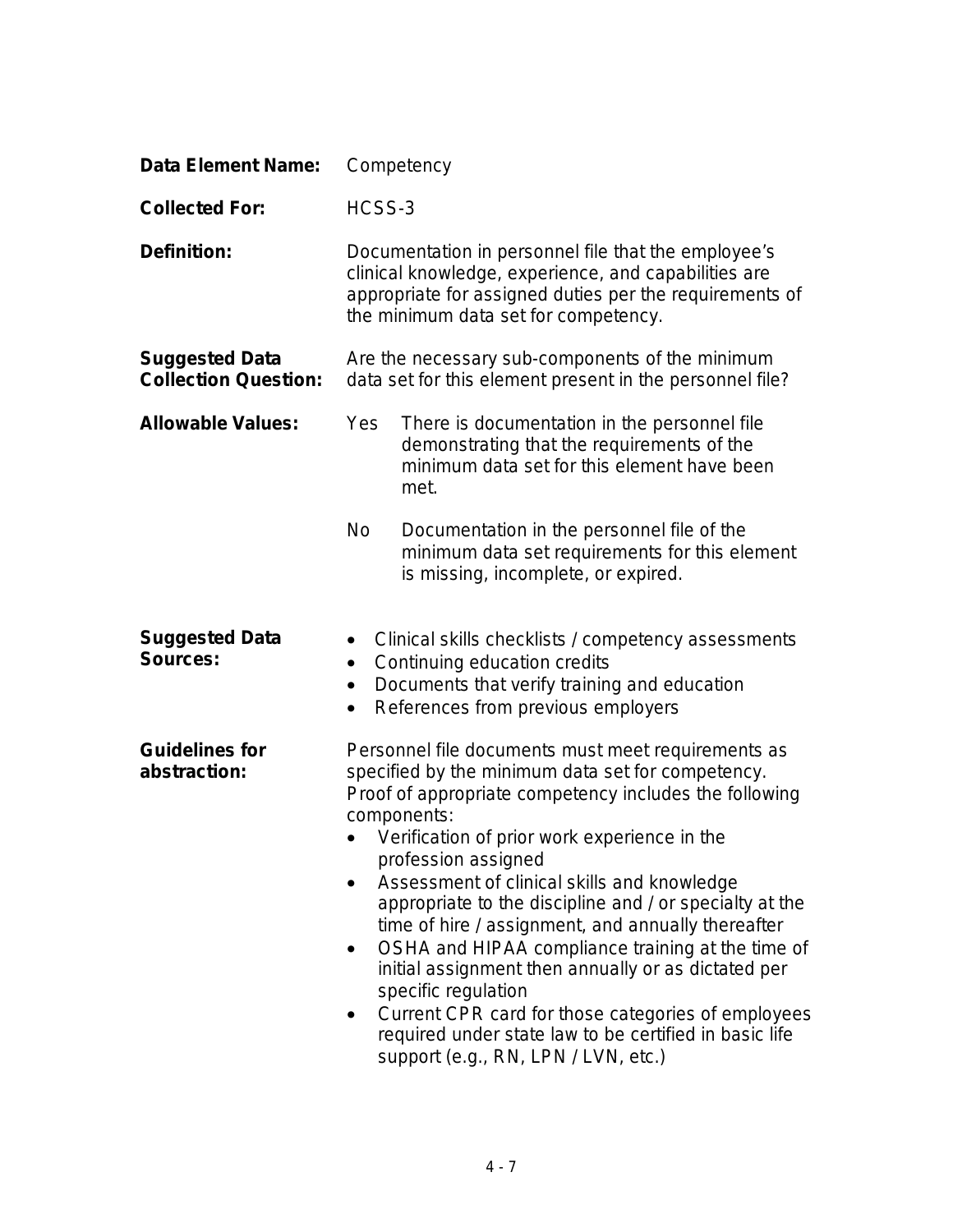| Data Element Name:                                   | Do Not Return - Clinical                                                                                                                                                                                                                                                                                                                                                                                                                                                                                                                                                                                                                                                                                                                                                        |  |
|------------------------------------------------------|---------------------------------------------------------------------------------------------------------------------------------------------------------------------------------------------------------------------------------------------------------------------------------------------------------------------------------------------------------------------------------------------------------------------------------------------------------------------------------------------------------------------------------------------------------------------------------------------------------------------------------------------------------------------------------------------------------------------------------------------------------------------------------|--|
| <b>Collected For:</b>                                | HCSS-1                                                                                                                                                                                                                                                                                                                                                                                                                                                                                                                                                                                                                                                                                                                                                                          |  |
| <b>Definition:</b>                                   | A type of complaint received from a HCSS client<br>dissatisfied with some aspect of the quality of care or<br>service provided to that organization by a clinical staff<br>employee of the HCSS firm, which generates a request<br>that the HCSS employee should not be assigned again<br>to the healthcare organization or a specific unit / division<br>within the organization or that a HCSS employee should<br>not return to complete an assignment as originally<br>contracted; a request for Do Not Return that includes a<br>clinical reason, provided by the HCSS client to the<br>HCSS firm, either verbally or in writing.                                                                                                                                           |  |
| <b>Suggested Data</b><br><b>Collection Question:</b> | Has the client requested that a HCSS employee not<br>return due to a clinical reason?                                                                                                                                                                                                                                                                                                                                                                                                                                                                                                                                                                                                                                                                                           |  |
| <b>Allowable Values:</b>                             | <b>Yes</b><br>A Do Not Return due to a clinical reason was<br>requested by the client.                                                                                                                                                                                                                                                                                                                                                                                                                                                                                                                                                                                                                                                                                          |  |
|                                                      | No<br>There is no documentation of a Do Not Return<br>due to a clinical reason, OR no reason for Do Not<br>Return was given.                                                                                                                                                                                                                                                                                                                                                                                                                                                                                                                                                                                                                                                    |  |
| <b>Notes for</b><br><b>Abstraction:</b>              | Documentation includes all forms of tracking reports<br>$\bullet$<br>of Do Not Return, including written communication<br>from a HCSS client stating a clinical reason,<br>electronic documentation from a HCSS client stating<br>a clinical reason, or clinical reasons verbally<br>communicated by the HCSS client to the HCSS firm<br>and transcribed using an internal form or software<br>databases.<br>Follow-up with the client after verbal requests for Do<br>$\bullet$<br>Not Return may be necessary to clarify the nature of<br>the complaint and identify a reason for the request.<br>Information verbally communicated by the client<br>should be documented by the HCSS firm and used<br>to substantiate a reason for the Do Not Return<br>request if possible. |  |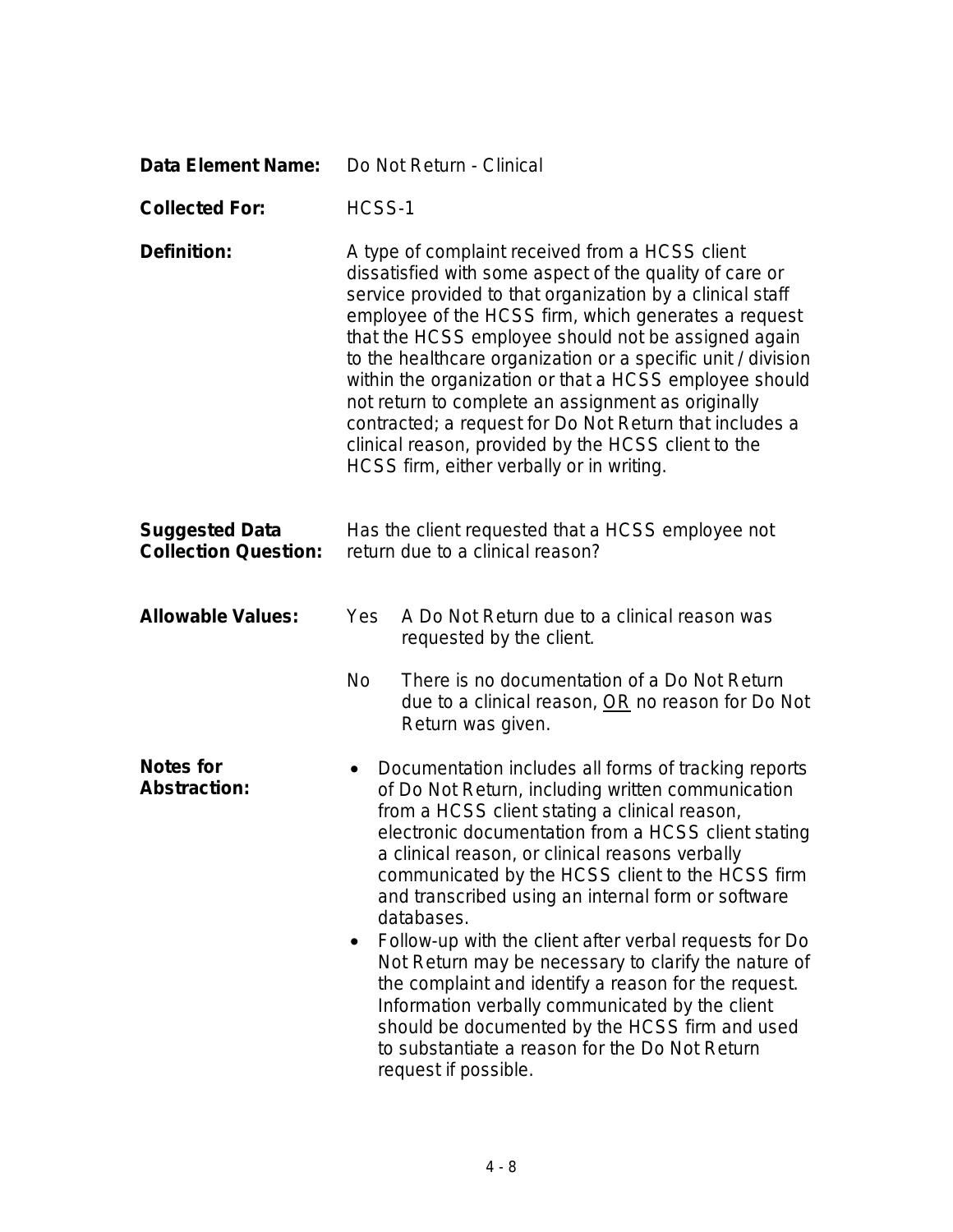- Clinical reasons for Do Not Return may be related but not limited to the following categories:
	- Clinical competency issues
	- Medication-related issues
	- Documentation-related issues
	- Patient abuse
	- Patient safety issues
	- Credentialing
	- Client or physician complaints about employee's clinical competence
	- Employee incidents related to clinical competence
	- Non-performance of clinical assignment /duties
- **Suggested Data Sources:**
- Hard copy/electronic copy
- Personnel files
- Staff evaluation forms
- HCSS logs
- Client files
- Client satisfaction records
- Incident report forms
- Complaint forms
- Commercial and custom computer software
- Records / notes of telephone conversations and verbal discussion with clients about a request for Do Not Return

**Guidelines for abstraction:**

- Other terms and acronyms may be used to describe episodes / occurrences of Do Not Return
	- o Do Not Rehire
	- o Do Not Use (DNU)
- Termination of an employee by the HCSS firm is not a requirement for the designation of Do Not Return.
- Termination of an employee by the HCSS firm may occur after one or more requests for the employee to not return to one or more client organizations.
- The occurrence of Do Not Return is counted and included in the numerator population whether the firm decides to terminate the employee, or to remarket the employee to other clients following evaluation of the occurrence.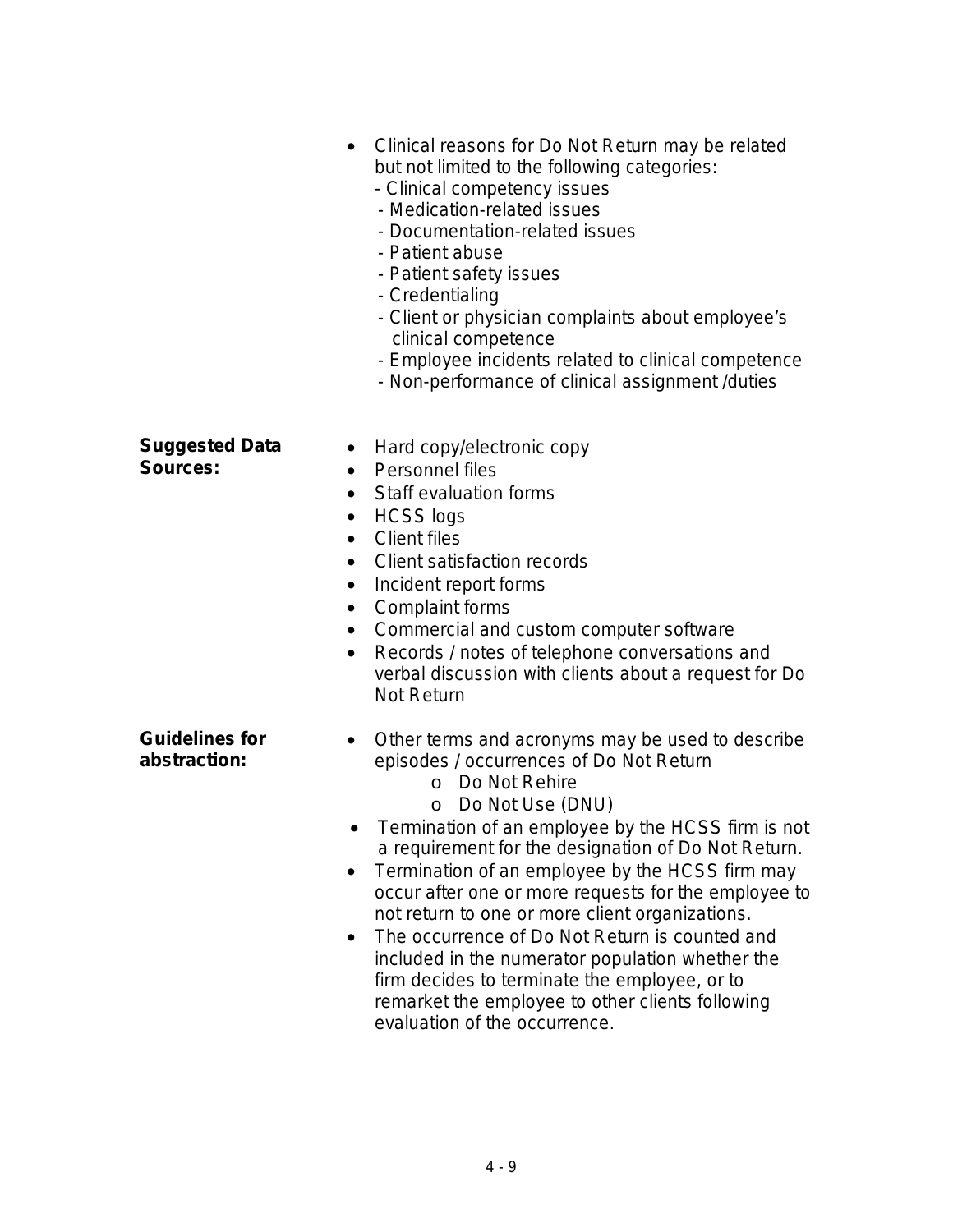| <b>Data Element Name:</b>                            | Do Not Return Occurrence Identifier                                                                                                                                                                                                                                    |  |  |
|------------------------------------------------------|------------------------------------------------------------------------------------------------------------------------------------------------------------------------------------------------------------------------------------------------------------------------|--|--|
| <b>Collected For:</b>                                | <b>HCSS-1 &amp; HCSS-2</b>                                                                                                                                                                                                                                             |  |  |
| <b>Definition:</b>                                   | Identifier generated by the HCSS firm that uniquely<br>identifies each occurrence of Do Not Return. The<br>identifier is used in order to allow the HCSS firm to<br>reference a particular client request for Do Not Return<br>for purposes of data collection review. |  |  |
| <b>Suggested Data</b><br><b>Collection Question:</b> | What is the unique identifier that distinguishes this<br>client's specific request for Do Not Return from other<br>occurrences / episodes involving the same HCSS<br>employee or different clinical staff members?                                                     |  |  |
| Format:                                              | <b>Type:</b> Alphanumeric<br><b>Occurs: Once</b>                                                                                                                                                                                                                       |  |  |
| <b>Allowable Values:</b>                             | Value greater than 0                                                                                                                                                                                                                                                   |  |  |
| <b>Suggested Data</b><br>Sources:                    | Unique HCSS generated number                                                                                                                                                                                                                                           |  |  |
| <b>Guidelines for</b><br>abstraction:                | There is no specific requirement for identifier length.<br>$\bullet$<br>All occurrences of Do Not Return used for data<br>$\bullet$<br>collection purposes of this measure must have an<br>assigned identifier.                                                        |  |  |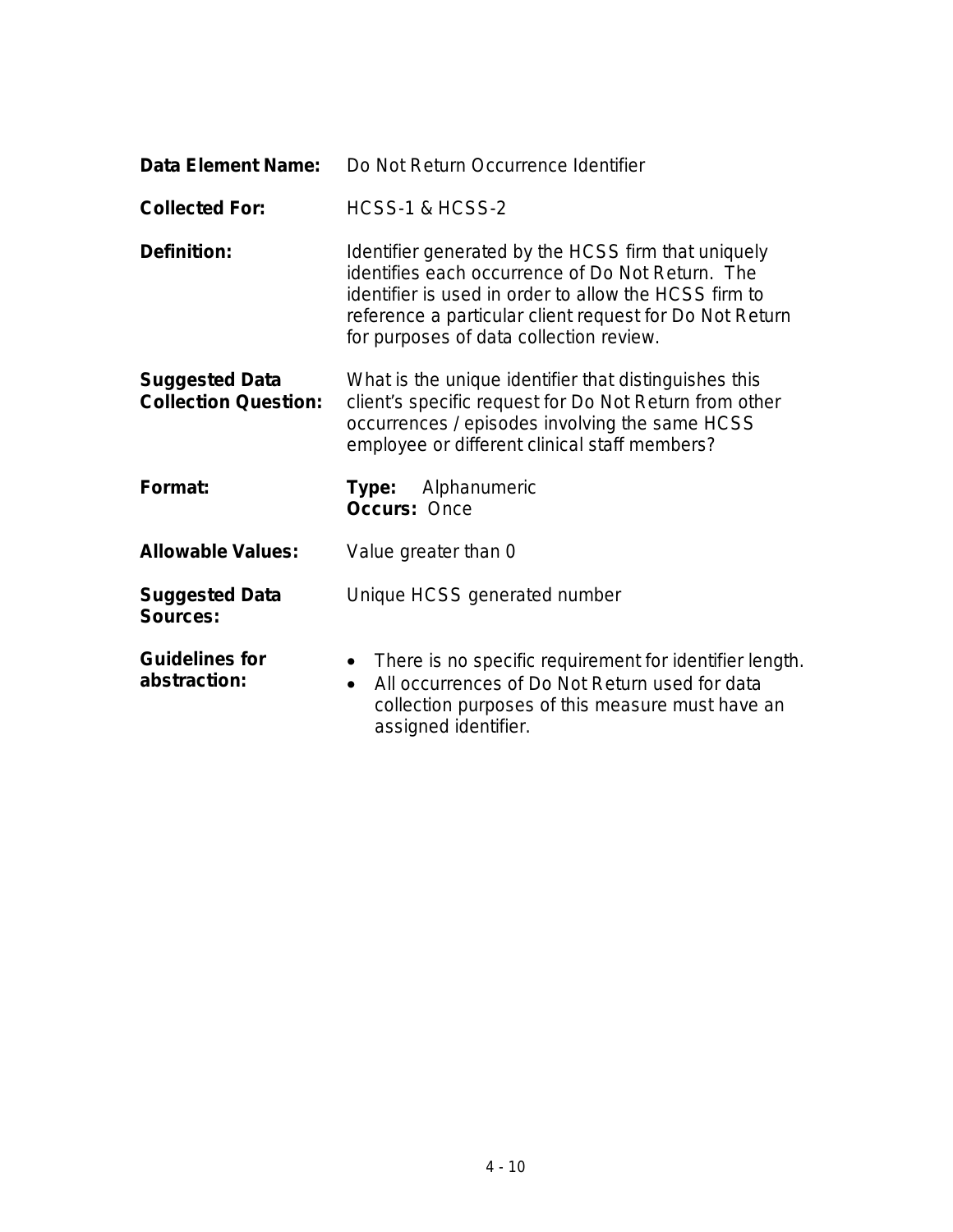| <b>Data Element Name:</b>                            | Do Not Return - Professional                                                                                                                                                                                                                                                                                                                                                                                                                                                                                                                                                                                                                                                                                                                                                                                                                 |  |  |
|------------------------------------------------------|----------------------------------------------------------------------------------------------------------------------------------------------------------------------------------------------------------------------------------------------------------------------------------------------------------------------------------------------------------------------------------------------------------------------------------------------------------------------------------------------------------------------------------------------------------------------------------------------------------------------------------------------------------------------------------------------------------------------------------------------------------------------------------------------------------------------------------------------|--|--|
| <b>Collected For:</b>                                | HCSS-2                                                                                                                                                                                                                                                                                                                                                                                                                                                                                                                                                                                                                                                                                                                                                                                                                                       |  |  |
| <b>Definition:</b>                                   | A type of complaint received from a HCSS client<br>dissatisfied with some aspect of the quality of care or<br>service provided to that organization by a clinical staff<br>employee of the HCSS firm, which generates a request<br>that the HCSS employee should not be assigned again<br>to the healthcare organization or a specific unit / division<br>within the organization or that a HCSS employee should<br>not return to complete an assignment as originally<br>contracted; a request for Do Not Return that includes a<br>professional reason, provided by the HCSS client to the<br>HCSS firm, either verbally or in writing.                                                                                                                                                                                                    |  |  |
| <b>Suggested Data</b><br><b>Collection Question:</b> | Has the client requested that a HCSS employee not<br>return due to a professional reason?                                                                                                                                                                                                                                                                                                                                                                                                                                                                                                                                                                                                                                                                                                                                                    |  |  |
| <b>Allowable Values:</b>                             | Yes<br>A Do Not Return due to a professional reason<br>was requested by the client.                                                                                                                                                                                                                                                                                                                                                                                                                                                                                                                                                                                                                                                                                                                                                          |  |  |
|                                                      | <b>No</b><br>There is no documentation of a Do Not Return<br>due to a professional reason, OR no reason for<br>Do Not Return was given.                                                                                                                                                                                                                                                                                                                                                                                                                                                                                                                                                                                                                                                                                                      |  |  |
| <b>Notes for</b><br><b>Abstraction:</b>              | Documentation includes all forms of tracking reports<br>$\bullet$<br>of Do Not Return, including written communication<br>from a HCSS client stating a professional reason,<br>electronic documentation from a HCSS client stating<br>a professional reason, or professional reasons<br>verbally communicated by the HCSS client to the<br>HCSS firm and transcribed using an internal form or<br>software databases.<br>Follow-up with the client after verbal requests for Do<br>$\bullet$<br>Not Return may be necessary to clarify the nature of<br>the complaint and identify a reason for the request.<br>Information verbally communicated by the client<br>should be documented by the HCSS firm and used<br>to substantiate a reason for the Do Not Return<br>request if possible.<br>Professional reasons for Do Not Return may be |  |  |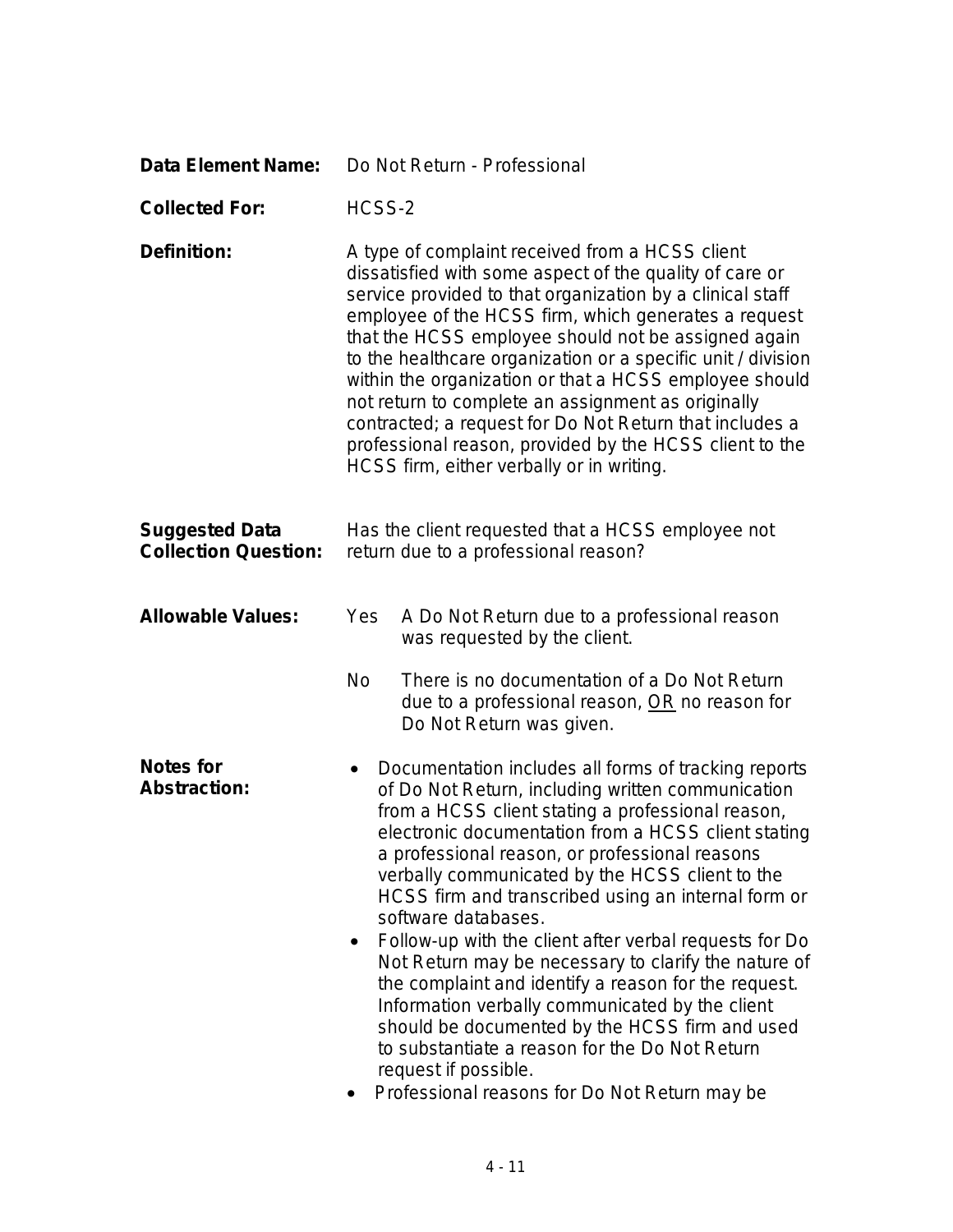related but not limited to the following categories:

- Professional conduct issues
- Attendance
- Tardiness
- No shows
- Job abondonment
- Non-performance of job responsibilities
- Insubordination
- Rule violation
- Disturbed work unit balance
- Damaged business reputation
- Damaged property
- Customer service issues
- Client or physician complaints related to employee's professional conduct
- Employee incidents related to professioanl conduct
- Unlawful activities
- **Suggested Data Sources:**
- Hard copy/electronic copy
- Personnel files
- Staff evaluation forms
- HCSS logs
- Client files
- Client satisfaction records
- Incident report forms
- Complaint forms
- Commercial and custom computer software
- Records / notes of telephone conversations and verbal discussion with clients about a request for Do Not Return

#### **Guidelines for abstraction:**

- Other terms and acronyms may be used to describe episodes / occurrences of Do Not Return
	- o Do Not Rehire
	- o Do Not Use (DNU)
- Termination of an employee by the HCSS firm is not a requirement for the designation of Do Not Return.
- Termination of an employee by the HCSS firm may occur after one or more requests for the employee to not return to one or more client organizations.
- The occurrence of Do Not Return is counted and included in the numerator population whether the firm decides to terminate the employee, or to remarket the employee to other clients following evaluation of the occurrence.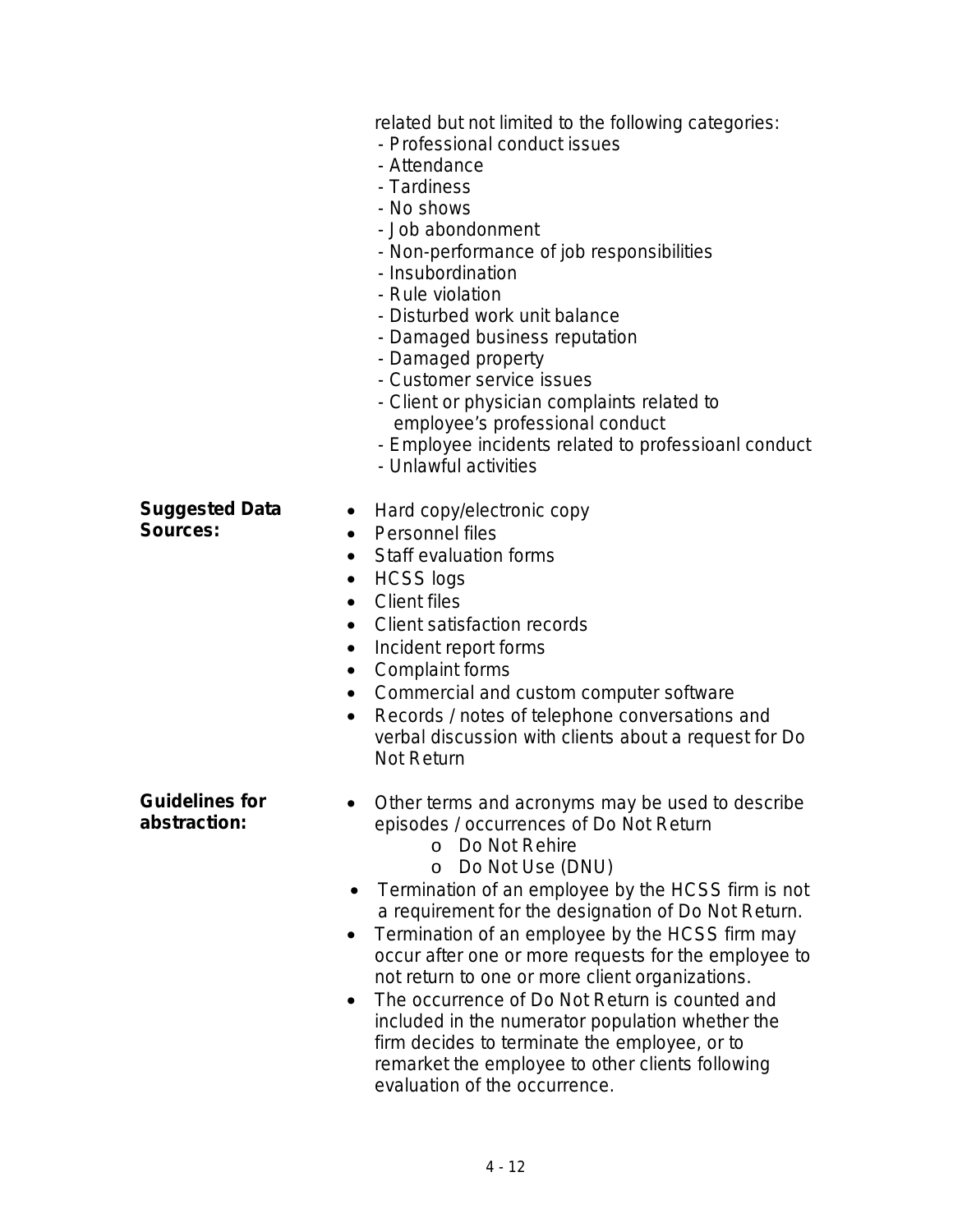| <b>Data Element Name:</b>                            | <b>Health Status</b>                                                                                                                                                                                     |                                                                                                                                                                                                                                                                                                                                     |  |
|------------------------------------------------------|----------------------------------------------------------------------------------------------------------------------------------------------------------------------------------------------------------|-------------------------------------------------------------------------------------------------------------------------------------------------------------------------------------------------------------------------------------------------------------------------------------------------------------------------------------|--|
| <b>Collected For:</b>                                | HCSS-3                                                                                                                                                                                                   |                                                                                                                                                                                                                                                                                                                                     |  |
| <b>Definition:</b>                                   | Documentation in the personnel file that demonstrates<br>that the employee has completed appropriate health<br>screening per the requirements of the minimum data set<br>for health status.              |                                                                                                                                                                                                                                                                                                                                     |  |
| <b>Suggested Data</b><br><b>Collection Question:</b> | Is there documentation in the personnel file that<br>demonstrates that the employee has completed<br>appropriate health screening requirements as specified<br>by the minimum data set for this element? |                                                                                                                                                                                                                                                                                                                                     |  |
| <b>Allowable Values:</b>                             | Yes<br>There is documentation in the personnel file<br>demonstrating that the requirements of the<br>minimum data set for this element have been<br>met.                                                 |                                                                                                                                                                                                                                                                                                                                     |  |
|                                                      | <b>No</b>                                                                                                                                                                                                | Documentation in the personnel file of the<br>minimum data set requirements for this element<br>is missing, incomplete, or expired.                                                                                                                                                                                                 |  |
| <b>Suggested Data</b><br><b>Sources:</b>             | Health records<br>$\bullet$<br>History and physical records<br>$\bullet$<br>Lab/test results<br>$\bullet$                                                                                                |                                                                                                                                                                                                                                                                                                                                     |  |
| <b>Guidelines for</b><br>abstraction:                | It is recognized that health care screening requirements<br>and immunization requirements may vary from state to<br>state and among HCSS and their clients.                                              |                                                                                                                                                                                                                                                                                                                                     |  |
|                                                      | $\bullet$                                                                                                                                                                                                | For purposes of data collection for this measure,<br>personnel file documents must meet requirements as<br>specified by the minimum data set for health status,<br>which include:<br>TB test (PPD) annually, or<br>Documentation that employee previously tested<br>positive (e.g., CXR report, physician note or physical<br>exam) |  |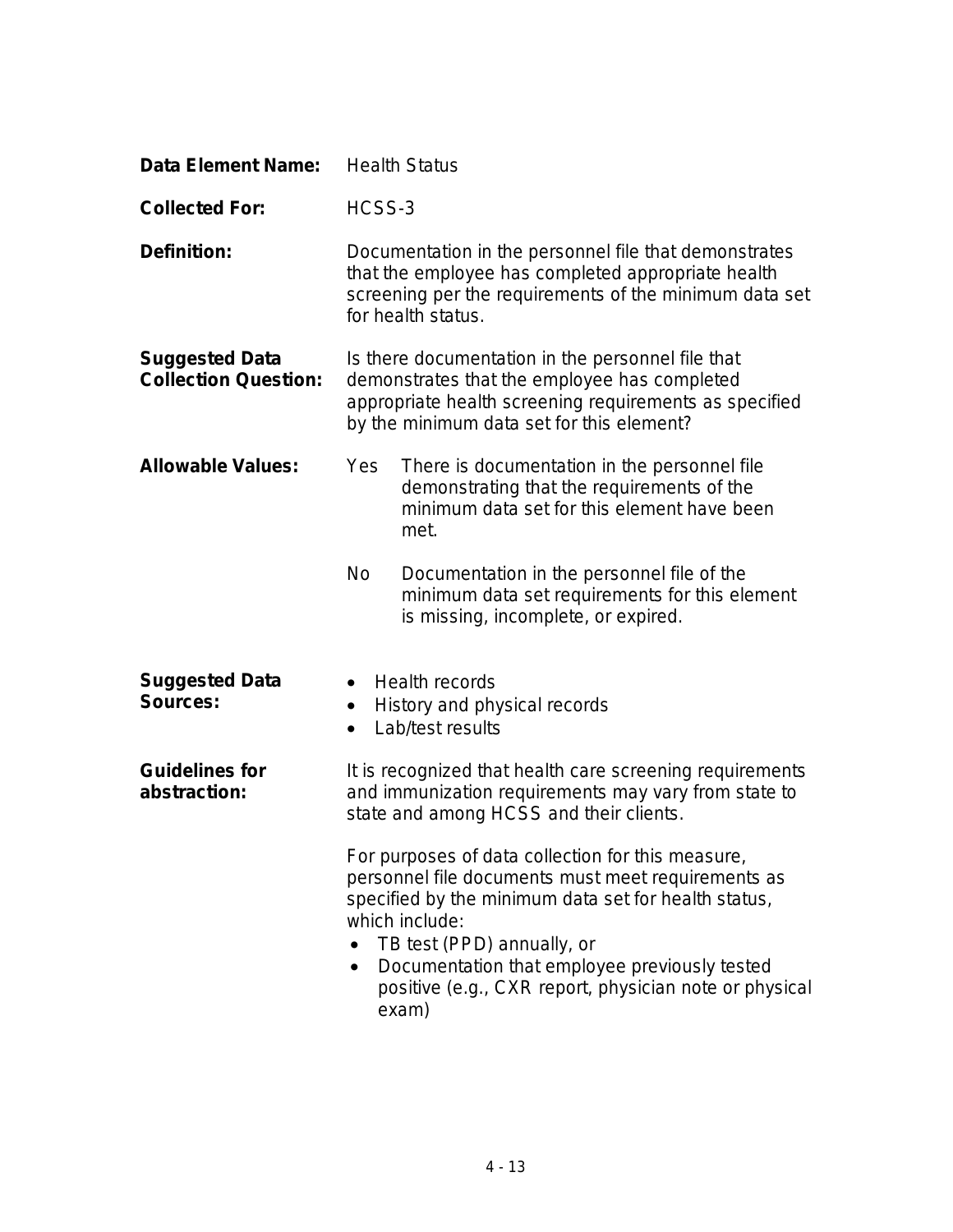| Data Element Name: Hours Worked                      |                                                                                                                                                                                                        |  |  |
|------------------------------------------------------|--------------------------------------------------------------------------------------------------------------------------------------------------------------------------------------------------------|--|--|
| <b>Collected For:</b>                                | HCSS-1 & HCSS-2                                                                                                                                                                                        |  |  |
| <b>Definition:</b>                                   | Total number of hours actually worked by active clinical<br>staff during the reporting month.                                                                                                          |  |  |
| <b>Suggested Data</b><br><b>Collection Question:</b> | What is the total number of hours worked by my active<br>clinical staff for the reporting month?                                                                                                       |  |  |
| Format:                                              | <b>Numeric</b><br>Type:<br><b>Occurs: Once</b>                                                                                                                                                         |  |  |
| <b>Allowable Values:</b>                             | Value greater than 0                                                                                                                                                                                   |  |  |
| <b>Suggested Data</b><br>Sources:                    | Time sheets<br>Time cards<br>Payroll logs<br><b>Billing logs</b><br><b>Financial reports</b><br>Software programs and payroll databases                                                                |  |  |
| <b>Guidelines for</b><br>abstraction:                | Hours worked are not the same as "billable" hours.<br>$\bullet$<br>Hours worked are not the same as "paid" hours.<br>$\bullet$<br>Hours worked are not the same as "contracted"<br>$\bullet$<br>hours. |  |  |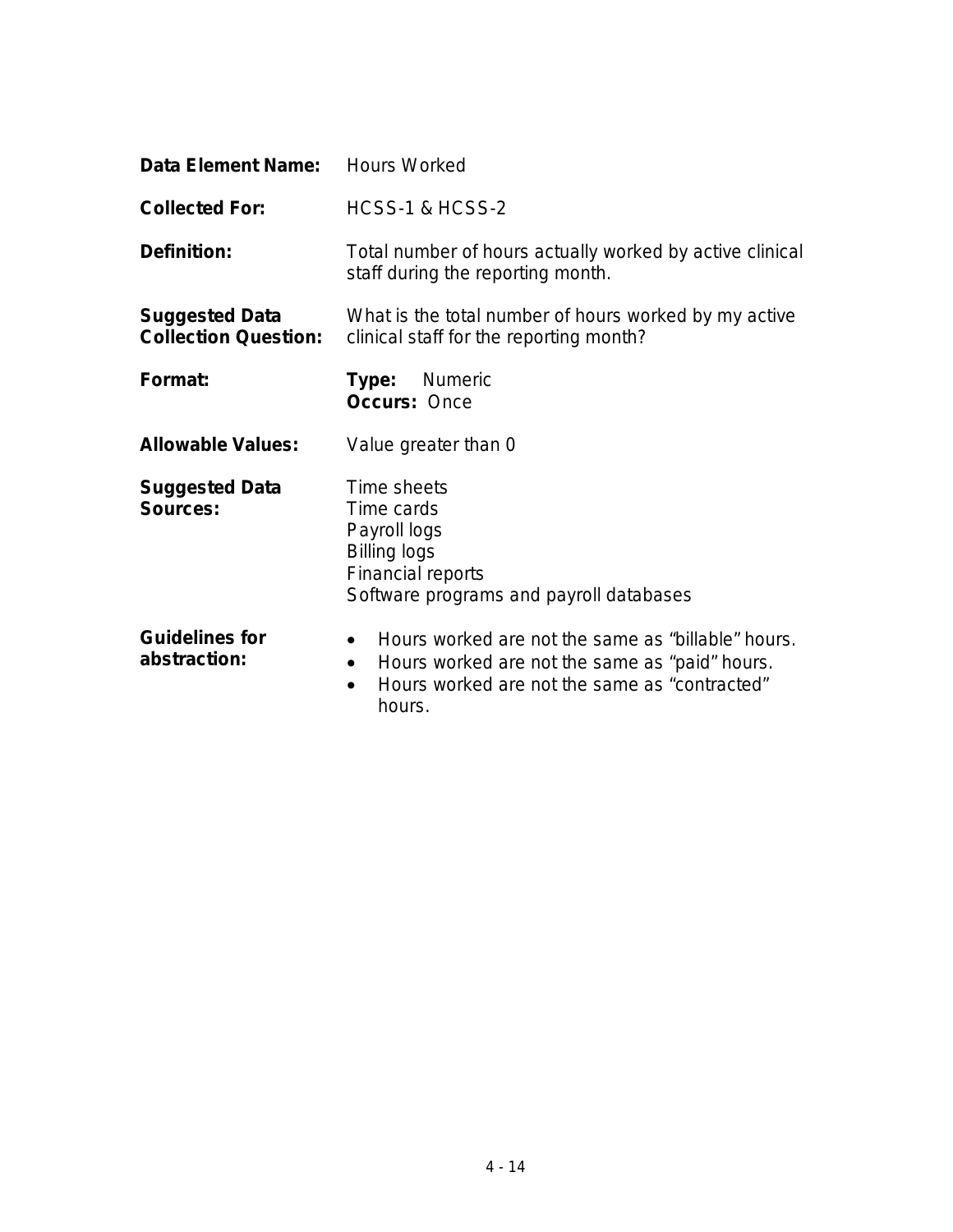| <b>Data Element Name:</b>                            | <b>Job Appropriate Credentials</b>                                                                                                                                                                                                                                                                                                                                                                                                                                                                                                                                                                                                                                                                                                                                                                     |  |  |
|------------------------------------------------------|--------------------------------------------------------------------------------------------------------------------------------------------------------------------------------------------------------------------------------------------------------------------------------------------------------------------------------------------------------------------------------------------------------------------------------------------------------------------------------------------------------------------------------------------------------------------------------------------------------------------------------------------------------------------------------------------------------------------------------------------------------------------------------------------------------|--|--|
| <b>Collected For:</b>                                | HCSS-3                                                                                                                                                                                                                                                                                                                                                                                                                                                                                                                                                                                                                                                                                                                                                                                                 |  |  |
| <b>Definition:</b>                                   | Documentation in personnel file of:<br>current licensure, registration, or certification in<br>accordance with federal and state regulations, or<br>education and training that is consistent with<br>applicable legal and regulatory requirements and<br>HCSS position description.                                                                                                                                                                                                                                                                                                                                                                                                                                                                                                                   |  |  |
| <b>Suggested Data</b><br><b>Collection Question:</b> | Are the necessary components of the minimum data set<br>for this element present in the personnel file?                                                                                                                                                                                                                                                                                                                                                                                                                                                                                                                                                                                                                                                                                                |  |  |
| <b>Allowable Values:</b>                             | Yes<br>There is documentation in the personnel file<br>demonstrating that the requirements of the<br>minimum data set for this element have been<br>met.                                                                                                                                                                                                                                                                                                                                                                                                                                                                                                                                                                                                                                               |  |  |
|                                                      | No<br>Documentation in the personnel file of the<br>minimum data set requirements for this element<br>is missing, incomplete, or expired.                                                                                                                                                                                                                                                                                                                                                                                                                                                                                                                                                                                                                                                              |  |  |
| <b>Suggested Data</b><br>Sources:                    | <b>Current state license</b><br>$\bullet$<br>Registration/certification documents<br>$\bullet$<br>School diploma                                                                                                                                                                                                                                                                                                                                                                                                                                                                                                                                                                                                                                                                                       |  |  |
| <b>Guidelines for</b><br>abstraction:                | Proof of appropriate job credentials includes<br>documentation in the personnel file of the following<br>components:<br>• Current license for employees licensed / registered by<br>state boards of Professional Regulation and<br>Education, or<br>• Verification of certification program completion for<br>employees not licensed by state boards of<br>Professional Regulation and Education (i.e. Clinical<br><b>Nursing Assistants)</b><br>Note: The original, primary source document of a specific<br>credential should be used to verify the accuracy of a qualification<br>reported by an individual. It is acceptable to verify current<br>licensure, certification, or registration with the primary source via a<br>secure electronic communication or by telephone, if this verification |  |  |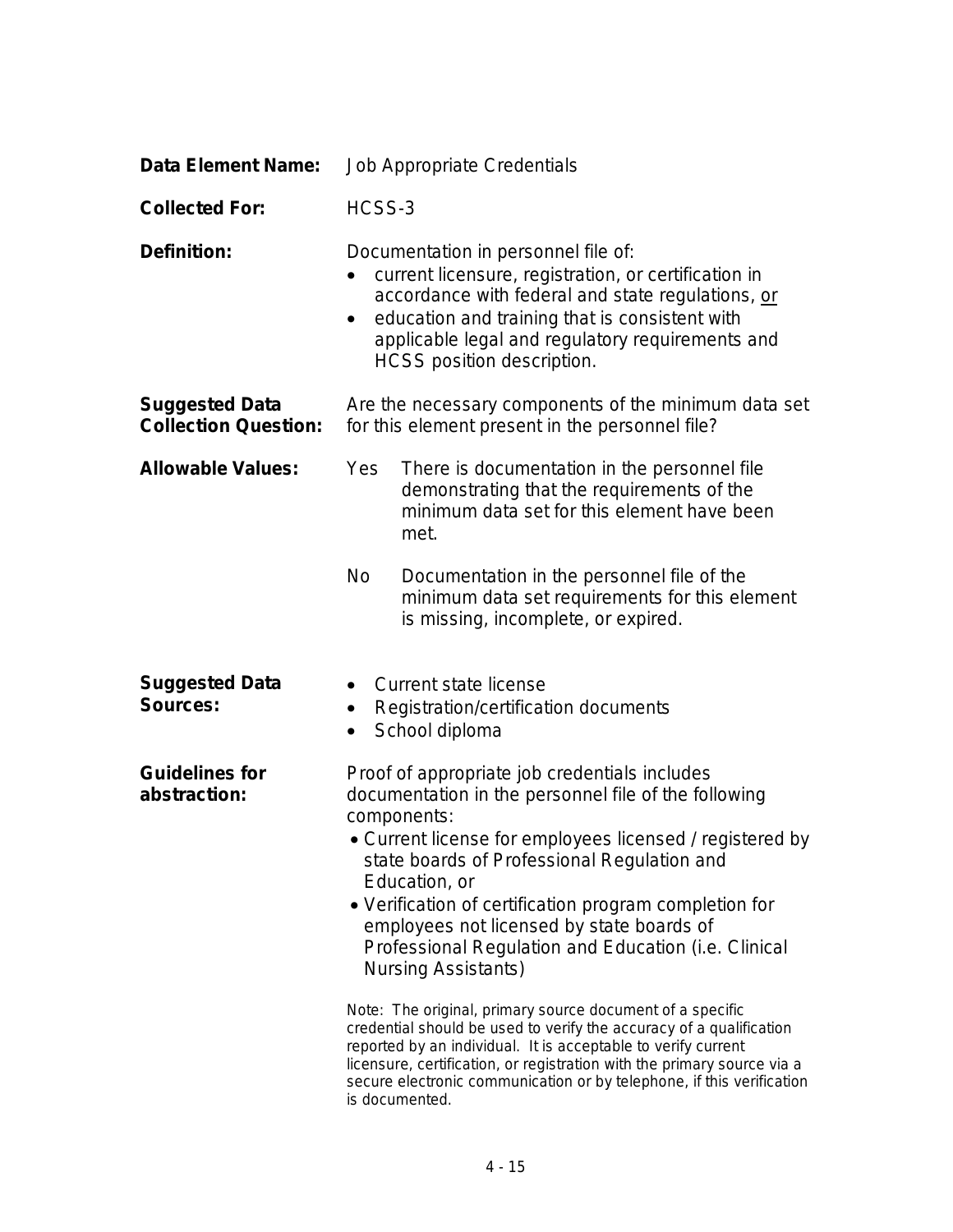| Data Element Name:                                   | Personnel File Record Identifier                                                                                                                                                                                           |  |
|------------------------------------------------------|----------------------------------------------------------------------------------------------------------------------------------------------------------------------------------------------------------------------------|--|
| <b>Collected For:</b>                                | HCSS-3                                                                                                                                                                                                                     |  |
| <b>Definition:</b>                                   | Identifier generated by the HCSS that uniquely identifies<br>each personnel file. The identifier is used in order to<br>allow the HCSS to reference a particular personnel file<br>for purposes of data collection review. |  |
| <b>Suggested Data</b><br><b>Collection Question:</b> | What is the unique HCSS generated identifier that<br>distinguishes the personnel file from others?                                                                                                                         |  |
| Format:                                              | Alphanumeric<br>Type:<br><b>Occurs: Once</b>                                                                                                                                                                               |  |
| <b>Allowable Values:</b>                             | Value greater than 0                                                                                                                                                                                                       |  |
| <b>Suggested Data</b><br>Sources:                    | Unique HCSS generated number                                                                                                                                                                                               |  |
| <b>Guidelines for</b><br>abstraction:                | There is no specific requirement for identifier length.<br>$\bullet$<br>All personnel files used for data collection purposes<br>$\bullet$<br>of this measure must have an assigned identifier.                            |  |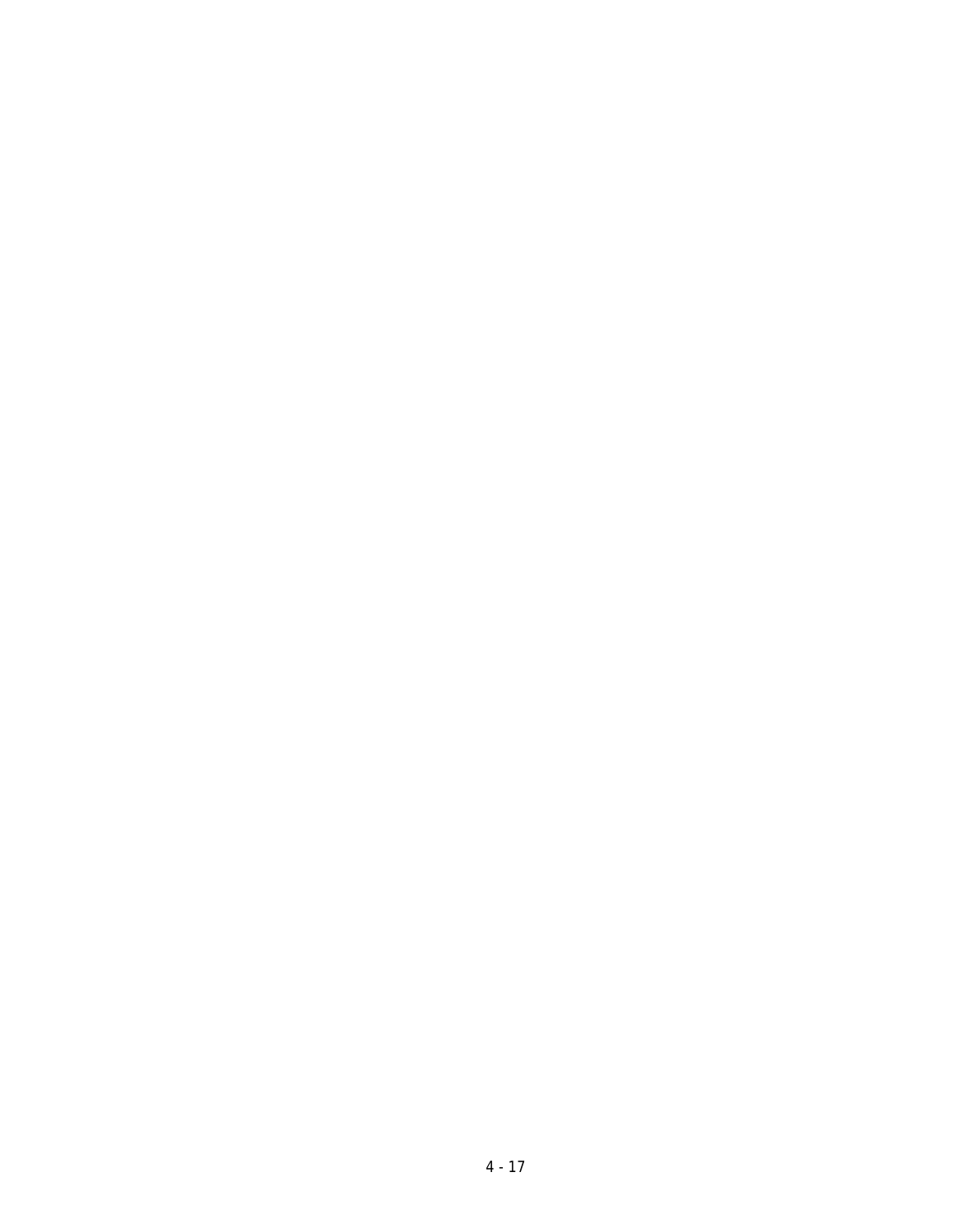## **DATA COLLECTION AND DATA REPORTING**

## *Data Collection*

Data collection is the continuous process of gathering data points according to the measure specifications established for each of the three standardized HCSS measures. Data may be collected for additional non-standardized measures, if the firm chooses to monitor other indicators not included in the standardized measure set. All certified HCSS firms should be collecting data for all three standardized measures. Data collection for non-standardized measures may be used to enhance the firm's performance improvement plan, but cannot be used to replace or substitute for data collection for the standardized measures.

Ideally, firms should be collecting data for each of the three standardized measures every month; however, other schedules can be utilized (i.e. quarterly) with the provision that monthly data points are gathered and reported (e.g. graphs and/or tables with data plotted for every month of the calendar year.) Firms that do not prospectively collect data due to resource or other constraints should take steps to ensure that the appropriate number of personnel files is reviewed and findings displayed for each month.

#### Example:

A firm reviews 60 personnel files for HCSS-3: "Completeness of Personnel File" third quarter performance measure data in October. The files selected should include 20 from active clinical staff on the roster in July, 20 from active clinical staff in August, and 20 from active clinical staff in September. All 60 records should not be pulled from active clinical staff on the roster in October, leaving gaps in monitoring for other months.

#### *Data Reporting*

Data reporting is a periodic event that provides the HCSS firm with an opportunity to share the findings and analyses of its data collection efforts with internal staff members, other divisions, or branch sites. Data reporting at intervals determined by The Joint Commission is also a requirement for HCSS certification.

Data reported to The Joint Commission should include the numerator and denominator figures for each measure, not just rates. Generally, the numerator is the smaller of the two numbers, and the denominator is the larger. The *Performance Measure Data Report* (see Appendix-5) is used to report data to The Joint Commission at the time of intra-cycle review and recertification. Graphic data displays should be used to demonstrate further analyses and included as part of the periodic data report. Data reporting should be done on a calendar year, rather than fiscal year basis.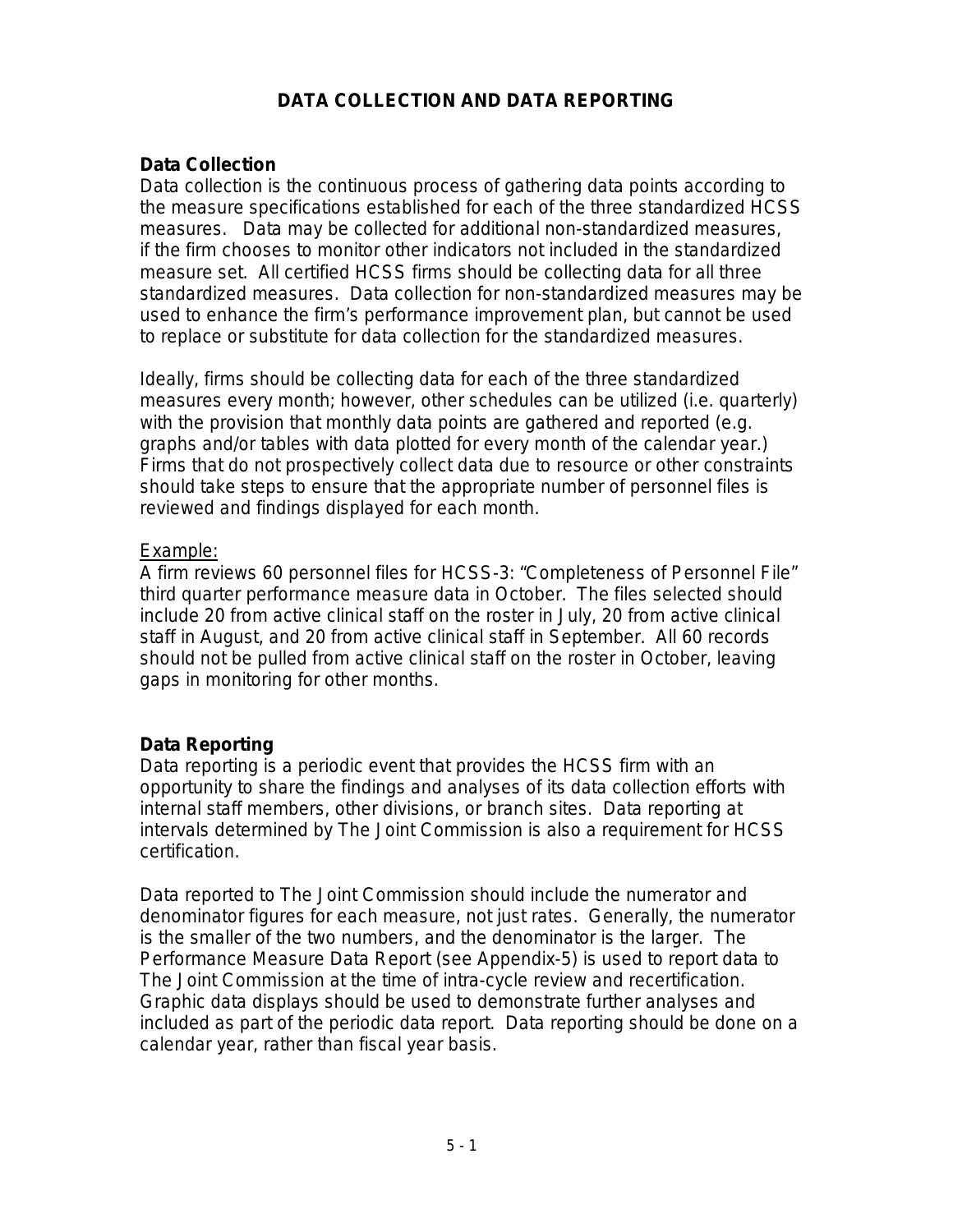# **DATA COLLECTION TOOLS HEALTH CARE STAFFING SERVICES**

## *Introduction*

These data collection tools have been developed as one option for collecting HCSS performance measure data. Your firm may choose to design a manual data collection tool of its own or develop an electronic format for data collection.

These data collection tools have been created with the following objectives:

- Minimize unnecessary entries;
- Expedite and streamline the data collection process; and,
- Facilitate data aggregation for measure rate calculations.

## *Guide to Use*

These data collection tools consist of worksheets and tally sheets for each measure. The worksheet should be utilized to collect data to identify the numerator population for that measure, and the tally sheet for data aggregation and measure rate calculations.

- Always complete the report period information. This is important to provide the monthly data points necessary for trend analysis, and to prevent gaps in data collection.
- Always create a unique identifier for each occurrence of Do Not Return. This is important since individual employees may be involved in more than one occurrence during the same reporting period or different reporting periods.
- Always create a unique identifier for each personnel file audited. This is also important since an individual personnel file might be included in the random sample for multiple reporting periods. Personnel files should not be re-audited until all files have been audited one time.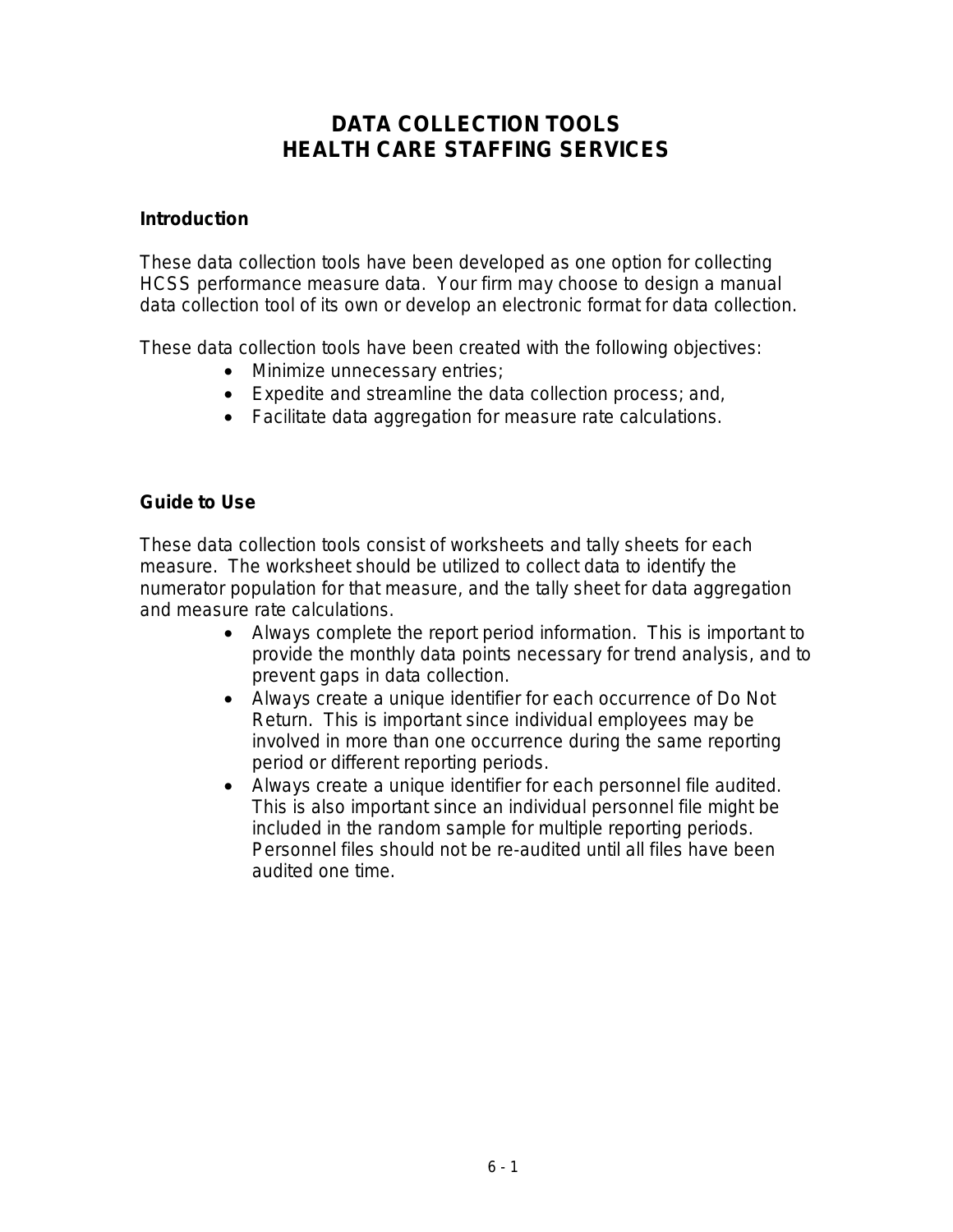| <b>HCSS-1 &amp; HCSS-2 Do Not Return Worksheet</b> |                             |                                          |                        |
|----------------------------------------------------|-----------------------------|------------------------------------------|------------------------|
|                                                    |                             |                                          |                        |
| <b>Monthly Report Period:</b>                      |                             |                                          |                        |
| $\square$ Jan. 201 $\square$                       | $\Box$ Apr. 201 _           | $\square$ Jul. 201 $\square$             | $\Box$ Oct. 201 $\Box$ |
| $\square$ Feb. 201 $\_\ \square$                   | $\square$ May 201 $\square$ | $\Box$ Aug. 201 $\overline{\phantom{0}}$ | $\square$ Nov. 201     |
| $\square$ Mar. 201                                 | $\Box$ Jun. 201 $\Box$      | $\square$ Sep. 201 $\square$             | $\Box$ Dec. 201 $\Box$ |
|                                                    |                             |                                          |                        |
|                                                    |                             |                                          |                        |
| Do Not Return<br>Occurrence Identifier             |                             |                                          |                        |
|                                                    |                             |                                          |                        |
| Did the client request that an                     |                             | Yes $\Box$                               | No $\square$<br>(stop) |
| employee Do Not Return?                            |                             |                                          |                        |
|                                                    |                             |                                          |                        |
| 1). Was a clinical reason for the                  |                             | Yes $\Box$                               | No <sub>1</sub>        |
| Do Not Return identified?                          |                             |                                          |                        |
|                                                    |                             |                                          |                        |
| Comments:                                          |                             |                                          |                        |
|                                                    |                             |                                          |                        |
|                                                    |                             |                                          |                        |
|                                                    |                             |                                          |                        |
|                                                    |                             |                                          |                        |
|                                                    |                             |                                          |                        |
|                                                    |                             |                                          |                        |
| 2). Was a professional reason for                  |                             | Yes $\Box$                               | No <sub>1</sub>        |
| the Do Not Return identified?                      |                             |                                          |                        |
|                                                    |                             |                                          |                        |
| Comments:                                          |                             |                                          |                        |
|                                                    |                             |                                          |                        |
|                                                    |                             |                                          |                        |
|                                                    |                             |                                          |                        |
|                                                    |                             |                                          |                        |
|                                                    |                             |                                          |                        |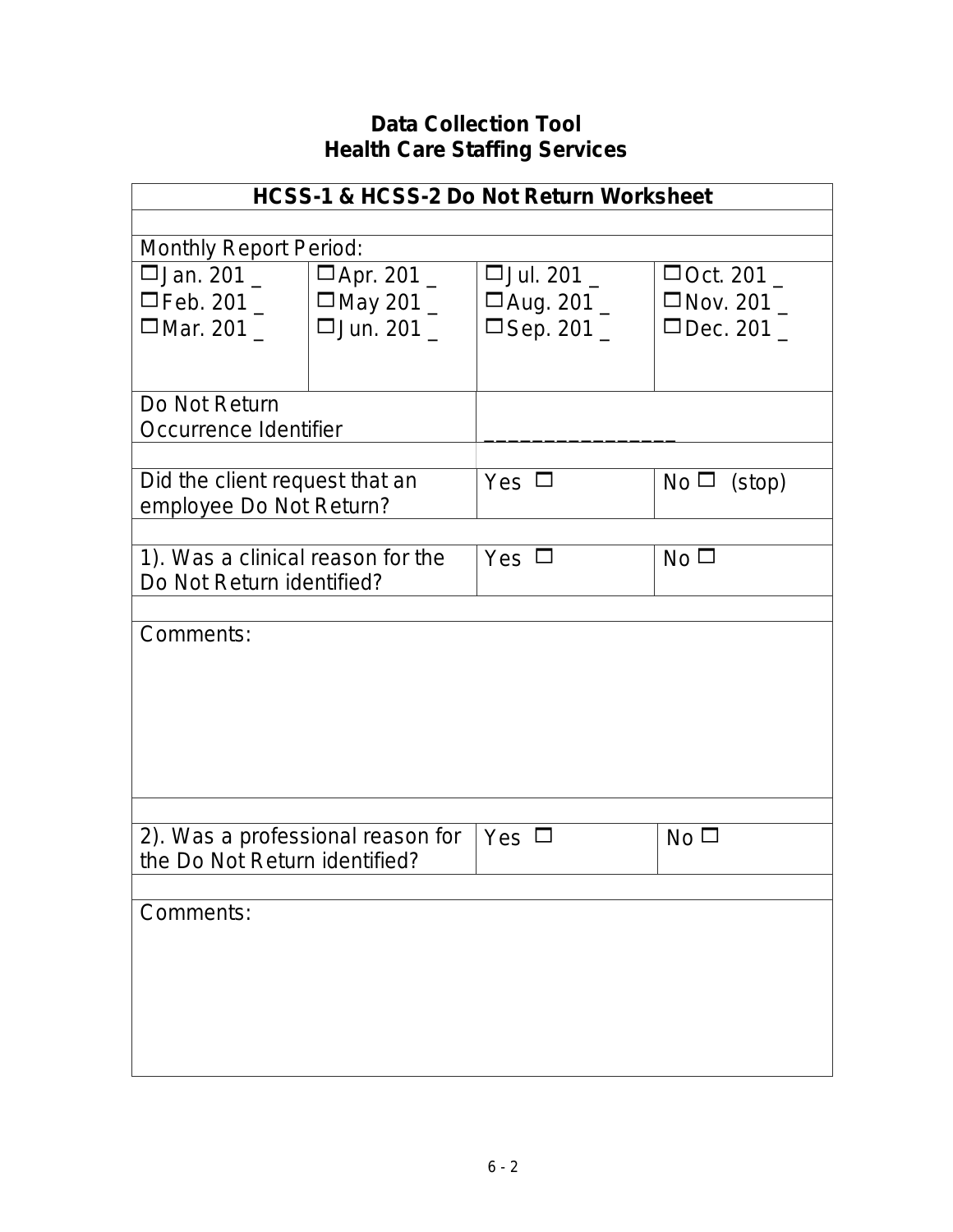| <b>HCSS-1 &amp; HCSS-2 Do Not Return Tally Sheet</b> |                        |                                   |                    |
|------------------------------------------------------|------------------------|-----------------------------------|--------------------|
|                                                      |                        |                                   |                    |
| <b>Monthly Report Period:</b>                        |                        |                                   |                    |
| □Jan. 201<br>$\Box$ Apr. 201 _                       |                        | $\Box$ Jul. 201                   | $\Box$ Oct. 201    |
| $\square$ Feb. 201                                   | $\Box$ May 201 $\Box$  | $\square$ Aug. 201 $\square$      | $\square$ Nov. 201 |
| □Mar. 201                                            | $\Box$ Jun. 201 $\Box$ | $\Box$ Sep. 201 $\_$              | $\Box$ Dec. 201    |
|                                                      |                        |                                   |                    |
|                                                      |                        |                                   |                    |
| Do Not Return<br>Occurrence Identifiers              |                        |                                   |                    |
|                                                      |                        | thru<br>#                         |                    |
| What is the total number of hours                    |                        |                                   |                    |
| worked by active clinical staff for                  |                        |                                   |                    |
| this reporting month?                                |                        |                                   |                    |
|                                                      |                        |                                   |                    |
| What is the total number of hours                    |                        |                                   |                    |
| worked by active clinical staff for                  |                        |                                   |                    |
| this reporting month divided by                      |                        | *This is the denominator for      |                    |
| 1,000?*                                              |                        | measures HCSS-1 and HCSS-2.       |                    |
|                                                      |                        |                                   |                    |
| Aggregate all worksheets with                        |                        |                                   |                    |
| question #1 marked "yes".                            |                        | This is the numerator for measure |                    |
|                                                      |                        | HCSS-1.                           |                    |
|                                                      |                        |                                   |                    |
| Aggregate all worksheets with                        |                        |                                   |                    |
| question #2 marked "yes".                            |                        |                                   |                    |
|                                                      |                        | This is the numerator for measure |                    |
|                                                      |                        | HCSS-2.                           |                    |
|                                                      |                        |                                   |                    |
| Comments:                                            |                        |                                   |                    |
|                                                      |                        |                                   |                    |
|                                                      |                        |                                   |                    |
|                                                      |                        |                                   |                    |
|                                                      |                        |                                   |                    |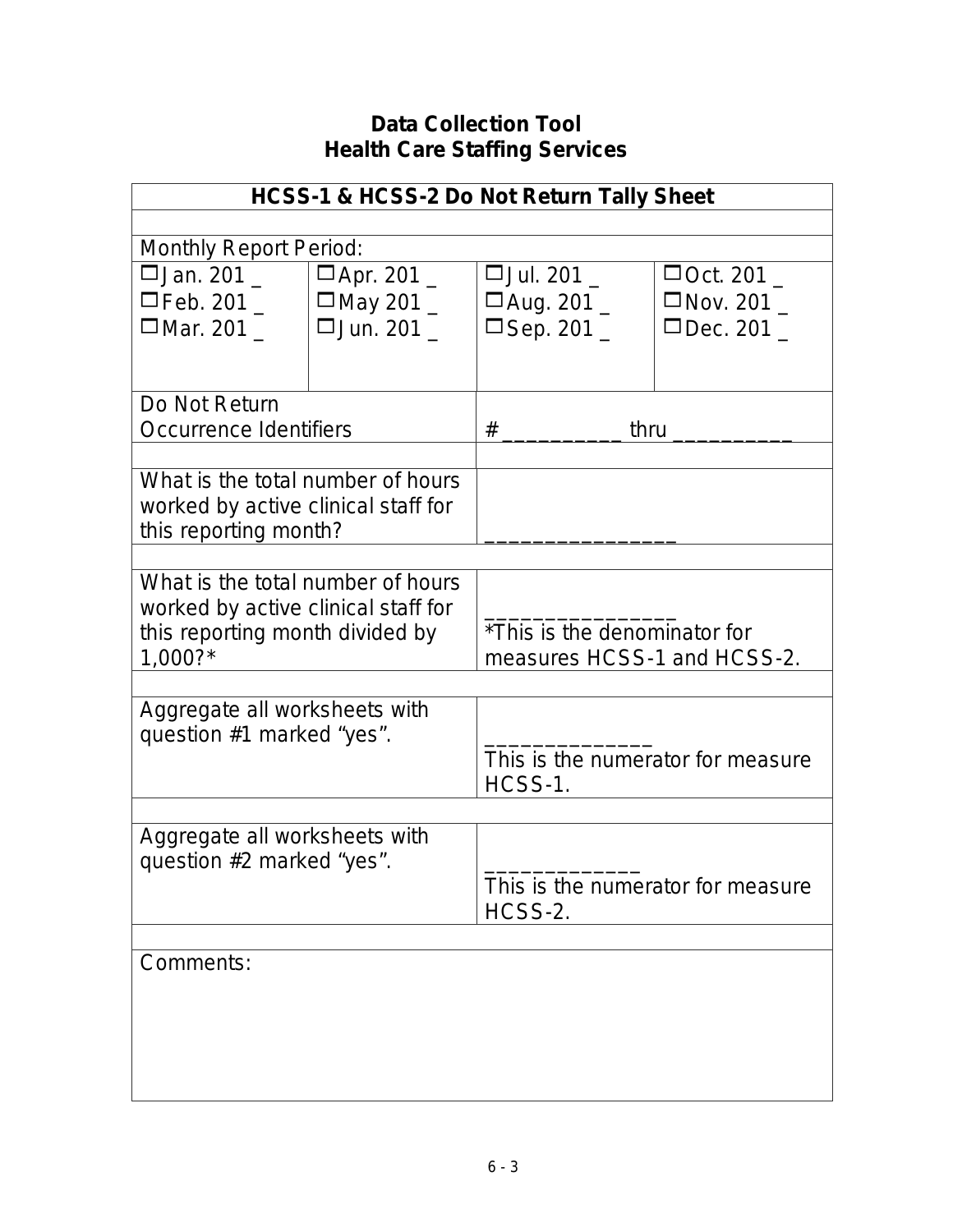| <b>HCSS-3 Personnel File Worksheet</b>                                                                                                                          |                                                                            |                                                                            |                                                               |
|-----------------------------------------------------------------------------------------------------------------------------------------------------------------|----------------------------------------------------------------------------|----------------------------------------------------------------------------|---------------------------------------------------------------|
| <b>Monthly Report Period:</b>                                                                                                                                   |                                                                            |                                                                            |                                                               |
| □Jan. 201<br>$\square$ Feb. 201<br>$\square$ Mar. 201                                                                                                           | $\Box$ Apr. 201 _<br>$\square$ May 201 $\square$<br>$\Box$ Jun. 201 $\Box$ | □ Jul. 201<br>$\square$ Aug. 201 $\square$<br>$\square$ Sep. 201 $\square$ | $\Box$ Oct. 201<br>$\square$ Nov. 201<br>$\Box$ Dec. 201 $\_$ |
| <b>Personnel File Record Identifier</b>                                                                                                                         |                                                                            |                                                                            |                                                               |
| Is the staff member involved in the<br>provision or direction of patient<br>care as part of his or her assigned<br>duties?                                      |                                                                            | Yes $\Box$                                                                 | No $\Box$<br>(stop)                                           |
| Did the staff member work at any<br>time during the applicable reporting<br>period?                                                                             |                                                                            | Yes $\Box$                                                                 | $No\square$<br>(stop)                                         |
|                                                                                                                                                                 |                                                                            |                                                                            |                                                               |
| Is there documentation in the<br>personnel file that demonstrates<br>that employee has met the<br>minimum data requirements for job<br>appropriate credentials? |                                                                            | Yes $\Box$<br>(file meets all<br>requirements for<br>this element)         | No <sub>1</sub><br>(stop)                                     |
|                                                                                                                                                                 | <b>Current state license</b><br><b>OR</b>                                  | Yes $\square$                                                              | $No\square$<br>$N/A \Box$                                     |
| Verification of<br>certification<br>(if license not required by state law)                                                                                      |                                                                            | Yes $\Box$                                                                 | No $\square$                                                  |
|                                                                                                                                                                 |                                                                            |                                                                            |                                                               |
| Is there documentation in the<br>personnel file that demonstrates<br>that employee has met the<br>minimum data requirements for<br>competency appropriate for   |                                                                            | Yes<br>$\sim$<br>(file meets all<br>requirements for<br>this element)      | No <sub>1</sub><br>(stop)                                     |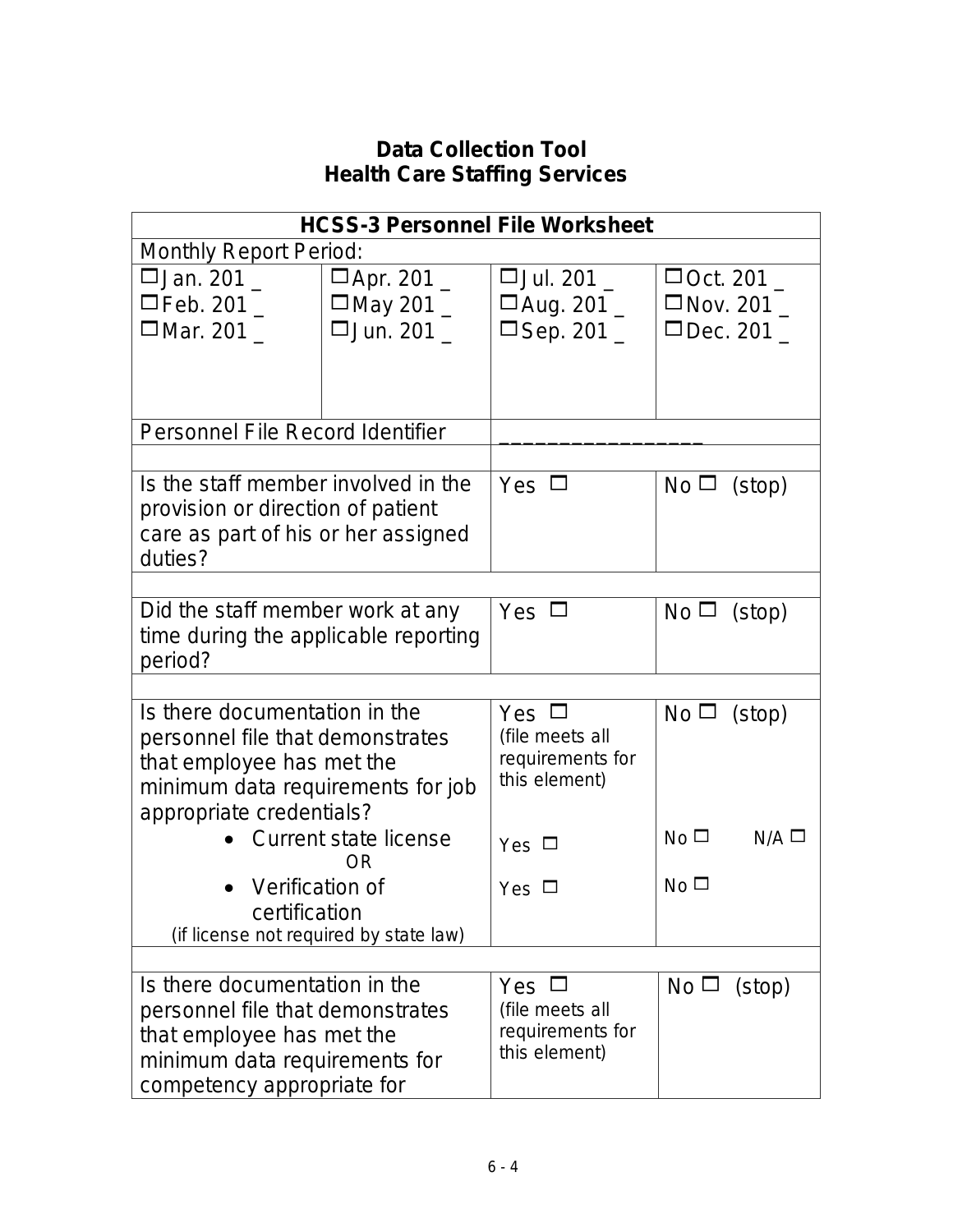| assigned duties?                                                                                                                                     |                                                                    |                           |
|------------------------------------------------------------------------------------------------------------------------------------------------------|--------------------------------------------------------------------|---------------------------|
| Verification of prior<br>work experience<br><b>AND</b>                                                                                               | Yes $\Box$                                                         | No <sub>1</sub>           |
| Assessment of clinical<br>skills (new hire & annually)<br><b>AND</b>                                                                                 | Yes $\Box$                                                         | $No\square$               |
| <b>OSHA &amp; HIPAA</b><br>compliance training<br><b>AND</b>                                                                                         | Yes $\Box$                                                         | $No\square$               |
| <b>Current CPR Card</b><br>(if required by state law)                                                                                                | Yes $\Box$                                                         | $No\square$<br>$N/A \Box$ |
|                                                                                                                                                      |                                                                    |                           |
| Is there documentation in the<br>personnel file that demonstrates<br>that employee has met the<br>minimum data requirements for<br>health screening? | Yes $\Box$<br>(file meets all<br>requirements for<br>this element) | No <sub>1</sub><br>(stop) |
| TB test (PPD) (annually)<br>OR                                                                                                                       | Yes $\Box$                                                         | $No\square$               |
| Documentation of<br>previous +                                                                                                                       | Yes $\Box$                                                         | No <sub>1</sub>           |
|                                                                                                                                                      |                                                                    |                           |
| Is there documentation in the<br>personnel file that demonstrates<br>that employee has met the<br>minimum data requirements for<br>background check? | Yes □<br>(file meets all<br>requirements for<br>this element)      | No <sub>1</sub><br>(stop) |
| Verification of previous<br>employers<br><b>AND</b>                                                                                                  | Yes $\square$                                                      | $No\square$               |
| • Reference checks<br><b>AND</b>                                                                                                                     | Yes $\square$                                                      | No <sub>1</sub>           |
| Criminal records search<br>(new hire & rehire)                                                                                                       | Yes $\Box$                                                         | No <sub>1</sub>           |
|                                                                                                                                                      |                                                                    |                           |
| Comments:                                                                                                                                            |                                                                    |                           |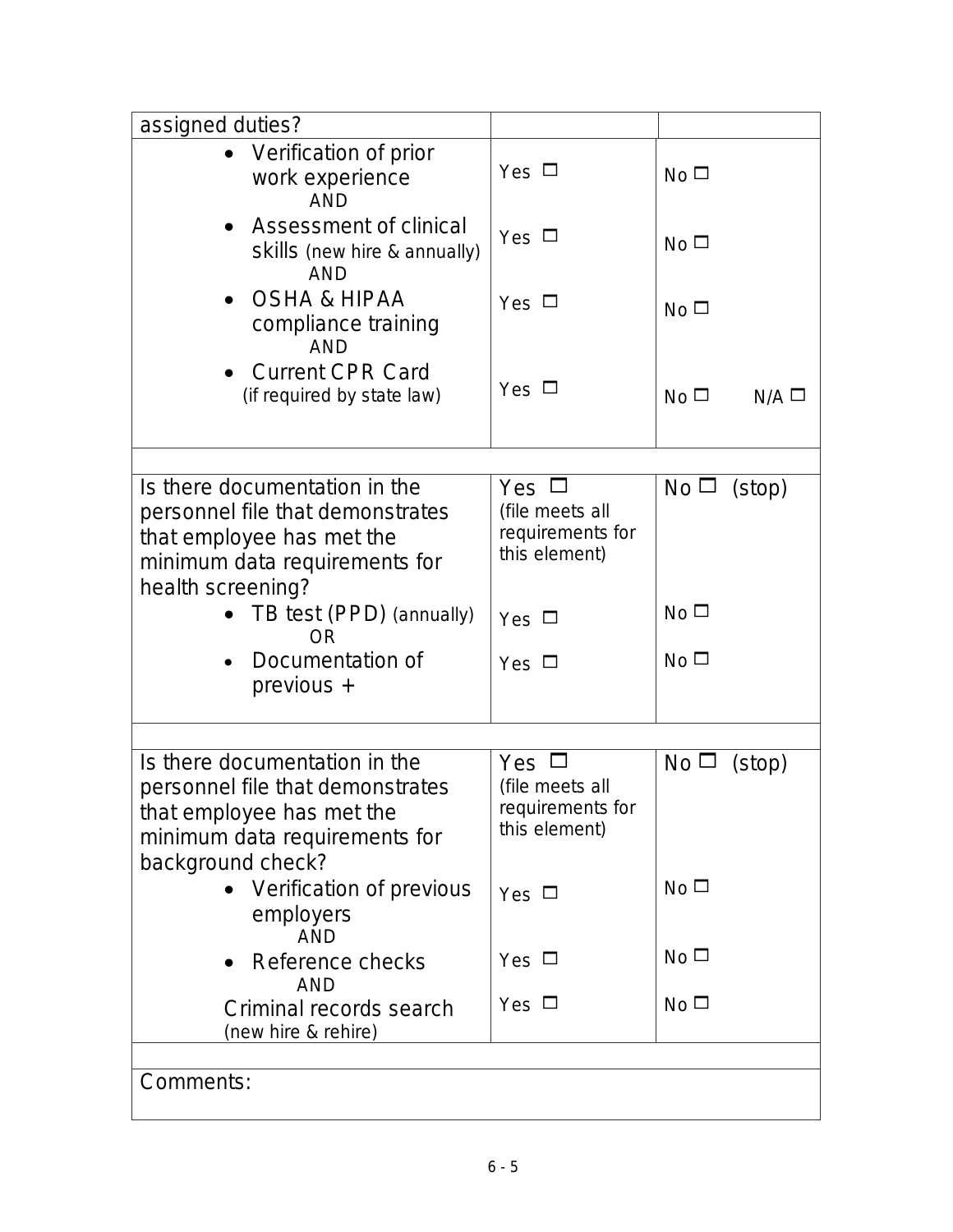| <b>HCSS-3 Personnel File Tally Sheet</b>                                                                                         |                                                                        |                                                                                       |                                                                        |
|----------------------------------------------------------------------------------------------------------------------------------|------------------------------------------------------------------------|---------------------------------------------------------------------------------------|------------------------------------------------------------------------|
|                                                                                                                                  |                                                                        |                                                                                       |                                                                        |
| <b>Monthly Report Period:</b>                                                                                                    |                                                                        |                                                                                       |                                                                        |
| □ Jan. 201<br>$\square$ Feb. 201<br>□Mar. 201                                                                                    | $\square$ Apr. 201 _<br>$\square$ May 201 $\square$<br>$\Box$ Jun. 201 | $\Box$ Jul. 201 $\_\$<br>$\square$ Aug. 201 $\square$<br>$\square$ Sep. 201 $\square$ | $\Box$ Oct. 201 $\Box$<br>$\square$ Nov. 201<br>$\Box$ Dec. 201 $\Box$ |
|                                                                                                                                  |                                                                        |                                                                                       |                                                                        |
| <b>Personnel File Record Identifiers</b>                                                                                         |                                                                        | # _____________ thru _____________                                                    |                                                                        |
| What is the total number of active<br>clinical staff for this reporting<br>month?                                                |                                                                        |                                                                                       |                                                                        |
| How many personnel files were<br>sampled? *                                                                                      |                                                                        | *This is the denominator.                                                             |                                                                        |
| What is the total number of<br>personnel files for which the<br>answer is "yes" for all components<br>of the four data elements? |                                                                        | This is the numerator.                                                                |                                                                        |
| Comments:                                                                                                                        |                                                                        |                                                                                       |                                                                        |
|                                                                                                                                  |                                                                        |                                                                                       |                                                                        |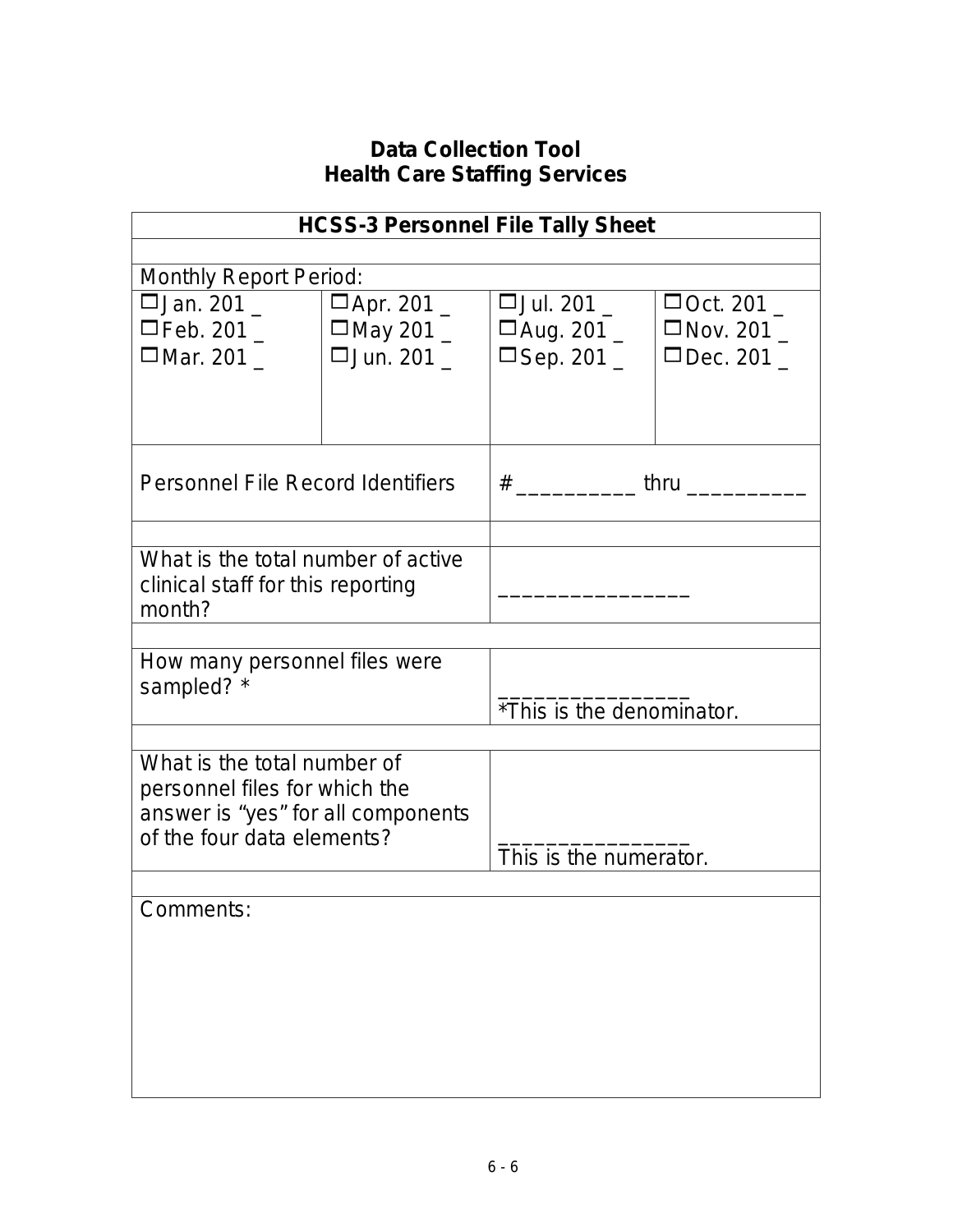#### **SAMPLING**

## *Introduction*

Sampling is a process of selecting a representative part of a population in order to estimate the organization's performance, without collecting data for its entire population. Using a statistically valid sample, an organization can measure its performance in an effective and efficient manner. Sampling is a particularly useful technique for performance measures that require primary data collection from a source such as the personnel file. Sampling should not be used unless the organization has a large number of cases in the measure population because a fairly large number of sample cases is needed to achieve a representative sample of the population of interest.

To obtain statistically valid sample data, the sample size should be carefully determined and the sample cases should be randomly selected in such a way that the individual cases in the population have an equal chance of being selected. Only when the sample data truly represent the whole population can the sample-based performance measure data be meaningful and useful.

Health Care Staffing Services (HCSS) firms must meet the following sampling requirements:

## **HCSS-1 Do Not Return – Clinical, and HCSS-2 Do Not Return – Professional:**

- NO SAMPLING
- 100% of Do Not Return occurrences per month are considered for these measures.

## **HCSS-3 Personnel File Audit:** SAMPLING ALLOWED

#### *Sample Size Requirements*

HCSS firms selecting sample cases for the performance measure should ensure that their measure population(s) and sample size(s) meet the following conditions:

- Active clinical staff: must have worked during the reporting month.
- Clinical staff: staff involved in the provision or direction of patient care as part of their assigned duties (see Data Dictionary, Page 4-6).
- The sampling methodology is as follows:

| # of Active Clinical<br><b>Staff</b> | <b>Sample Size</b> |
|--------------------------------------|--------------------|
| 1 - 9                                | 100%               |
| $10 - 49$                            | 10 personnel files |
| $50 - 99$                            | 20%                |
| >100                                 | 20 personnel files |

## **Monthly Sample Size Based on Population Size**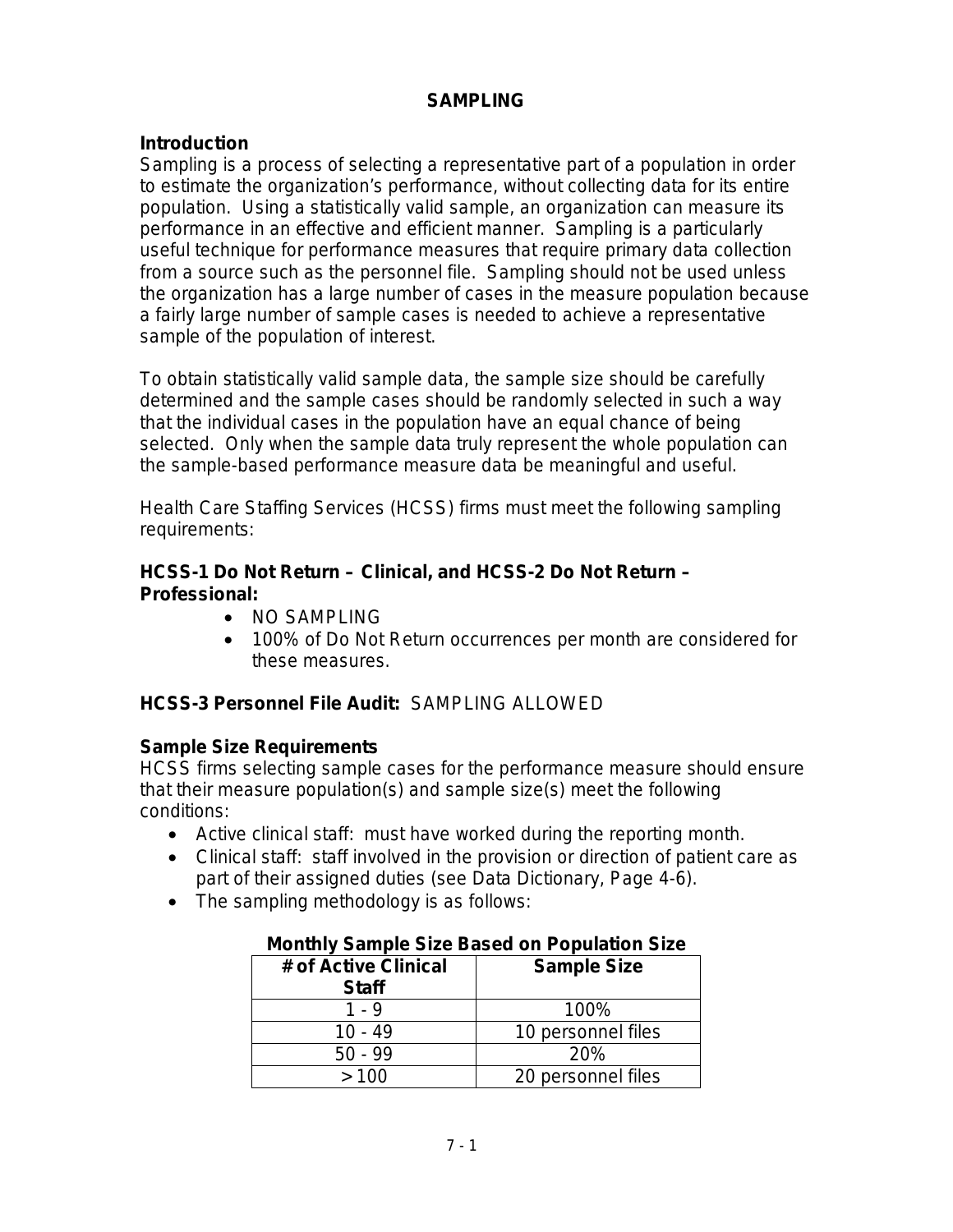## *Sample Size Examples*

- A HCSS has 8 active clinical staff for the reporting month. The sample size will be all 8 personnel files (100%).
- A HCSS has 43 active clinical staff for the reporting month. The sample size will be 10 personnel files.
- A HCSS has 85 active clinical staff for the reporting month. The sample size will be 17 personnel files (20% of 85).
- A HCSS has 235 active clinical staff for the reporting month. The sample size will be 20 personnel files.

## *Sampling Approaches*

Organizations that choose sampling must use simple random sampling or systematic random sampling.

Large corporations and multi-branch firms with greater than 100 active clinical staff may randomly select a minimum of 20 files for review each month from the total number of active clinical staff at all branches, or select a sample based on the size of each branch site.

**Simple random sampling** - selecting a sample size (*n)* from a population of size (*N)* in such a way that every possible sample of size *n* has the same chance of being selected.

## Example:

For an HCSS with a population size of 240 active clinical staff per month, the sample size would be 20. To select a random sample of 20 files: Simple random sampling:

- 1) Generate random numbers for individual files from a random number function using a statistical software package or computer programming language.
- 2) Sort data by the random numbers either in an increasing or decreasing order.
- 3) Select the first 20 personnel as the random sample.
- 4) Files should not be re-audited in subsequent months until all files have been audited one time.

**Systematic random sampling** - selecting every  $k<sup>th</sup>$  record from a population of size *N* in such a way that a sample size of *n* is obtained, where *k* ≤ *N/n*. The first sample record (i.e., the starting point) must be randomly selected before taking every  $k^{th}$  record. This is two step process:

- a) Select the starting point; and
- b) Then select every  $k<sup>th</sup>$  record thereafter until the selection of the sample size is completed.

## Example:

For a HCSS with a population size of 240 active clinical staff per month, the sample size would be 20. To select a random sample of 20 personnel files: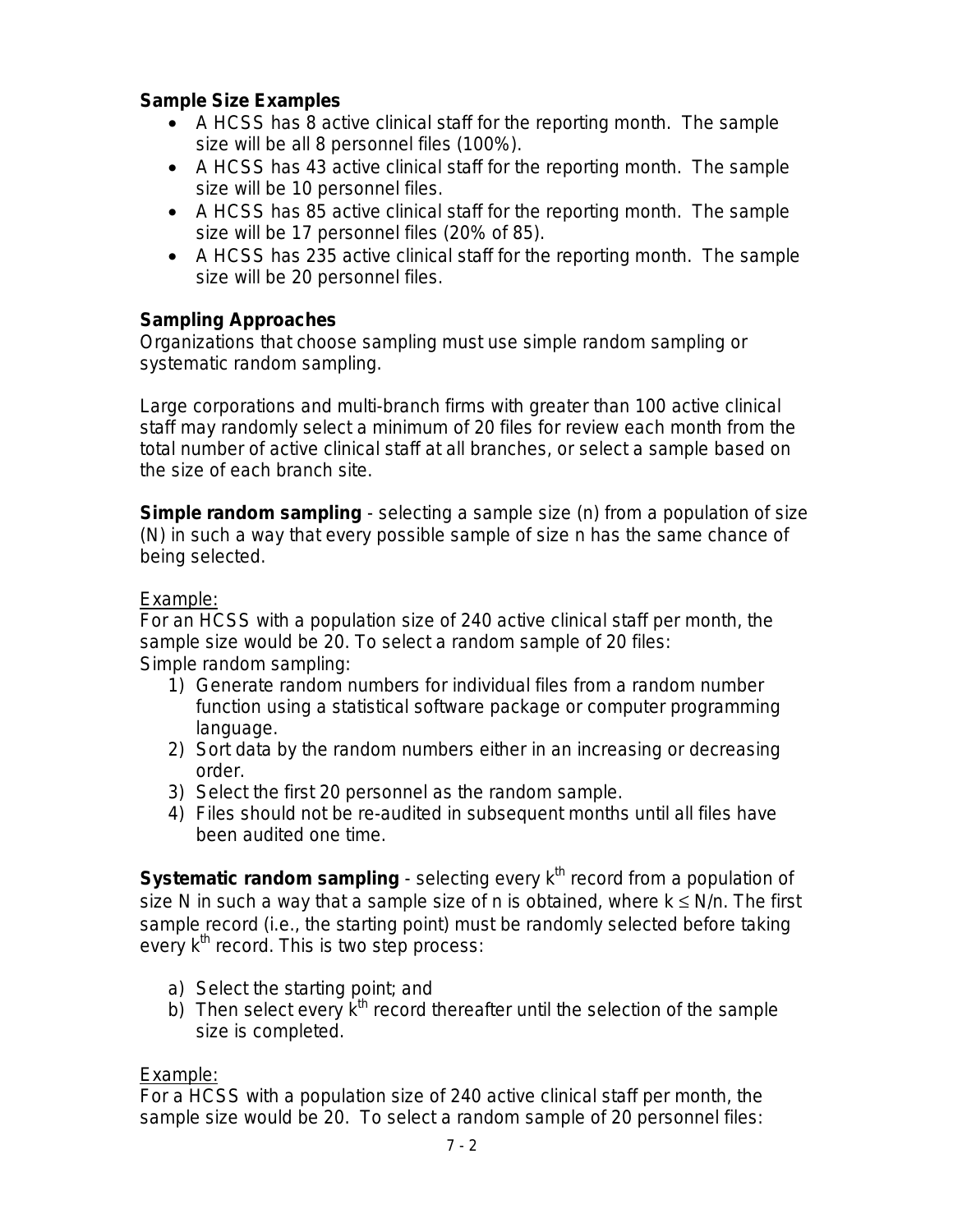- 1) Determine the population size (total  $#$  of active clinical staff = 240) for the month;
- 2) Determine the sample size using the above table (20 personnel files);
- 3) Divide the population size by the sample size and take the quotient (i.e., the integer as the sampling interval *k*. The sampling interval  $k = 240/20 =$ 12. Thus, every  $12<sup>th</sup>$  personnel file will be selected from the measure population until 20 files are selected.)
- 4) To ensure that each file has an equal chance of being selected, the "starting point" must be randomly determined before selecting every 12<sup>th</sup> file. Therefore a simple approach to determine where to start would be to write the numbers 1, 2, 3, 4, 5, 6, 7, 8, 9, 10, 11, 12 on separate pieces of paper and place the numbers in a container and pull one piece of paper. For example if you draw the number 3, start with the  $3<sup>rd</sup>$  file on your list and select every  $12<sup>th</sup>$  file after that until you reach 20 files.
- 5) Files should not be re-audited in subsequent months until all files have been audited one time.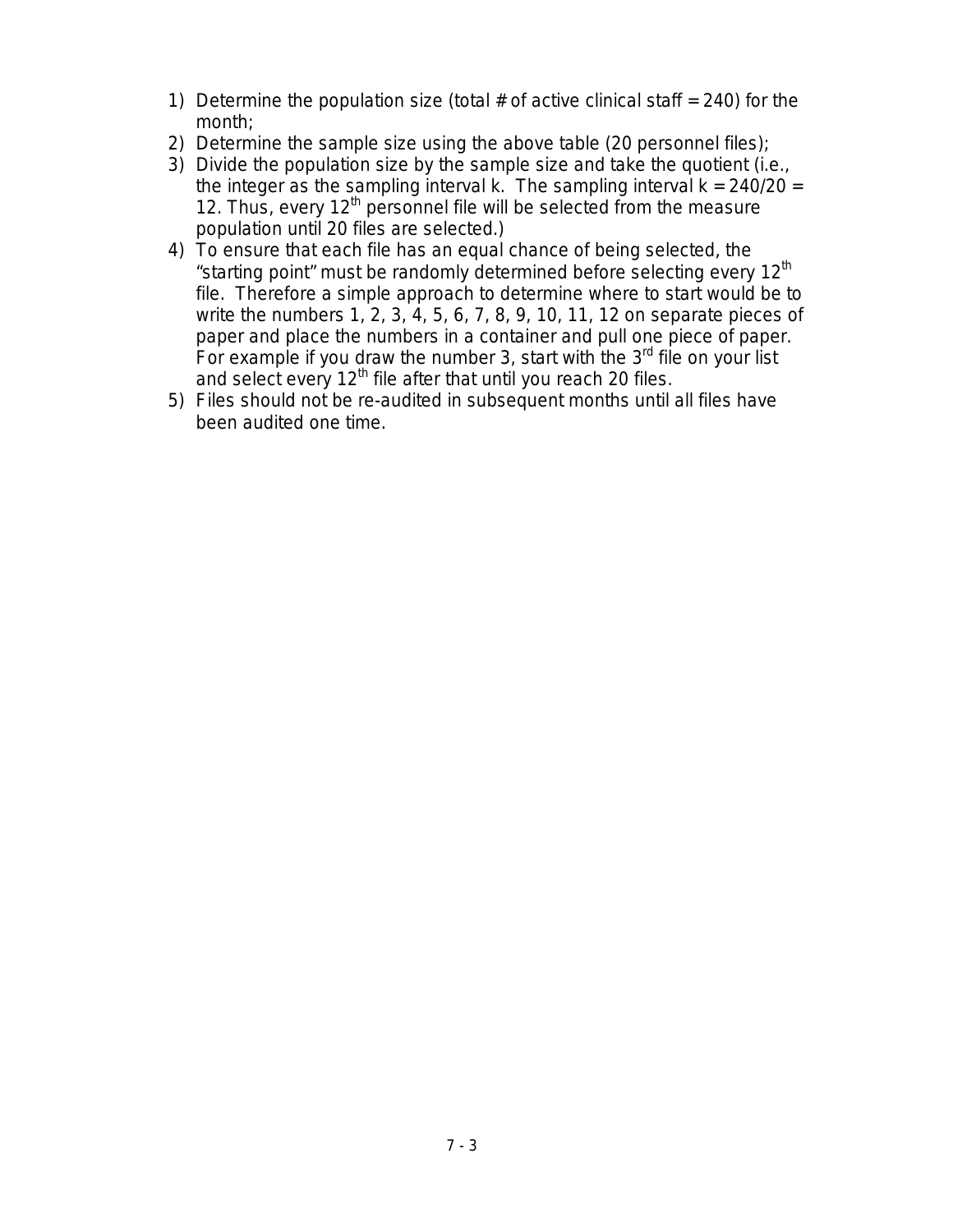## **DATA UTILIZATION**

#### *Introduction*

Improving the delivery of health care and the patient outcomes related to that care has always been a goal for health care providers. The last several decades have seen exciting advances in the methods employed toward this end. Through the study of work conducted in the industrial community and improvement methods with demonstrated effectiveness, tools and techniques of quality improvement have been applied to health care settings. However, the concept of collecting health care data to study care delivery and outcomes is not really new. Historical examples include the work of Florence Nightingale and Dr. Ernest Codman. Miss Nightingale is generally remembered as the founder of modern nursing, however her groundbreaking-work involving the collection of standardized data, the use of statistical analysis and graphical display is equally important. It was during the Crimean war that she invented the polar-area diagram to display various causes of death among soldiers as proportions of a wedge in a circle. Each wedge represented a month, thereby providing comparisons over time. Ernest Codman, a surgeon, was another pioneer in the use of data to track outcomes in healthcare. Early in the twentieth century he developed a system for collecting a set of standardized data on his surgical patients that included diagnosis, treatment, hospital complications and the result one year later. Called the End Result Idea, many of Codman's principles are now captured in current outcomes measurement. Both of these pioneers used data and scientific methods to evaluate performance and improve the quality of care. While advances in the science and technology of quality improvement have introduced additional tools and sophisticated types of data analysis, it is important to remember that measurement need not be difficult and complex to be effective, as illustrated by these historical examples.

For many readers of this guide, the methods and terminology associated with the use of performance measures, data collection, analysis and interpretation are very familiar and no introduction is needed. For others, this material may be less familiar. This section provides a brief review of some basic data analysis options as well as references for publications that address this topic in more detail.

The greater the understanding of the measurement process, the more effectively opportunities for improvement can be identified and changes implemented. Deciding what to measure, how to measure and how to analyze your data are important keys to success. The performance measures in this booklet are quantitative tools (for example, rate ratio, index, percentage) developed to provide an indication of your organization's performance on a selected process or outcome related to a specific disease or topic. The individual measure data provide the critical pieces that will be used in various analyses to identify patterns, trends, and opportunities for improvement, and to document performance and results. By using the standardized data definitions and calculation formulas (flowcharts) provided for each measure in this disease specific set, performance within your organization can be tracked over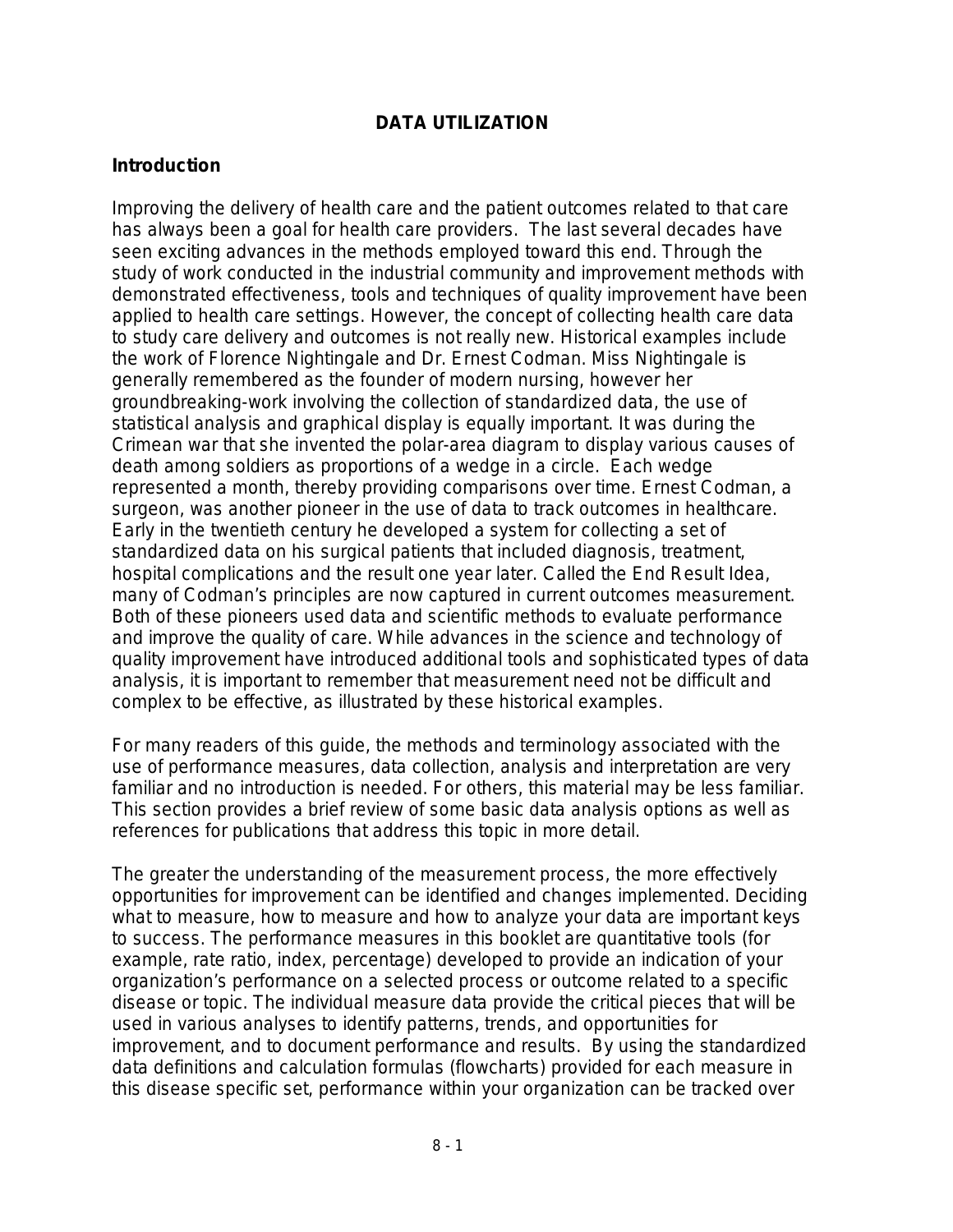time. In addition to these measures your organization may find it important to examine other processes and outcomes. The performance measurement tools and analysis approaches reviewed in this section may assist your organization to understand variations in processes, to identify improvement opportunities, and to document and sustain improved performance.

## *Analysis*

Data are the critical components used for analysis. As such, a few words about the data themselves are warranted. Data include facts, observations, and measurements. As collected and recorded, they are often referred to as "raw data". Through the application of appropriate statistical techniques and analysis tools, data can be interpreted and translated into information. Because analyses and ultimately conclusions are driven by data, the quality of the data is critical. The old adage "garbage in – garbage out" definitely applies here. Time spent up front to ensure that data are accurate, complete and consistent will support the integrity of the results. Data definitions and suggested sources have been provided for each measure in this set. It will be important to apply the definitions exactly as written and identify a consistent source for each data element within your organization's documentation system. In some cases it may be necessary or more efficient to add a data element or a place to document observations/measurements to existing forms. These steps will help to streamline the collection process, minimize missing entries and ensure the credibility of your data.

There are a variety of tools used to facilitate the performance improvement process and analysis of performance measure data. Some are designed to support activities conducted by a team as part of a systematic approach to quality improvement. Many approaches are available but they share the use of methodology designed to systematically guide people through the stages of an improvement initiative. One example of a well known method is the Plan-Do-Study-Act (PDSA) cycle developed by Walter Shewart (1891-1967). Examples of performance measurement tools designed for group processes include brainstorming and multi-voting. Use of an organized approach to performance measurement is one of the expectations for health care staffing services certification. For an in-depth review of performance measurement methods and analysis tools/techniques several references are included at the end of this section. The overview of some of the common tools used for data analysis and display provided here may assist participants beginning the process of translating data into information. The tools described below are divided into two categories; those for understanding root causes for problems and those for analyzing/displaying data. For additional information on the methods and tools presented here, as well as others, see *Tools for Performance Measurement in Health Care: A Quick Reference Guide* and other suggested references for additional reading at the end of this section.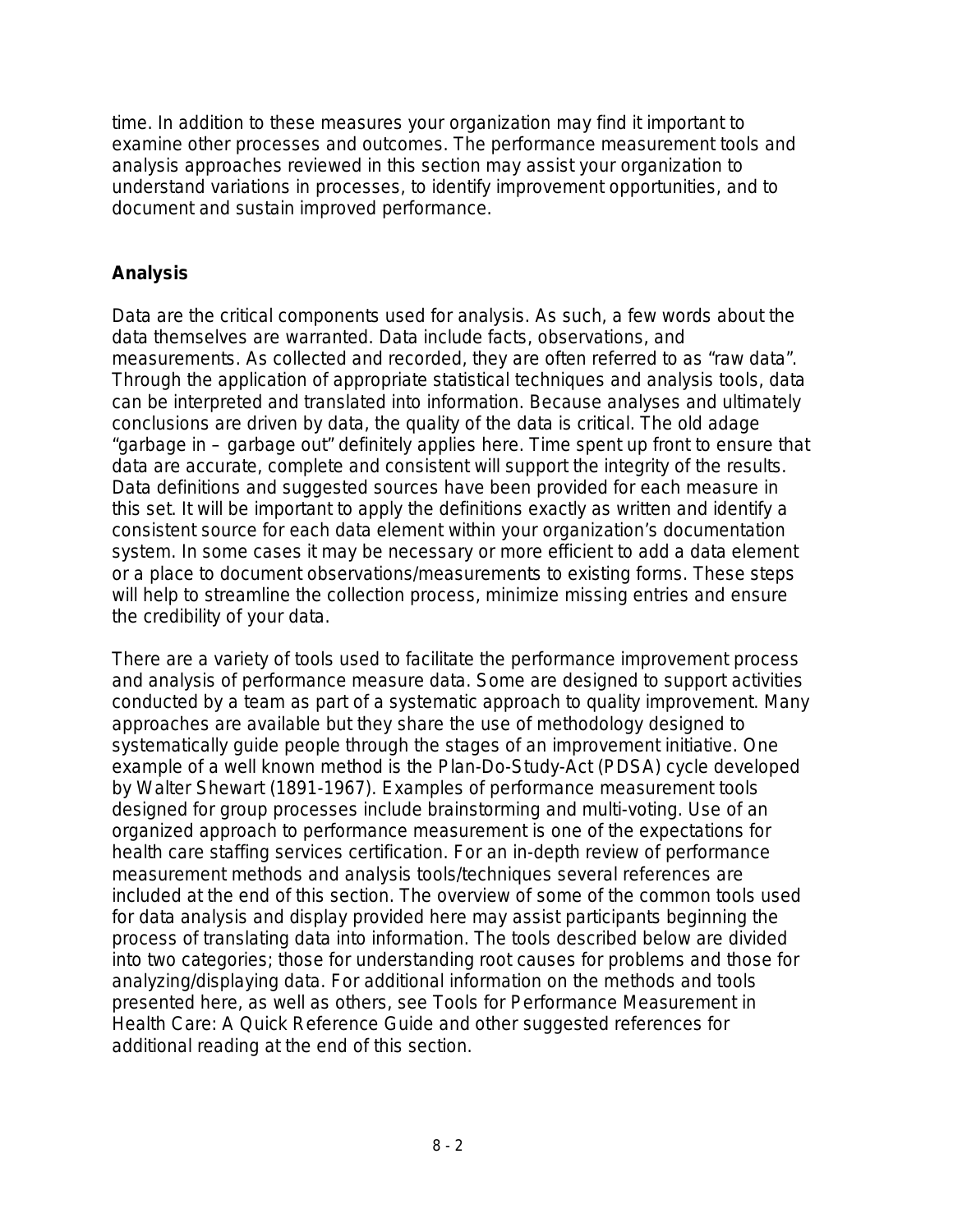*Root Cause Analysis (Identifying relationships and possible causes):* These tools are designed to assist your organization in examining the relationship of various factors to the targeted performance as well as identifying possible causes for unsatisfactory performance/outcomes.

## **Root Cause Analysis Tools**

.

- a) **Cause and Effect (Fishbone) Diagram**: A schematic drawn to clearly illustrate the various causes affecting a process by sorting out the causes contributing to the effect. The notation format used takes on the appearance of a fish skeleton leading to the name "Fishbone Diagram".
	- $\triangleright$  Key applications
		- Early in the performance improvement process
		- Assists in focusing on a number of possible causes
	- $\triangleright$  Benefits
		- To identify possible causes contributing to a possible problem
		- Depict the relationship between the problem and its causes

# **Performance Improvement in Asthma Care**

**Sample Cause and Effect Diagram**



b) **Flowchart**: A diagram illustrating, through the use of common symbols (see Appendix-4), the step by step path a process follows. Generally a tool used in planning stages.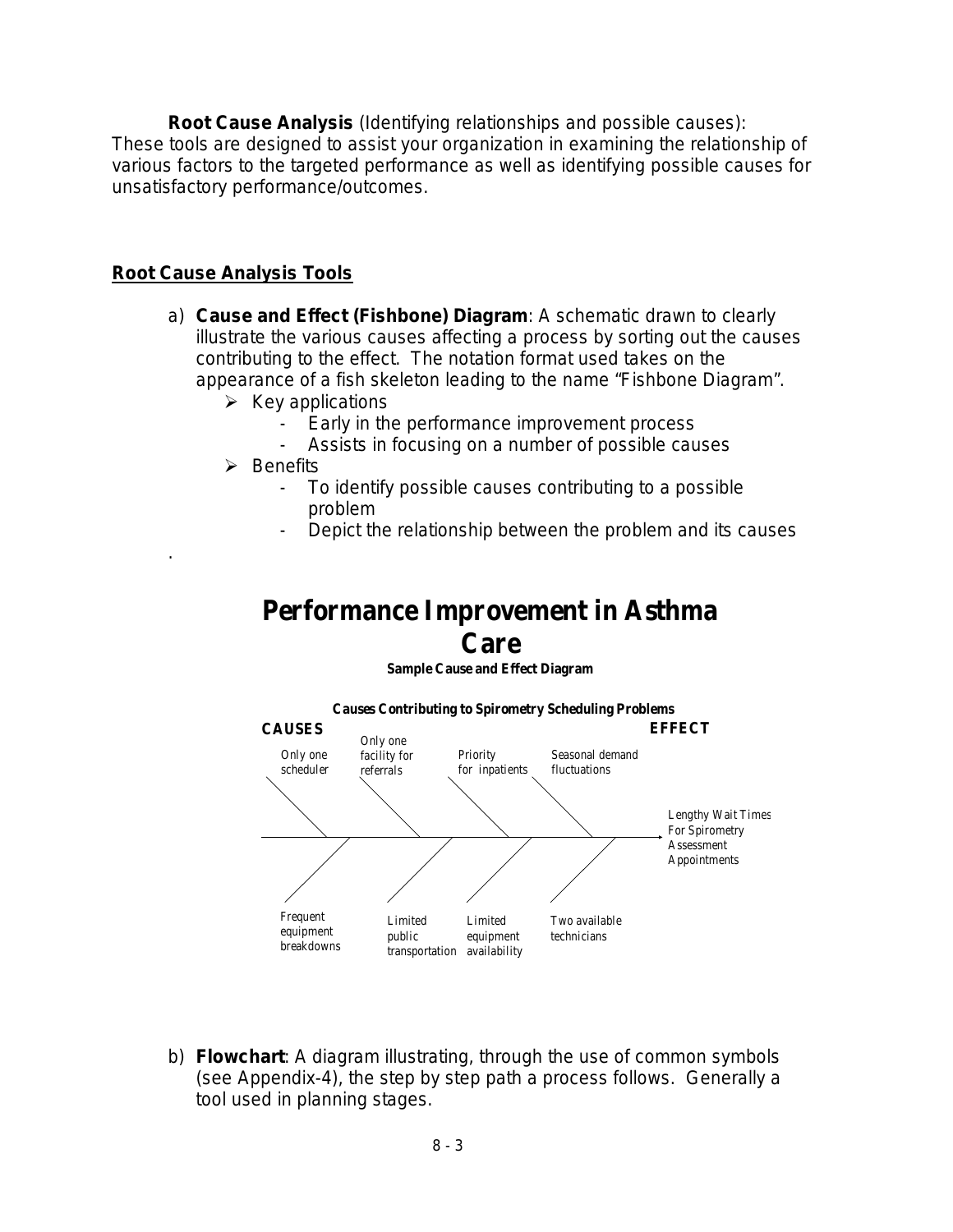$\triangleright$  Key applications

- When designing new processes, identifying problems, planning solutions

- $\triangleright$  Benefits
	- Graphically presents the path a process follows, step by step
	- Helps identify inefficiencies, misunderstanding, and redundancies, while providing insight into how a given process should be performed

# **Performance Improvement in Heart**



- c) **Pareto Chart**: A chart displaying the causes of a problem ranked by order of occurrence. By revealing which causes have the greatest influence, priorities can be set for interventions.
	- $\triangleright$  Key applications
		- Finding causes of a problem, and setting priorities for intervention-focus efforts
			- Bars in rank order of occurrence
			- Bars represent a different variable or problem
	- $\triangleright$  Benefits
		- Reveals which causes of a problem are most important
		- Separate "vital few" (80/20 rule)
	- $\triangleright$  Drawbacks
		- Not applicable to problems with a single cause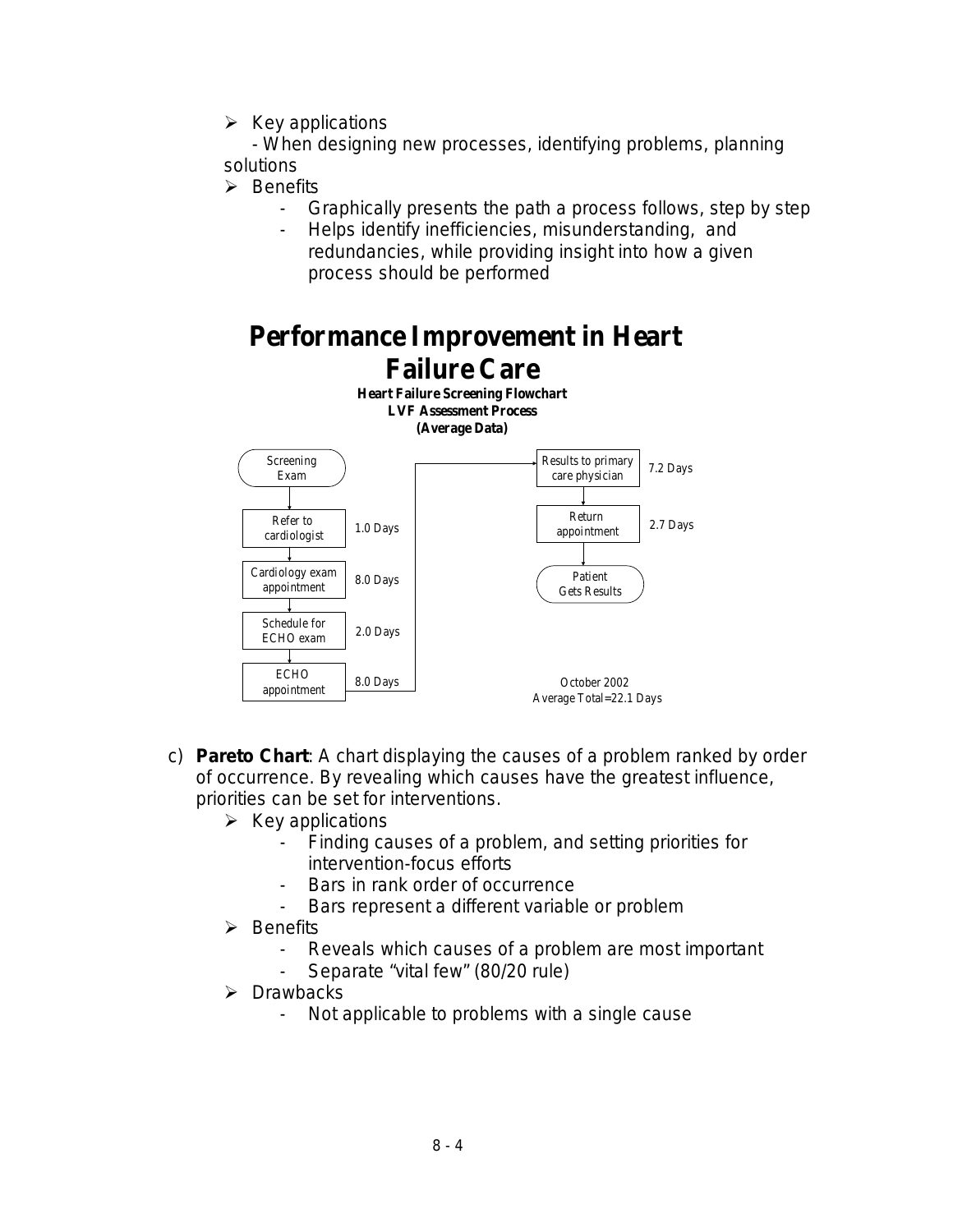

#### **Pareto Chart on Deficiencies in Personnel File Audits**

2 = Competency



4 = Criminal Background Check

- d) **Scatter Diagram:** This tool is a graph on which variables are represented by individual points. The patterns formed by the individually plotted points reveal the relationship (or lack of) between variables. It does not establish causation but rather the correlation between two factors.
	- $\triangleright$  Key applications
		- Determines whether a correlation exists between two variables: Is variable A related to or affecting variable B?
		- Chart facilitates searching for possible cause and effect relationship (e.g. education accompanied by written instructions with improved self-management)
	- $\triangleright$  Benefits
		- Quick, easy and certain
	- $\triangleright$  Drawbacks
		- Requires a large set of data
		- Indicates a relationship, but not causation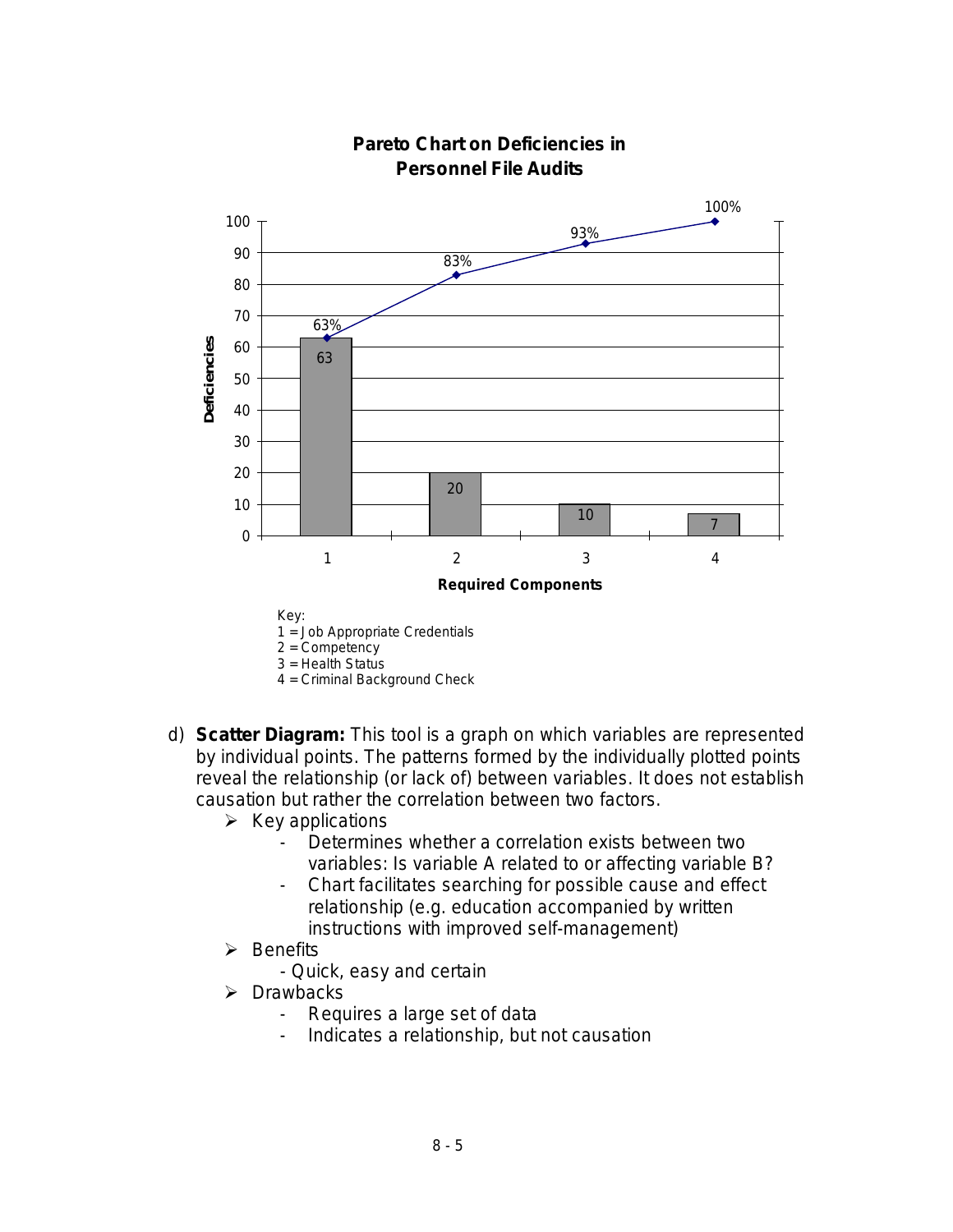# **Performance Improvement in Asthma**

**Care**

**Sample Scatter Diagram – Patient Contacts and number of ER Visits**



#### *Analysis – Display*

These tools are useful for assessing your data. As part of data assessment, analysis tools support sorting, organizing, and aggregating data as well as displaying patterns/trends in performance. These tools provide the keys to unlocking what the data mean and they support accurate interpretation. Analysis can vary in complexity making the selection of techniques and tools an important consideration. It is also important to consider organizational expertise and resources (human and technological), and thoughtfully match the tools with the type and volume of data. The quality improvement professional at your organization is a valuable resource and, if available, should be consulted early and often. Fortunately, there are also many publications now available that provide "how to" guidance that demystifies data analysis and interpretation. Please see the suggested references at the end of this section for the names of a few.

When examining the data collected for the purpose of studying performance it is important to recognize that some variation will exist. For example, if the sales figures at a department store were examined monthly from October to January it would not be surprising to see a steady rise for October to December with a noticeable drop in January. This would be expected due to holiday shopping and would not necessarily mean that there was a problem requiring changes in operations. On the other hand, if sales fell between October and December, there may be some unusual cause; perhaps road construction diverted shoppers to another mall. The patterns of variation in healthcare performance are also subject to normal and unusual variation and therefore it is important to use techniques to understand the variation in a process before taking any action. It should be remembered that these tools will help discern processes that are in *statistical control* (normal variation) versus *out of*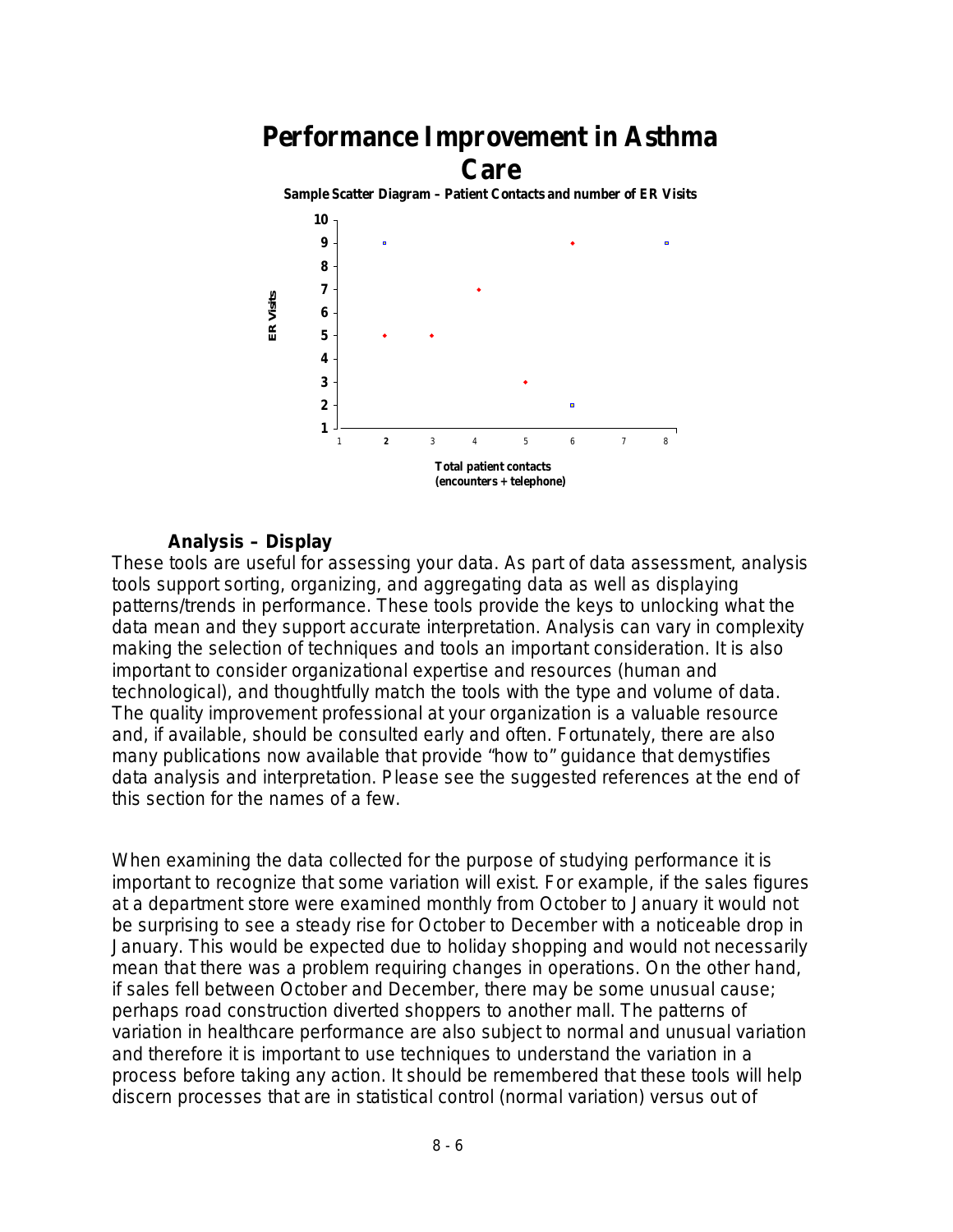*statistical control* (special causes of variation). It does not mean that the performance is satisfactory. Using the store example, sales could be in statistical control but be extremely low leading to bankruptcy. Several of the tools reviewed here are designed to help discern between these types of variation.

Common cause variation: Normal variation in any process; not indicative of a process that is out of statistical control.

Examples:

- Number of ambulatory patients seen daily
- Varying levels of patient acuity
- Percentage of incomplete records

Special cause variation: A factor that intermittently and unpredictably induces variation over and above that inherent in the system. When viewing a control chart, it often appears as an extreme point, such as the point beyond the control limits or as one of several defined patterns in the data.

## Examples:

- Damage to client records because of water damage from a burst pipe
- Increased volume of patients seeking laser surgery for vision correction following an extensive promotional media campaign
- Increase in telephone calls from parents to a public health department following news stories about several cases of bacterial meningitis in local children

## **Data Analysis/Display Tools**

- a) **Histogram:** A bar chart that displays the variation and the distribution of that variation for a process at a single point in time.
	- $\triangleright$  Key applications
		- Bar chart used for one variable
		- Evaluating a process at a specific point in time
		- Used when there is a wide variety of results
	- $\triangleright$  Benefits
		- Reveals whether the distribution in a process is normal and which areas are probable causes of trouble
		- Used to visualize central location, shape and spread of data
	- $\triangleright$  Drawbacks
		- Not applicable to binary (yes/no) outcomes
		- Needs a large set of data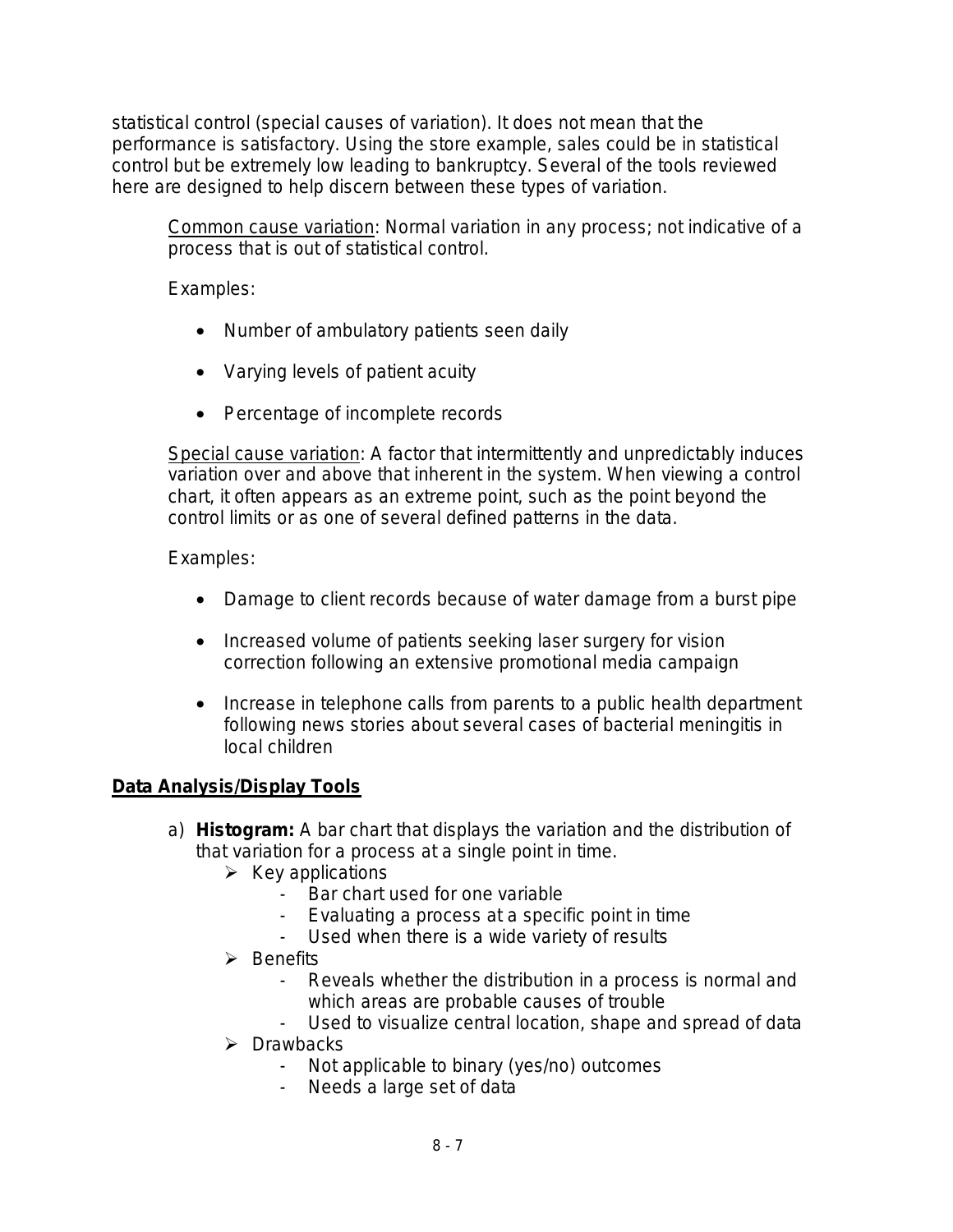

## **Average Number of Hours Spent on Data Collection in January**

- b) **Line Graph**: This is one of the simplest graphs that can be used to display measurements over specific time periods. Data are plotted and then connected with a line creating upward and downward patterns as performance varies.
	- $\triangleright$  Key applications
		- Used to spot trends in a process
	- $\triangleright$  Benefits
		- Quick, easy up-to-the-minute
	- $\triangleright$  Drawbacks
		- Not able to show if a process is in statistical control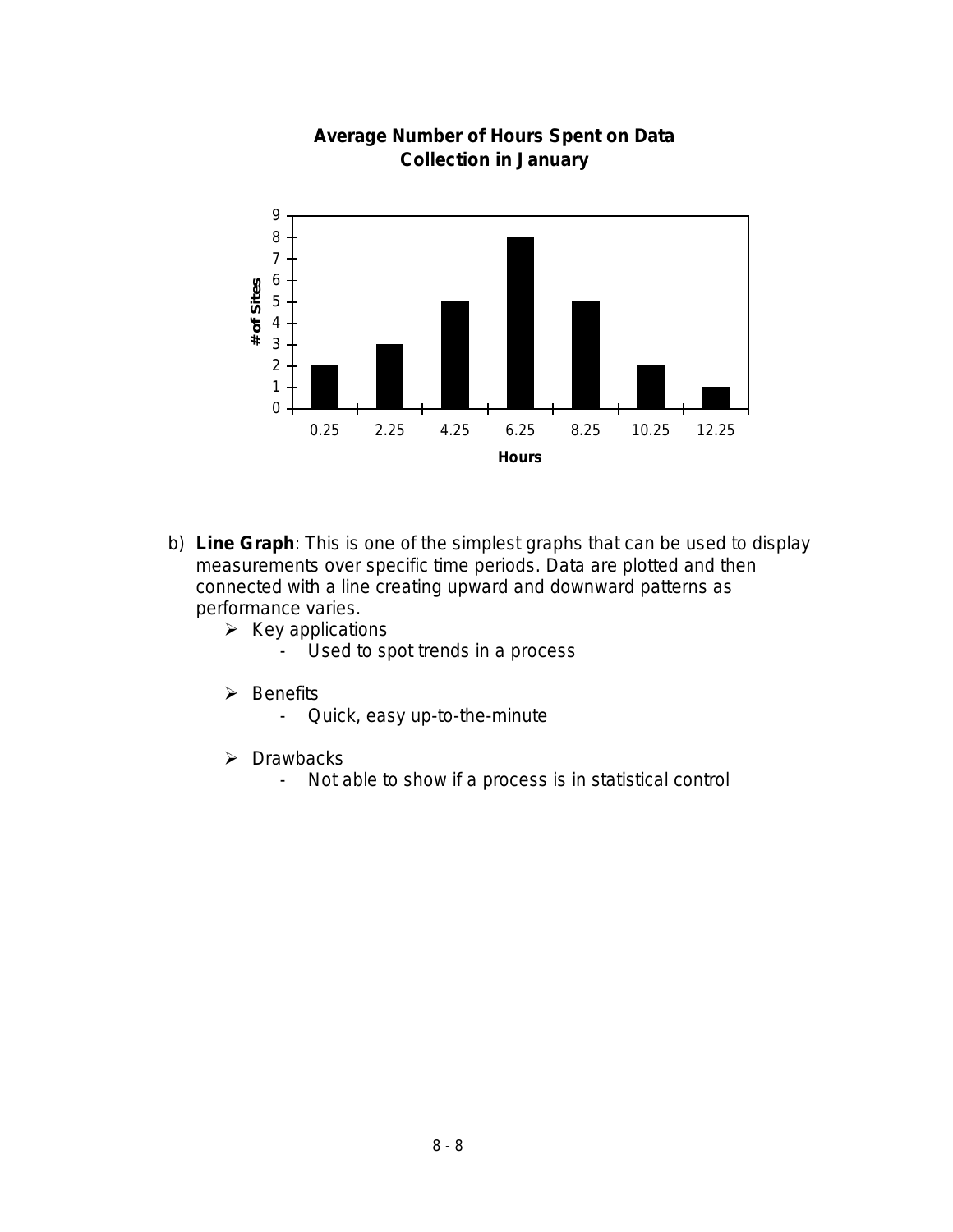

- c) **Run Chart:** A run chart is a line chart to which a calculated median value has been drawn as a line for the full length of the X axis. Using this line as a reference, three specific tests can be used to determine if there is special cause variation present.
	- $\triangleright$  Key applications
		- Used when analysis is required that is more sophisticated than a line graph, but simpler than a control chart
	- $\triangleright$  Benefits
		- Can indicate whether variation is due to a common or special cause
		- Quicker and easier to construct than a control chart
	- $\triangleright$  Drawbacks
		- Not as sensitive as a control chart for diagnosing outlier data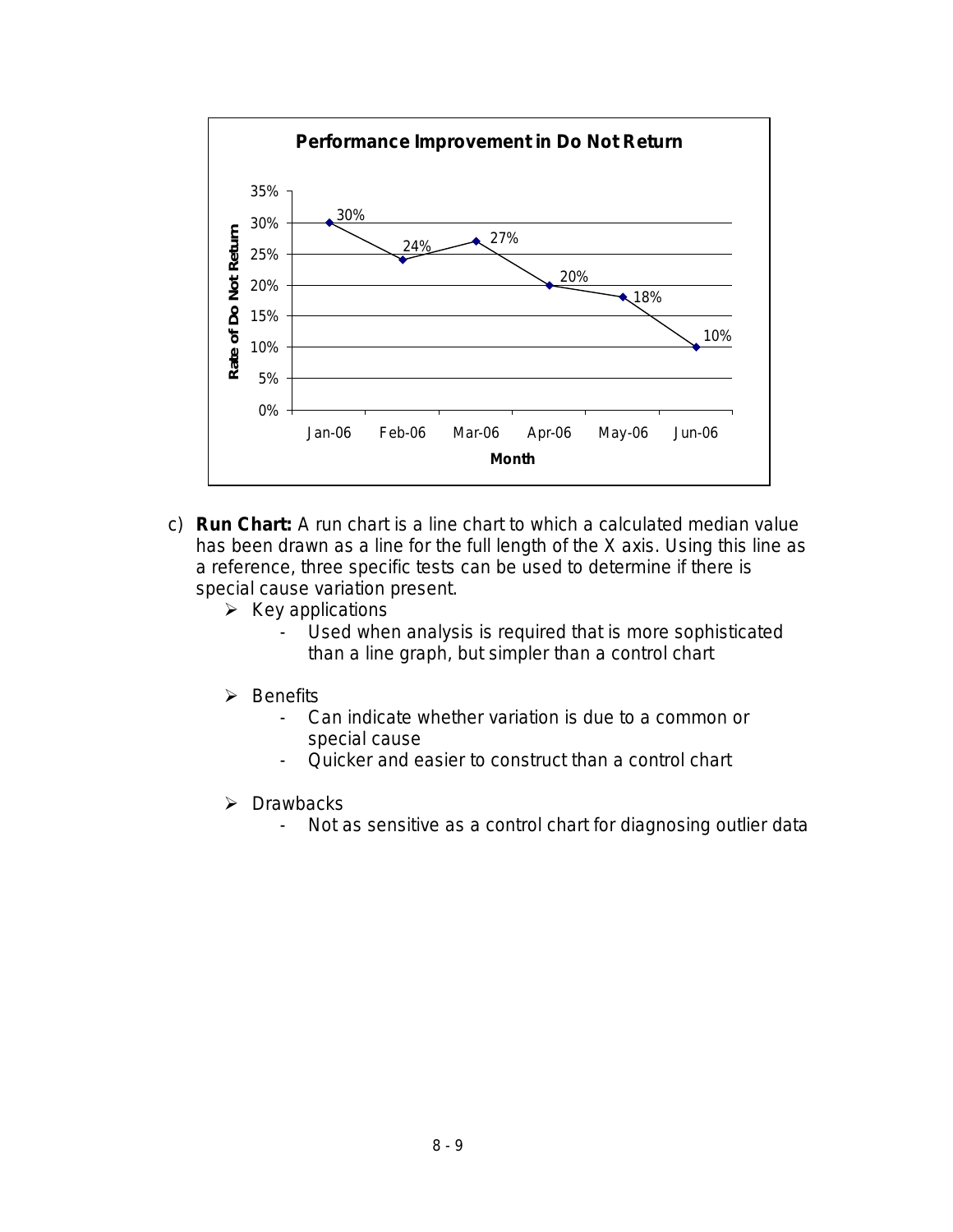# **Performance Improvement in Diabetic Care Sample Run Chart -**

# Percentage of patients with 2 HbA1c done in past year at least 3 months apart



**50%**

**40%**

**47%**



- $\triangleright$  Key applications
	- To discover whether a process is in or out of statistical control
- $\triangleright$  Benefits
	- Monitor changes in performance over time
	- Ascertain causes of variation (special versus common)
	- Assist in developing change strategies
	- Demonstrate if change was an improvement
	- Provides an accurate basis for prediction
- $\triangleright$  Drawbacks
	- Not easy to construct unless using statistical process control (SPC) software
	- Requires knowledge to interpret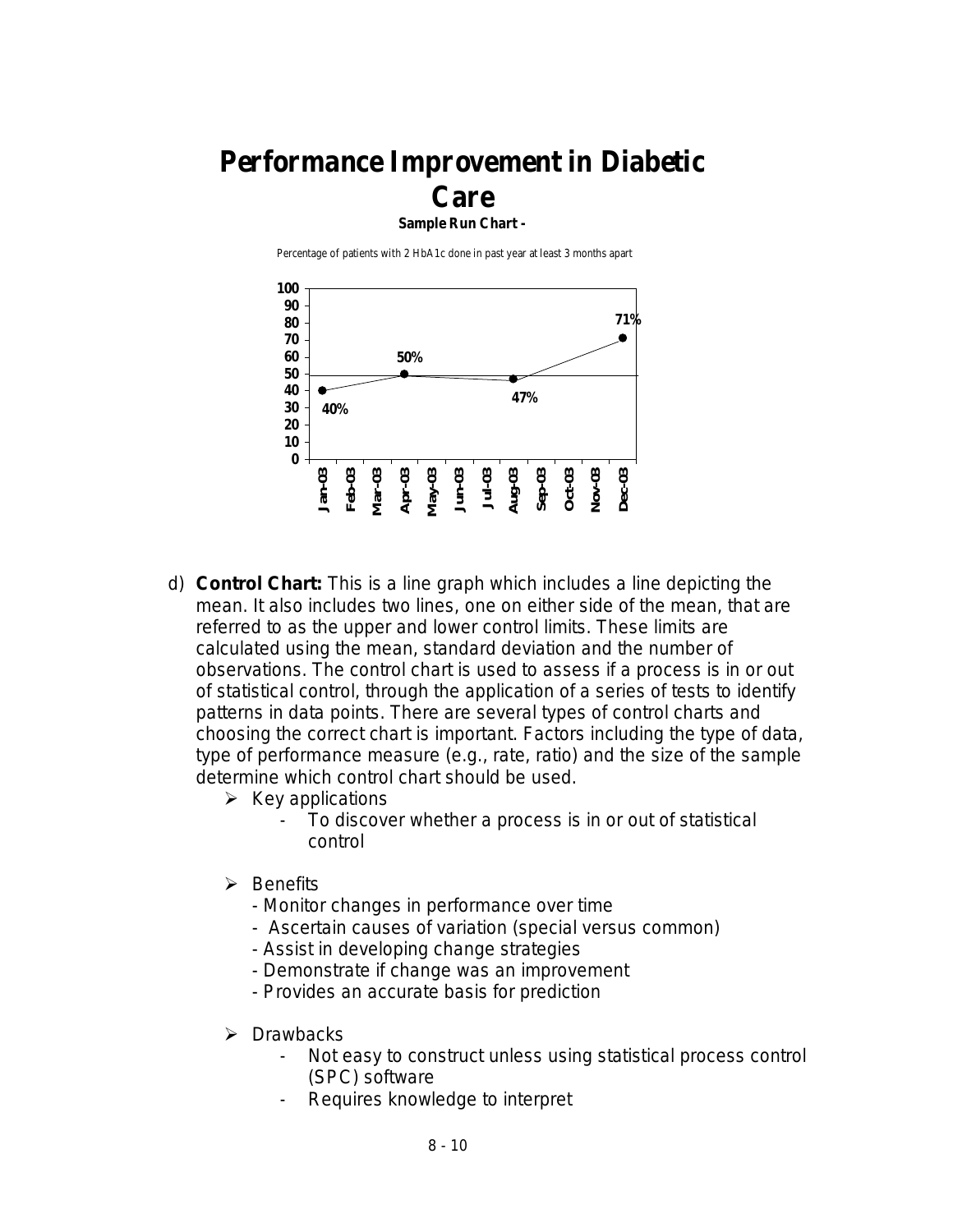

Data analysis can be exciting and rewarding as it begins to provide meaning to a collection of facts, measurements or observations. The tools described here will help to answer some questions but may pose many more. Most importantly, data analysis will help to dispel assumptions and conserve resources by providing a scientific basis for making decisions about performance and selecting areas for improvement.

## *Suggested References for Additional Reading*

*Framework for Improving Performance: From Principle to Practice*. Joint Commission on Accreditation of Healthcare Organizations, Oakbrook Terrace, Il. 1994.

*Managing Performance Measurement Data in Health Care.* Joint Commission Resources, Inc, Oakbrook Terrace, Il. Joint Commission on Accreditation of Healthcare Organizations, 2001.

*Measuring Quality Improvement in Healthcare: a guide to statistical process control applications*. In: Quality Resources. Carey RG, Lloyd RC. ASQ Press, Milwaukee, WI, 2001

Overcoming Performance Measurement Challenges For Hospitals. Joint Commission Resources, Oakbrook Terrace, Il. 2005.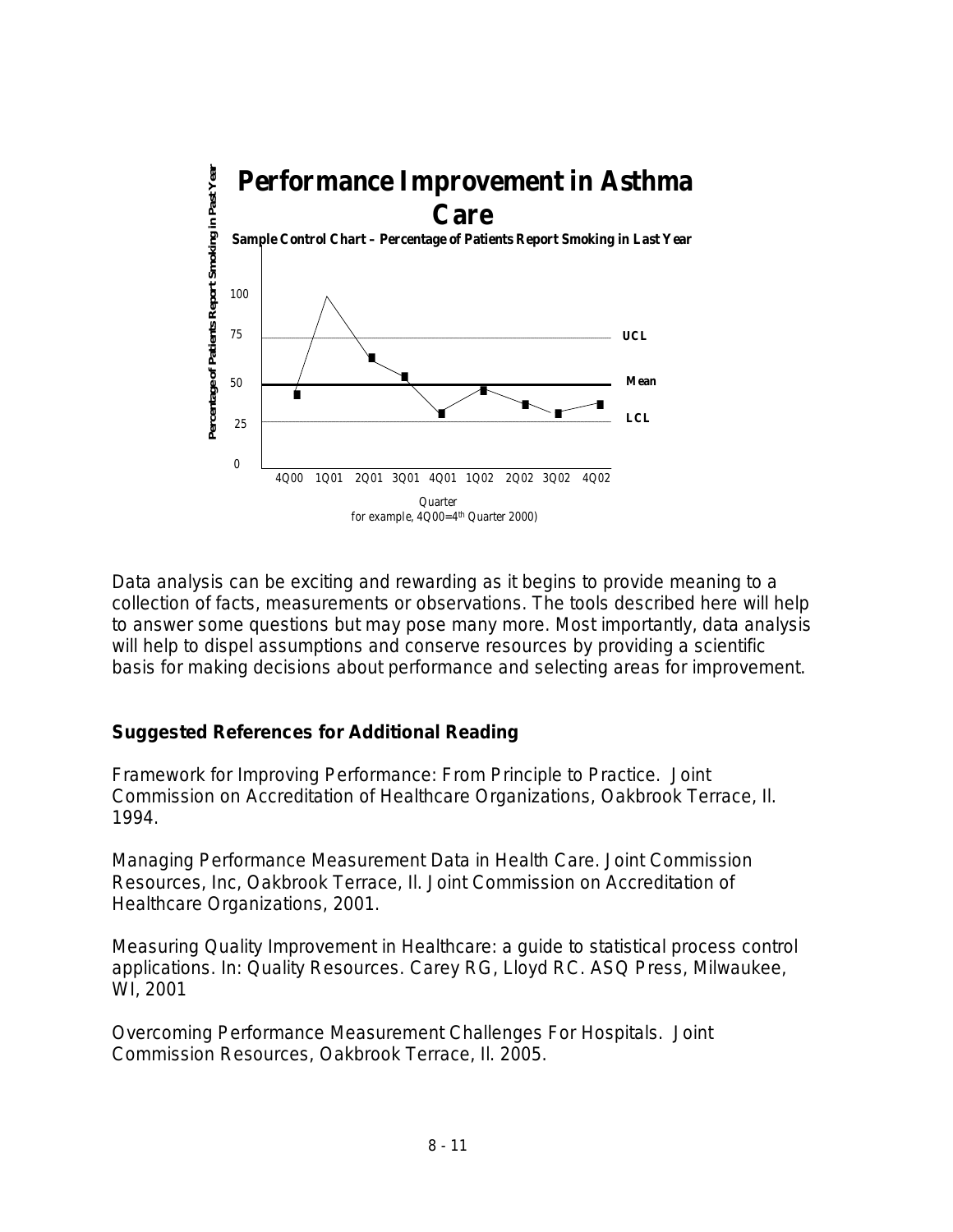*The Team Handbook.* PR Scholtes, BL Joiner, BJ Streibel. Oriel, Madison, WI, 2003.

*Tools for Performance Measurement in Health Care: A Quick Reference Guide.* Joint Commission on Accreditation of Healthcare Organizations, Oakbrook Terrace, Il. 2002.

*Using Performance Improvement Tools in HEALTH CARE Settings.* Joint Commission on Accreditation of Healthcare Organizations, Oakbrook Terrace, Il. 2006.

## **References**

.

Florence Nightingale. Agnes Scott College. Available at: [http://www.agnesscott.edu/lriddle/women/nitegale.htm. Accessed December 15,](http://www.agnesscott.edu/lriddle/women/nitegale.htm.%20Accessed%20December%2015) 2003.

Tools for Performance Measurement in Health Care: A Quick Reference Guide*.* Joint Commission on Accreditation of Healthcare Organizations, Oakbrook Terrace, Il. 2002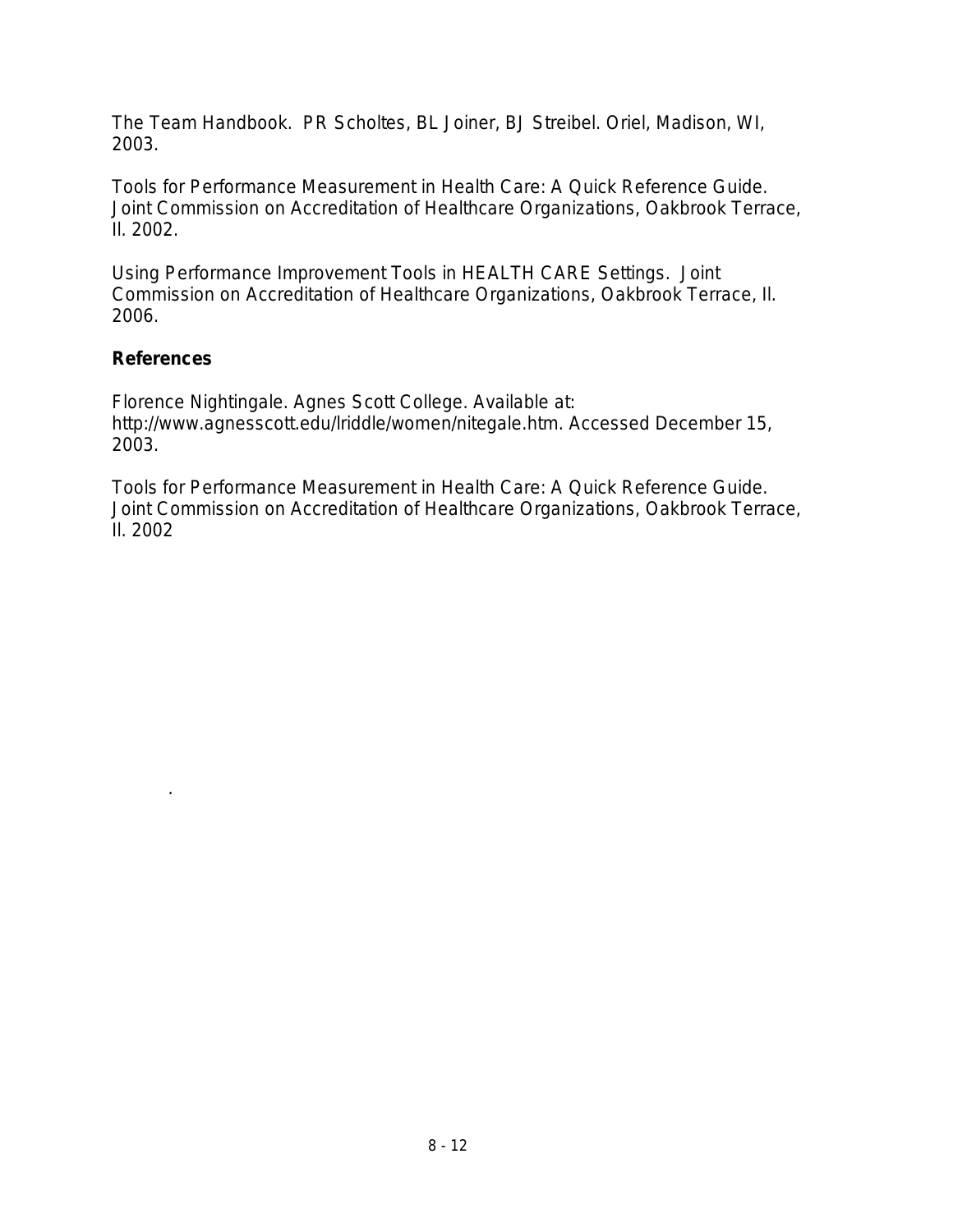#### **HEALTH CARE STAFFING SERVICES PERFORMANCE MEASURES GLOSSARY**

**administrative performance measures:** Measures that address the organizational structure for coordinating and integrating services, functions, or activities across operational components, (for example: staff recruitment, credentialing, filling assignments).

**aggregate (measurement data):** Measurement data collected and reported by organizations as a sum or total over a given time period (e.g., monthly, quarterly), or for certain groupings (e.g., health care organization level).

**clinical performance measures:** Measures designed to evaluate the processes or outcomes of care associated with the delivery of clinical services; allow for intra- and inter-organizational comparisons to be used to continuously improve patient health outcomes; may focus on the appropriateness of clinical decision making and implementation of these decisions; and must be condition or procedure specific, or address important functions of patient care (for example: medication use, clinical events, sentinel events etc.).

**continuous variable:** An aggregate data measure in which the value of each measurement can fall anywhere along a continuous scale (for example: average number of days to fill open positions).

**customer satisfaction measures:** Measurement data that focus on the client's perception of care or services provided by the organization, (for example: staff satisfaction, patient satisfaction, or client satisfaction).

**data collection:** The act or process of capturing raw or primary data from a single or number of sources. Also called "data gathering."

**data collection effort:** The availability and accessibility of the required data elements, the relative effort required, and associated cost of abstracting or collecting the data.

**data element:** A discrete piece of data, such as "filled job orders" or "clinical staff."

**data sources:** The primary source document(s) used for data collection (for example, billing or administrative data, personnel files, agency logs).

**denominator:** The lower part of a fraction used to calculate a rate, proportion, or ratio. A statement that depicts the primary or overall population of interest that the measure is interested in evaluating, (for example: all clinical staff participating in direct patient care).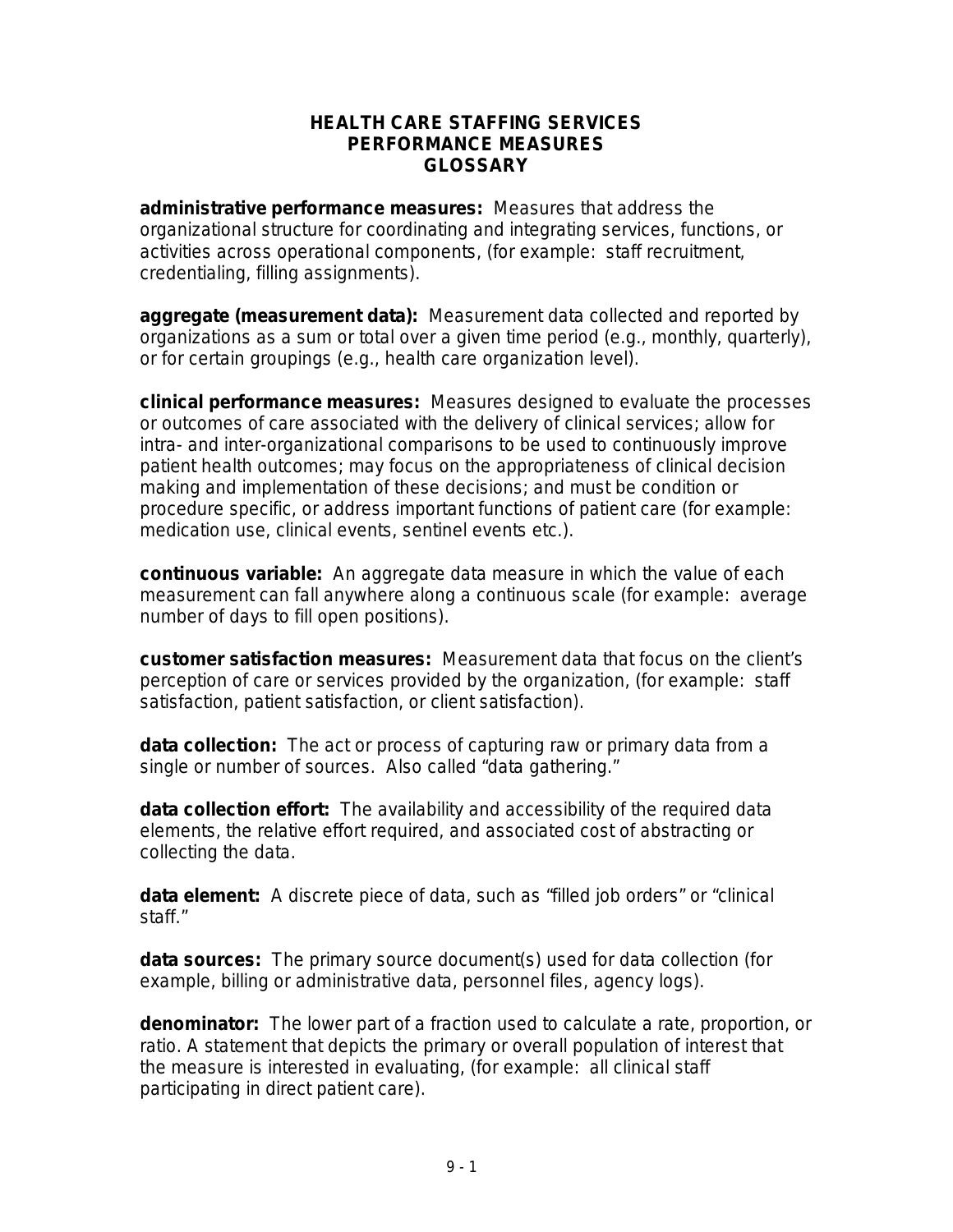**flowchart:** An ordered sequence of data element retrieval and aggregation through which numerator and denominator events or continuous variable values are identified by a measure.

**measure information form:** Tool to provide specific and technical information on a measure. The information contained includes: measure set, measure I.D., performance measure name, rationale, type of measure, improvement noted as, numerator/denominator/continuous variable statements, inclusions, exclusions, data elements, data collection approach, sampling, data reported as, report period, and selected references.

**measure set:** Grouping of carefully selected information that when analyzed, provides a comprehensive understanding of the HCSS firm's performance.

**minimum data set:** An accepted set of data terms and definitions related to data collection.

**numerator:** The upper portion of a fraction used to calculate a rate, proportion, or ratio. The numerator depicts the portion of the denominator population that satisfies the condition of the performance measure to be an indicator event (for example: number of staff who has had their annual performance reviews).

**original source of measure:** An individual, group of individuals or an organization who is initially responsible for developing the measure.

**outcome measure:** A measure that indicates the result of the performance (or non-performance) of a function or process.

**performance measure:** A quantitative tool (for example, rate, ratio, index, percentage) that provides an indication of an organization's performance in relation to a specified process or outcome.

**process measure:** A measure which focuses on a process which leads to a certain outcome, meaning that a scientific basis exists for believing that the process, when executed well, will increase the probability of achieving a desired outcome.

**proportion:** A type of rate in which the numerator is expressed as a subset of the denominator (for example: proportion of staff who has had required screenings for TB).

**rate based:** An aggregate data measure in which the value of each measurement is expressed as a proportion or ratio.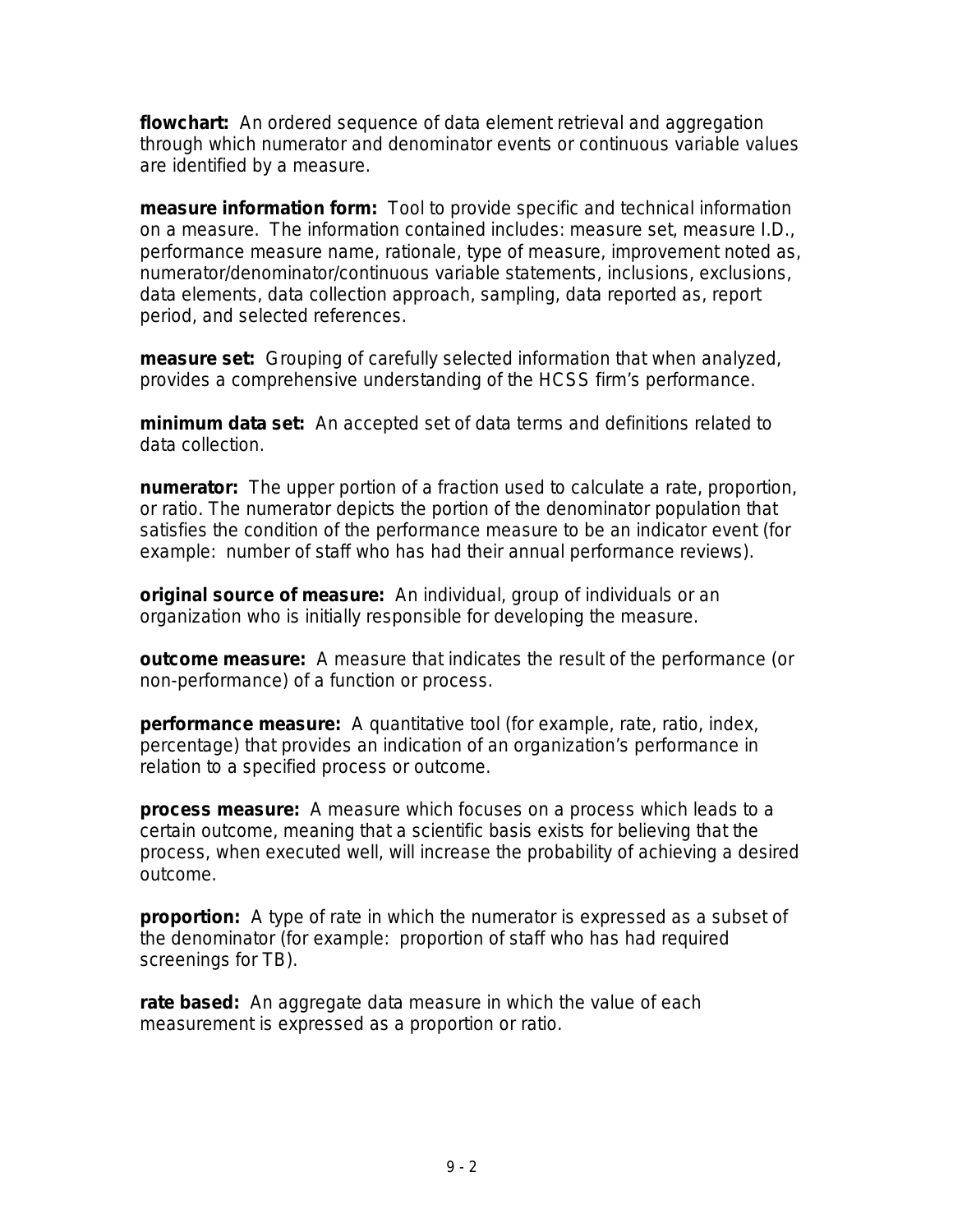**ratio:** The relationship between two counted sets of data, which may have a value of zero or greater. In a ratio, the numerator is not necessarily a subset of the denominator (for example: the number of Do Not Returns per hours worked).

**rationale:** An explanation of why an indicator is useful in specifying and assessing the process or outcome of care measured by the indicator. The rationale may include supportive evidence such as published literature, unpublished studies, focus group results, etc.

**reliability:** The ability of the indicator to accurately and consistently identify the events it was designed to identify across multiple settings.

**sampling:** A basic statistical technique or process consisting of drawing a limited number of measurements from a larger source (population) and then analyzing those measurements to estimate characteristics of the population from which the measurements have been drawn.

**validity:** Ability to identify opportunities for improvement in the quality of service/care; demonstration that the indicator use results in improvements in outcomes and/or quality of service/care.

**verification:** The process of confirming the accuracy or truth of information. Verification of previous employers substantiates that an individual was an employee of a business or organization for a certain period of time. Verification of prior work experience substantiates that an individual was employed to perform specific clinical duties or skills.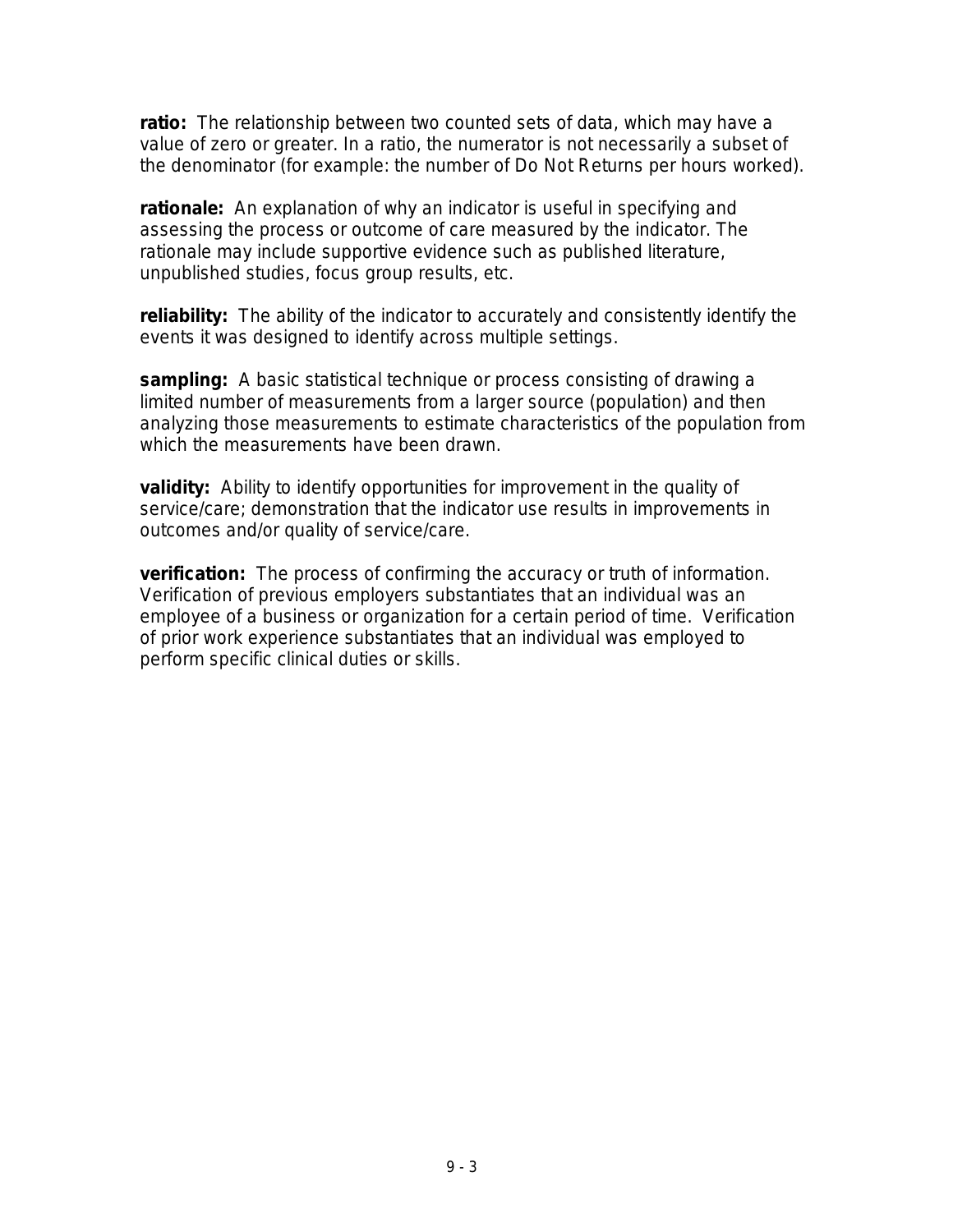#### **REFERENCES**

Aiken LH, Xue Y. Supplemental Nurse Staffing in Hospitals and Quality of Care. *JONA.* 2007;37(7/8):335-342.

American Nurses Association. ANA Applauds Nurse Staffing Bill Introduced In U.S. House of Representatives. Retrieved June 29, 2007 from the World Wide Web: [http://www.nursingworld.org/pressrel/2003/pr1209.htm.](http://www.nursingworld.org/pressrel/2003/pr1209.htm)

American Nurses Association. Code of Ethics for Nurses With Interpretive Statements, 2001. Retrieved June 29, 2007 from the World Wide Web: [http://www.nursingworld.org/mods/mod580/cecdefull.htm.](http://www.nursingworld.org/mods/mod580/cecdefull.htm)

American Nurses Association. Principles for Nurse Staffing, 1999. Retrieved January 14, 2005 from the World Wide Web: [http://www.nursingworld.org/readroom/stffprnc.htm.](http://www.nursingworld.org/readroom/stffprnc.htm)

American Nurses Association. Safe Staffing Bill Introduced in the Senate: Much more than a numeric ratio. *The American Journal of Nursing,* 2003;103(7). Retrieved June 29, 2007 from the World Wide Web: [http://www.nursingworld.org/ajn/2003/july/wawatch.htm.](http://www.nursingworld.org/ajn/2003/july/wawatch.htm)

American Nurses Association. Safe Staffing Bill Introduced in the Senate: Much more than a numeric ratio. *The American Journal of Nursing,* 2003;103(7). Retrieved June 29, 2007 from the World Wide Web: [http://www.nursingworld.org/ajn/2003/july/wawatch.htm.](http://www.nursingworld.org/ajn/2003/july/wawatch.htm) American Staffing Association. *Annual Economic Analysis.* Alexandria, VA: Author. 2007.

A Pocket Guide to Using Performance Improvement tools in Health Care Settings, Third Edition. The Joint Commission on Accreditation of Healthcare Organizations, Oakbrook Terrace, Il. 2006.

Contract Staff and Patient Safety. Oakbrook Terrace, IL; Joint Commission Resources, 2005.

Florence Nightingale. Agnes Scott College. Available at: [http://www.agnesscott.edu/lriddle/women/nitegale.htm. Accessed December 15,](http://www.agnesscott.edu/lriddle/women/nitegale.htm.%20Accessed%20December%2015) 2003.

Ideas In Action. Maryland Builds a Thriving Health Care Work Force – Chesapeake Registry Program: Providing Quality Staffing Solutions, November 2004. Retrieved January 12, 2005 from the World Wide Web: [http://www.mdhospitlas.org/mha/Ideas\\_in\\_Action/November\\_2004/Chesapeake.](http://www.mdhospitlas.org/mha/Ideas_in_Action/November_2004/Chesapeake.Registry.htm) [Registry.htm.](http://www.mdhospitlas.org/mha/Ideas_in_Action/November_2004/Chesapeake.Registry.htm)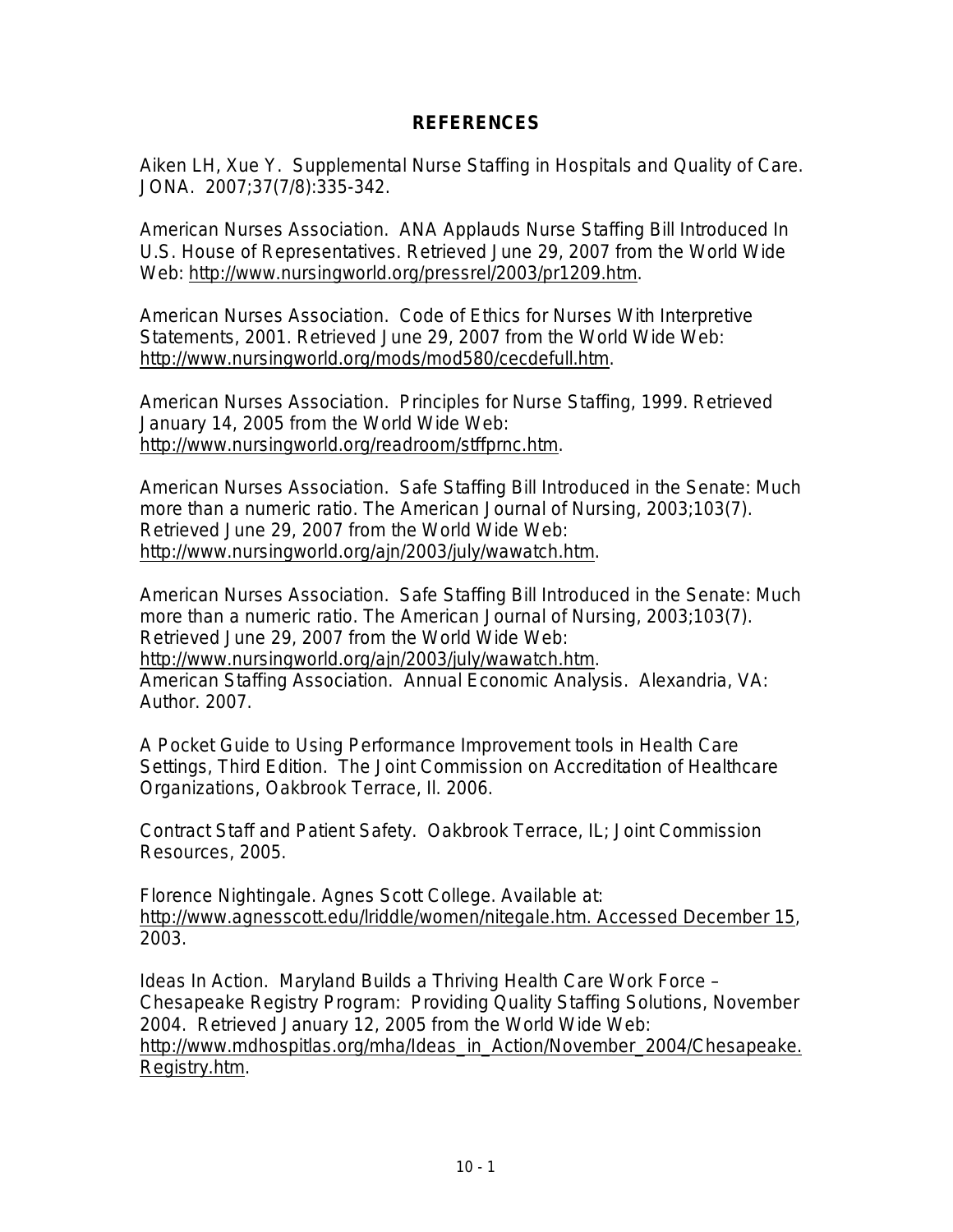The Joint Commission. *2010 Health Care Staffing Services Certification Manual.* Oakbrook Terrace, IL: Author. 2010.

Manias, E, BPHARM, MPHARM, M NursStud, PhD, RN, FRCNA, Aitken, R, Bed, Med, RN, Peerson, A, BA, Phd, RN, Parker, J BA, AM, PhD, RN, Wong, K, BA ,MPH, RN. Agency nursing work in acute care settings: perceptions of hospital nursing managers and agency nurse providers. *Journal of Clinical Nursing.*  2003;12:457-466.

NSNA Code of Professional Conduct, 1999. Retrieved June 29, 2007 from the World Wide Web: [http://www.jsu.edu/depart/nursing/JANS/page3.html](http://www.jsu.edu/depart/nursing/JANS/page3.htm). Shoemaker, P, Howell, DH. Trends in the Use of Contract Labor among Hospitals, 2004, American Hospital Directory, Inc. Retrieved January 14, 2005 from World Wide Web:

[http://www.google.com/search?hl=en&q=Trends+in+the+Use+of+Contract+Labor](http://www.google.com/search?hl=en&q=Trends+in+the+Use+of+Contract+Labor+among+Hospitals&spell=1) [+among+Hospitals&spell=1.](http://www.google.com/search?hl=en&q=Trends+in+the+Use+of+Contract+Labor+among+Hospitals&spell=1)

Shoemaker, P, Schuhmann TM. Trends in Hospitals' Use of Contract Labor. *Healthcare Financial Management,* April 2007.

Stiehl, RR. Quality Assurance Requirements for Contract/Agency Nurses. *JONA's Healthcare Law, Ethics, and Regulation,* 2004;6(3): 69-74.

Taylor, LE. Life as a Traveling Nurse. *AJN,* 1998;98(7): 62-63.

The Joint Commission. *2010 Comprehensive Accreditation Manual for Hospitals: The Official Handbook.* Oakbrook Terrace, IL: Author. 2010.

2004 Market Analysis and Executive Summary: Temporary Healthcare Staffing. Retrieved July 2, 2007 from the World Wide Web: [http://www.healthleadersmedia.com/print.cfm?content\\_id=60699&parent=103.](http://www.healthleadersmedia.com/print.cfm?content_id=60699&parent=103)

Warren, IB, MSN, RN, Rozell, BR, DSN, RN. Supplemental Staffing Nurse Manager Views of Costs, Benefits, and Quality of Care. *JONA.*1995;25 (6):51- 57.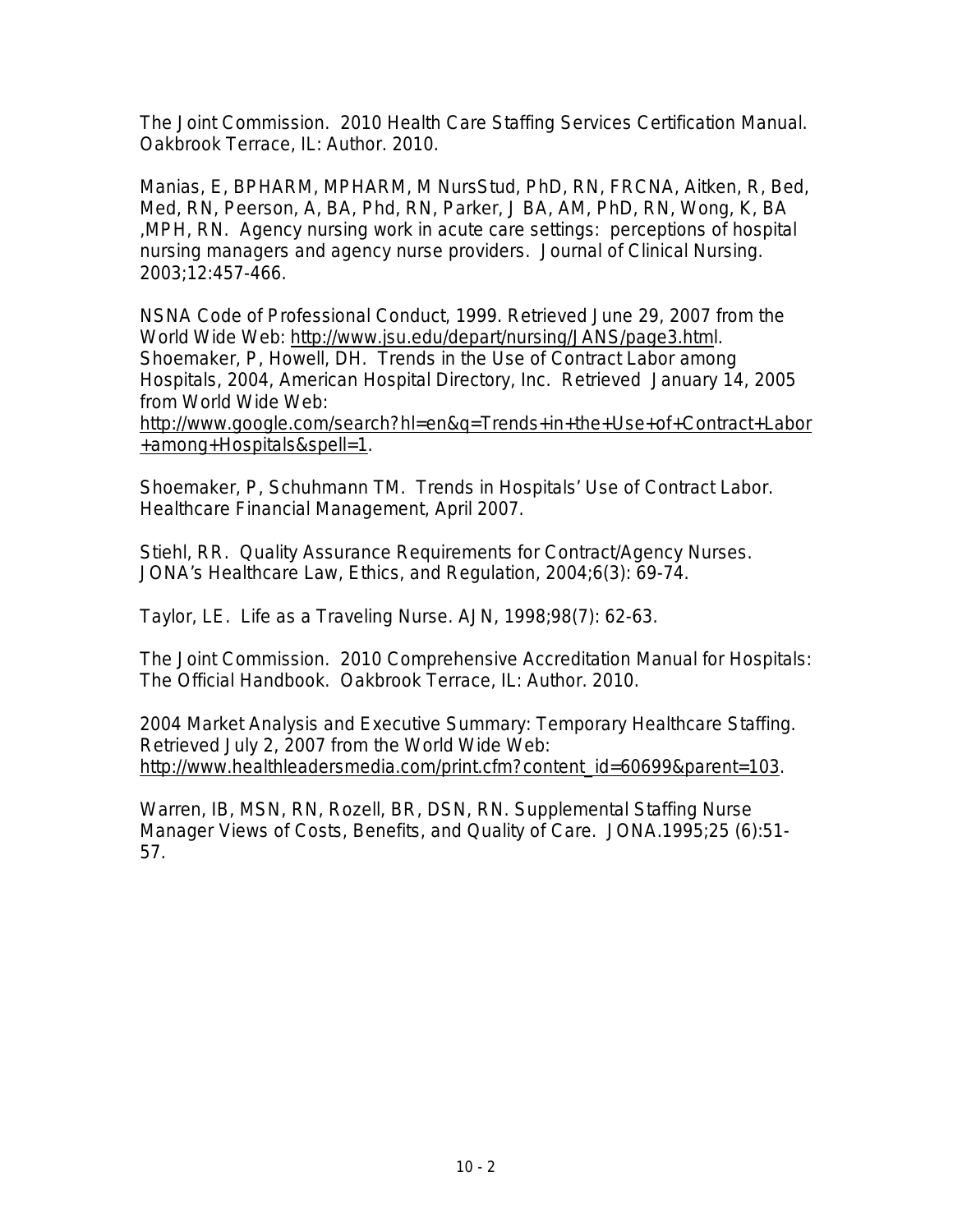## **Overview of Measure Information Form For Health Care Staffing Services**

#### **Measure Set**

The specific certification measure set to which an individual measure belongs (e.g., health care staffing services, stroke).

## **Measure ID #**

A unique alpha-numeric identifier assigned to a measure. Information associated with a measure is identified by this unique alpha-numeric number.

| <b>Performance Measure</b> |  |
|----------------------------|--|
| <b>Name</b>                |  |

A brief title that uniquely identifies the measure.

## **Rationale**

An explanation that states why it is important to receive data/information on this measure. This may include specific literature references, evidence based information, expert consensus, etc.

#### **Type of Measure**

Indicates whether the measure is used to examine a process or an outcome over time.

- **Process**: A measure used to assess a goal directed, interrelated series of actions, events, mechanisms, or steps, such as measure of performance that describes what is done to, for, or by patients, as in performance of a procedure.
- **Outcome**: A measure that indicates the result of performance (or non-performance) of a function(s) or process(es).

| <b>Improvement Noted</b> |  |
|--------------------------|--|
| As.                      |  |

Describes how improvement would be indicated by the measure.

- An increase in the rate/score/number of occurrences (for example, customer satisfaction)
- A decrease in the rate/score/number of occurrences (for example, do not returns)
- Either an increase or a decrease in the rate/score/number of occurrences, depending upon the context of the measure (for example, utilization)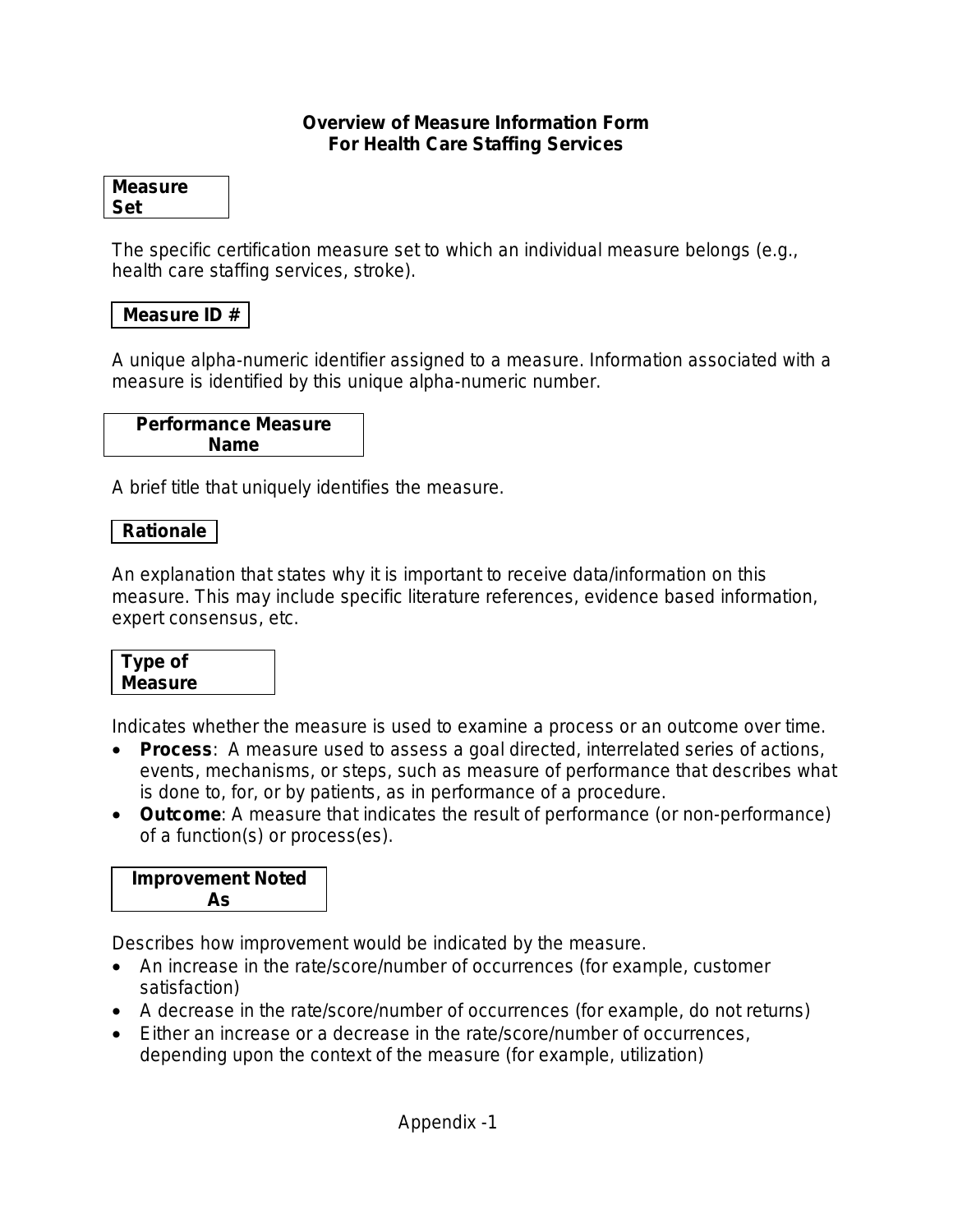#### **Numerator Statement**

Represents the portion of the denominator population that satisfies the conditions of the performance measure to be an indicator event.

**Numerator Inclusions** Specific information describing the components: comprising the numerator, not contained in the numerator statement, or not applicable.

**Numerator Exclusions** Specific information describing the components: that should not be included in the numerator, or none.

**Data Elements** Those data elements necessary or required to construct the numerator.

| <b>Denominator</b> |  |
|--------------------|--|
| <b>Statement</b>   |  |

Represents the population evaluated by the performance measure.

**Denominator Inclusions** Specific information describing the components: comprising the denominator, not contained in the denominator statement, or not applicable.

**Denominator Exclusions** Specific information describing the components: that should not be included in the denominator, or none.

**Data Elements** Those data elements required to construct the denominator

#### **Data Collection Approach**

Recommended timing for when data should be collected for a measure. Data collection approaches include retrospective, concurrent or prospective data collection. **Retrospective** data collection involves collecting data for events that have already occurred. **Concurrent** data collection is the process of gathering data on how a process works or is working while a patient is in active treatment. **Prospective** data collection is data collection in anticipation of an event or occurrence.

# **Sampling**

Indicates whether a measure is amenable to selecting a random subset of a population in order to estimate the organization's performance level without collecting data for the entire population.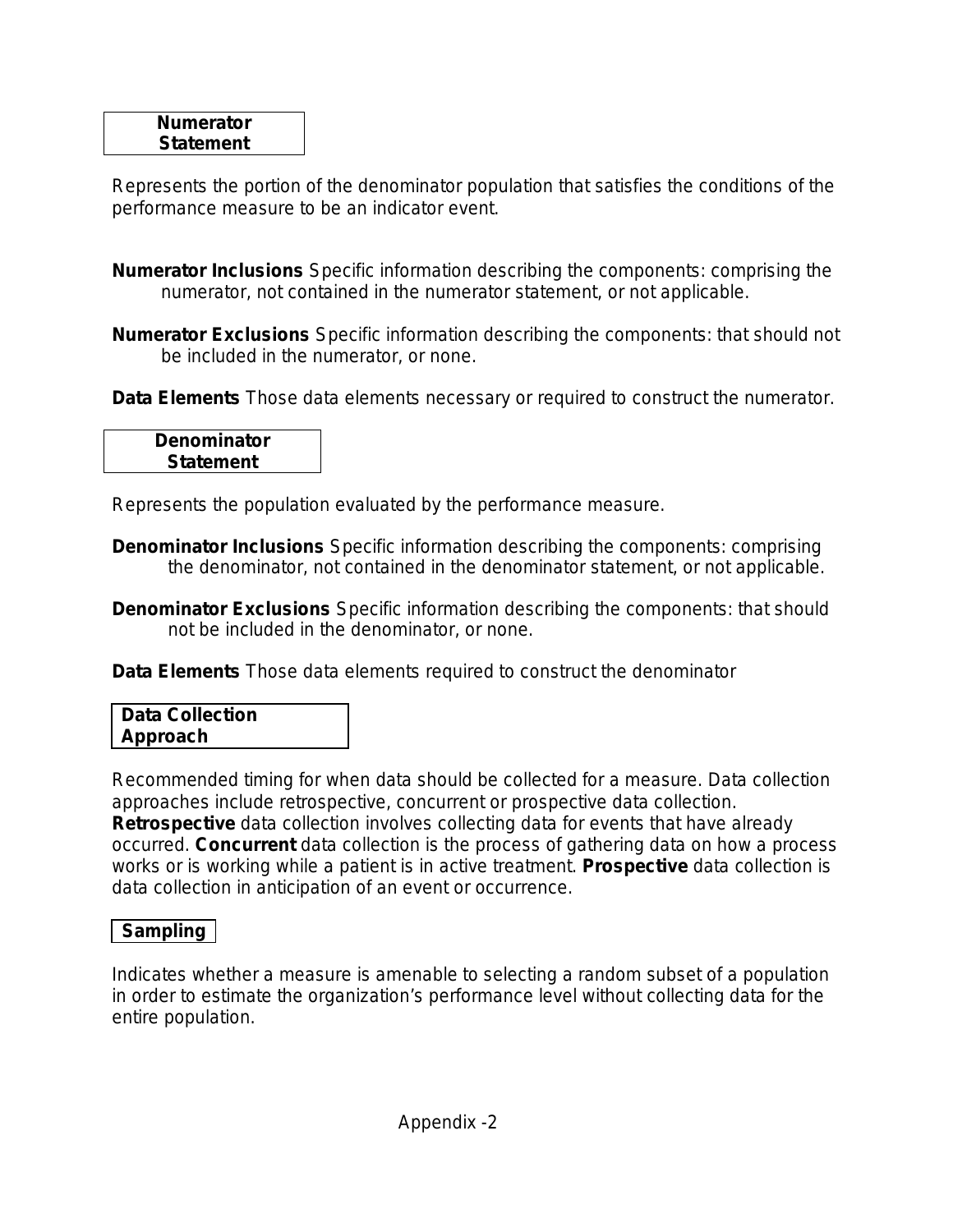### **Data Reported As**

Indicates how data will be reported for a measure.

- Aggregate rate generated from count data reported as a *proportion* (for example, rate-based measures which report summary data generated from the number of Cesarean sections as a proportion of deliveries)
- Aggregate rate generated from count data reported as a *ratio* (e.g., bloodstream infection per 1,000 line days).
- Aggregate measures of *central tendency* (e.g., continuous variables which report means and medians such as length of stay).

# **Setting**

The setting to which the performance measure set applies.



The defined time period for data collection.

### **Selected References**

Specific literature references that are used to support the importance of the performance measure.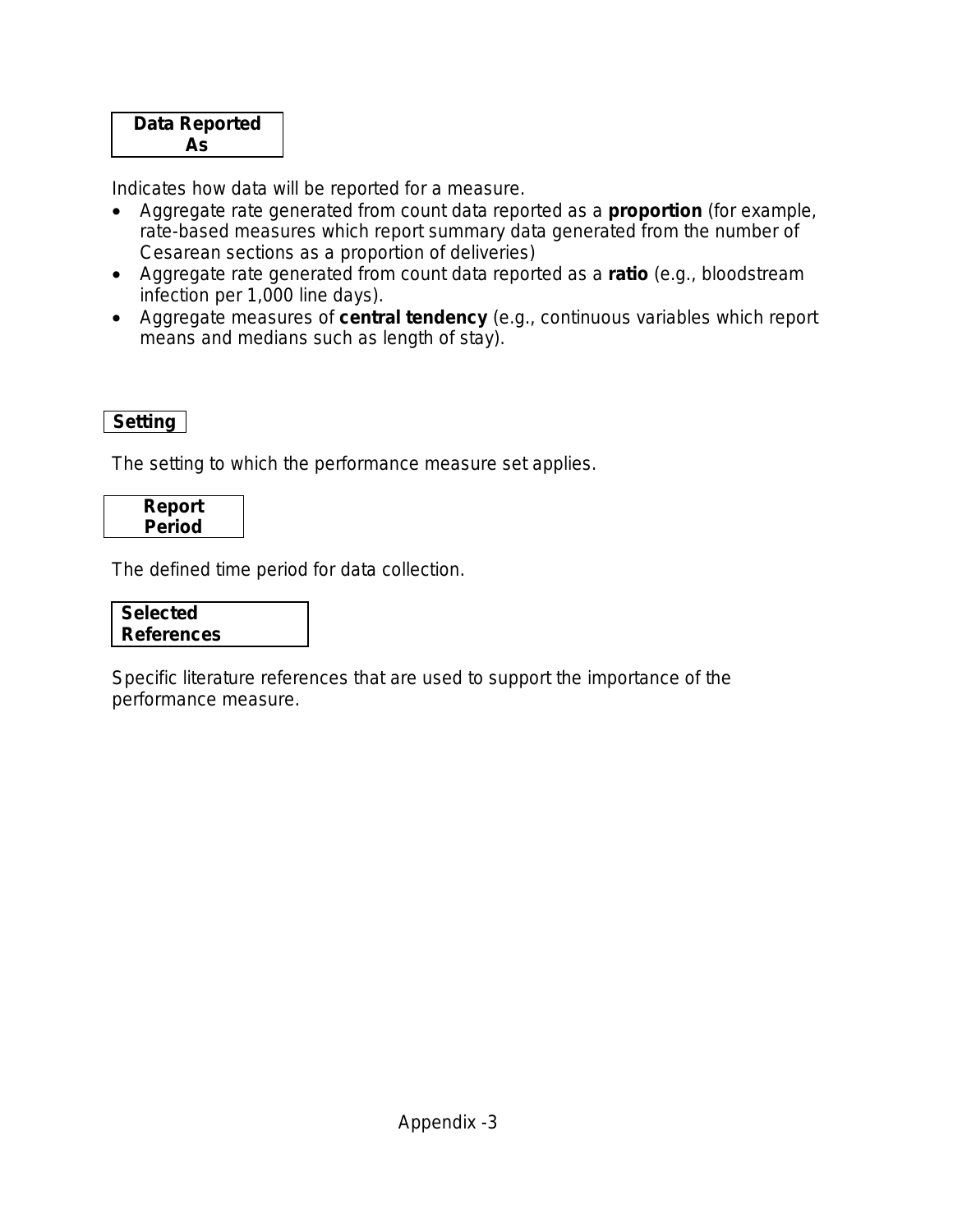# **Flowchart Symbols**



Start/Stop denotes the beginning or end of an algorithm.

Diamonds represent "If...Then" decision points for logic tests and comparisons. Two or three flow lines exit the decision point to reflect alternative actions based upon an evaluation of the condition(s) stated around the decision point.

Rectangles or process boxes show when computation or manipulation of the data are required, such as a calculation or summarization.



Circle or "On-page: connectors, labeled with a letter, show a link to sections of the algorithm which are continued on the same page.

Five-sided or "Off-page" connectors, labeled with a letter, show a link to sections of the algorithm which are continued on different pages.

> *Note: Both circular, On-page, and five-sided, Off-page, Connectors containing the letters A, B, C, D, E, F, or G lead to measure Outcome Boxes.*



Outcome Boxes represent the result of data passed through the algorithm. Connectors extending from outcome boxes lead to the end of the algorithm, or to risk adjustment procedures, where applicable. This symbol is also used to identify the strata within a stratified measure.



Symbol to represent comments that should be taken into account when programming flowchart.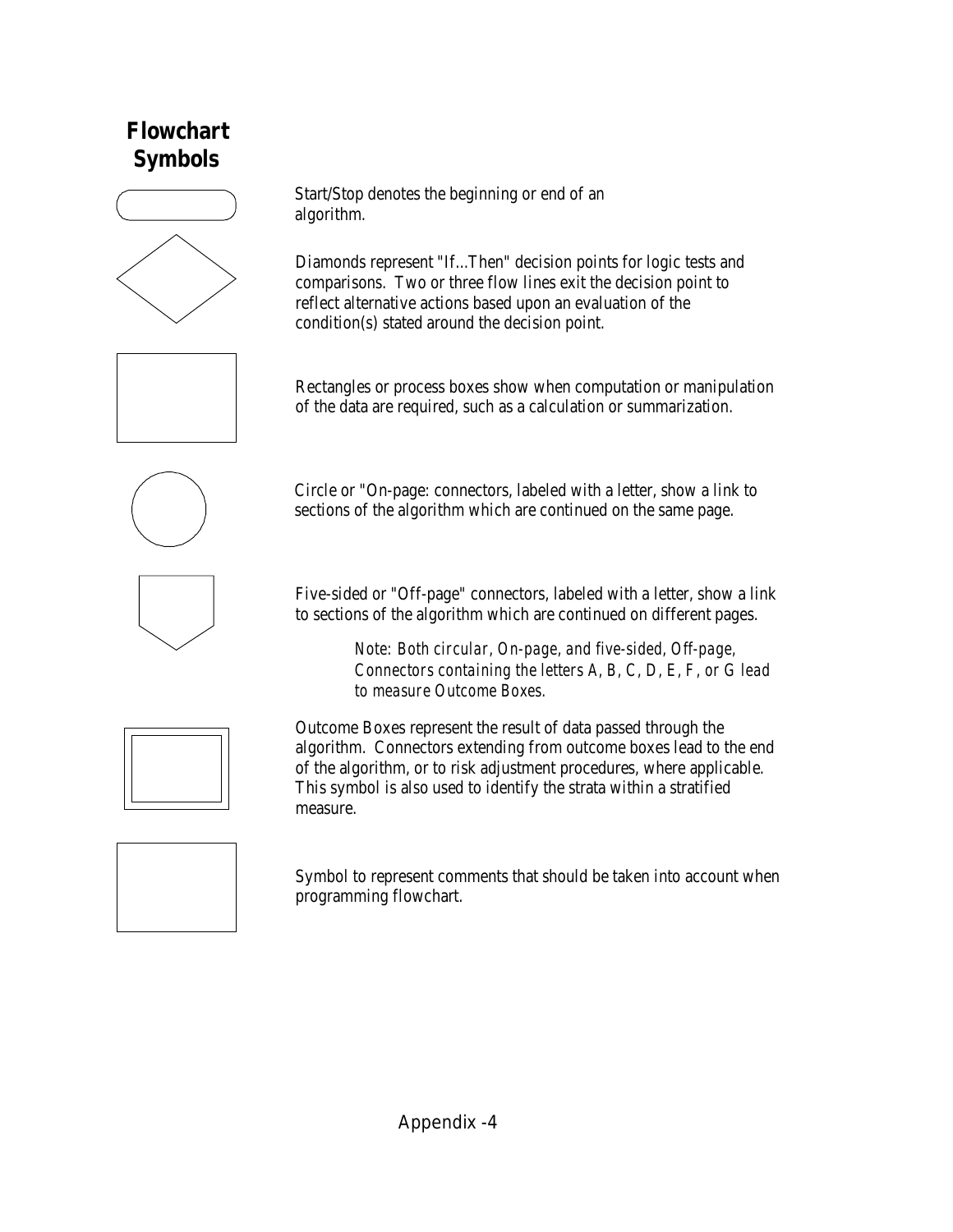### **Performance Measure Data Report # ( -- )**

*Complete one report for each measure*

#### **PART I:**

| .<br><b>Performance Measure Short Name:</b> |                                         |                                           |                                                      |
|---------------------------------------------|-----------------------------------------|-------------------------------------------|------------------------------------------------------|
| <b>Reporting Time</b><br>Period             | <b>Number Numerator</b><br><b>Cases</b> | <b>Number</b><br><b>Denominator Cases</b> | <b>Measurement Results*</b><br>(e.g., rate or value) |
|                                             |                                         |                                           |                                                      |
|                                             |                                         |                                           |                                                      |
|                                             |                                         |                                           |                                                      |
|                                             |                                         |                                           |                                                      |
|                                             |                                         |                                           |                                                      |
|                                             |                                         |                                           |                                                      |
|                                             |                                         |                                           |                                                      |
|                                             |                                         |                                           |                                                      |
|                                             |                                         |                                           |                                                      |
|                                             |                                         |                                           |                                                      |
|                                             |                                         |                                           |                                                      |
|                                             |                                         |                                           |                                                      |
|                                             |                                         |                                           |                                                      |
|                                             |                                         |                                           |                                                      |
|                                             |                                         |                                           |                                                      |
|                                             |                                         |                                           |                                                      |
|                                             |                                         |                                           |                                                      |
|                                             |                                         |                                           |                                                      |
|                                             |                                         |                                           |                                                      |
|                                             |                                         |                                           |                                                      |
|                                             |                                         |                                           |                                                      |
|                                             |                                         |                                           |                                                      |
|                                             |                                         |                                           |                                                      |
|                                             |                                         |                                           |                                                      |
|                                             |                                         |                                           |                                                      |
|                                             |                                         |                                           |                                                      |
|                                             |                                         |                                           |                                                      |
|                                             |                                         |                                           |                                                      |
|                                             |                                         |                                           |                                                      |

\*Numerator/denominator cases are not applicable for Continuous Variable Measures. Report only measurement results in the form of a value.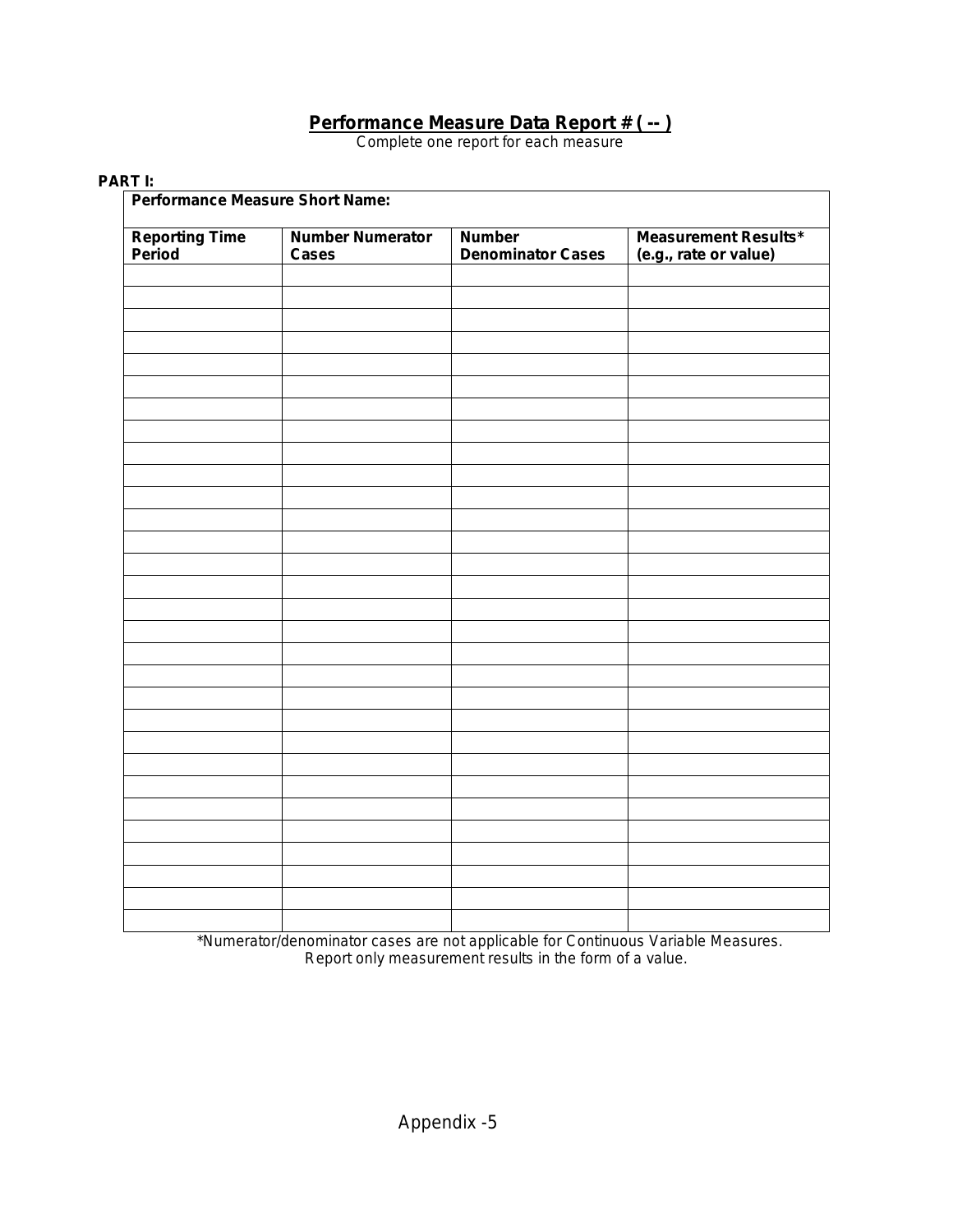# **Performance Measure Data Report # ( -- ), cont.**

#### **PART II: Provide current information for this measure as follows:**

| Have any modifications been made to this measure since the Measure<br>Information Form was submitted?                                                                                                                                                                                    | $\lceil$  Yes | $\lceil$ $\rceil$ No |  |  |  |  |
|------------------------------------------------------------------------------------------------------------------------------------------------------------------------------------------------------------------------------------------------------------------------------------------|---------------|----------------------|--|--|--|--|
| If this measure has been modified:                                                                                                                                                                                                                                                       |               |                      |  |  |  |  |
| Describe the modifications and note when the change took place<br>Describe what prompted the need for the change                                                                                                                                                                         |               |                      |  |  |  |  |
| NOTE: If the measure has undergone significant reconstruction during the certification cycle, e.g.,<br>redefining of numerator and/or denominator, submit a revised Measurement Information Form. Please<br>contact your Account Representative.                                         |               |                      |  |  |  |  |
| <b>PART III:</b>                                                                                                                                                                                                                                                                         |               |                      |  |  |  |  |
| Describe how data for this measure have been used to evaluate processes and/or patient outcomes of<br>care.                                                                                                                                                                              |               |                      |  |  |  |  |
| Identify potential opportunities for improvement.                                                                                                                                                                                                                                        |               |                      |  |  |  |  |
| Describe any interventions and/or process modifications that may have been made based on<br>measurement results and how the effectiveness of these changes were/will be measured.                                                                                                        |               |                      |  |  |  |  |
| Explain any significant variations occurring in the updated data submitted for this measure. This would<br>include any interruption in continuous data collection or change in the normal pattern of the data, that is,<br>those variations that may be attributable to a special cause. |               |                      |  |  |  |  |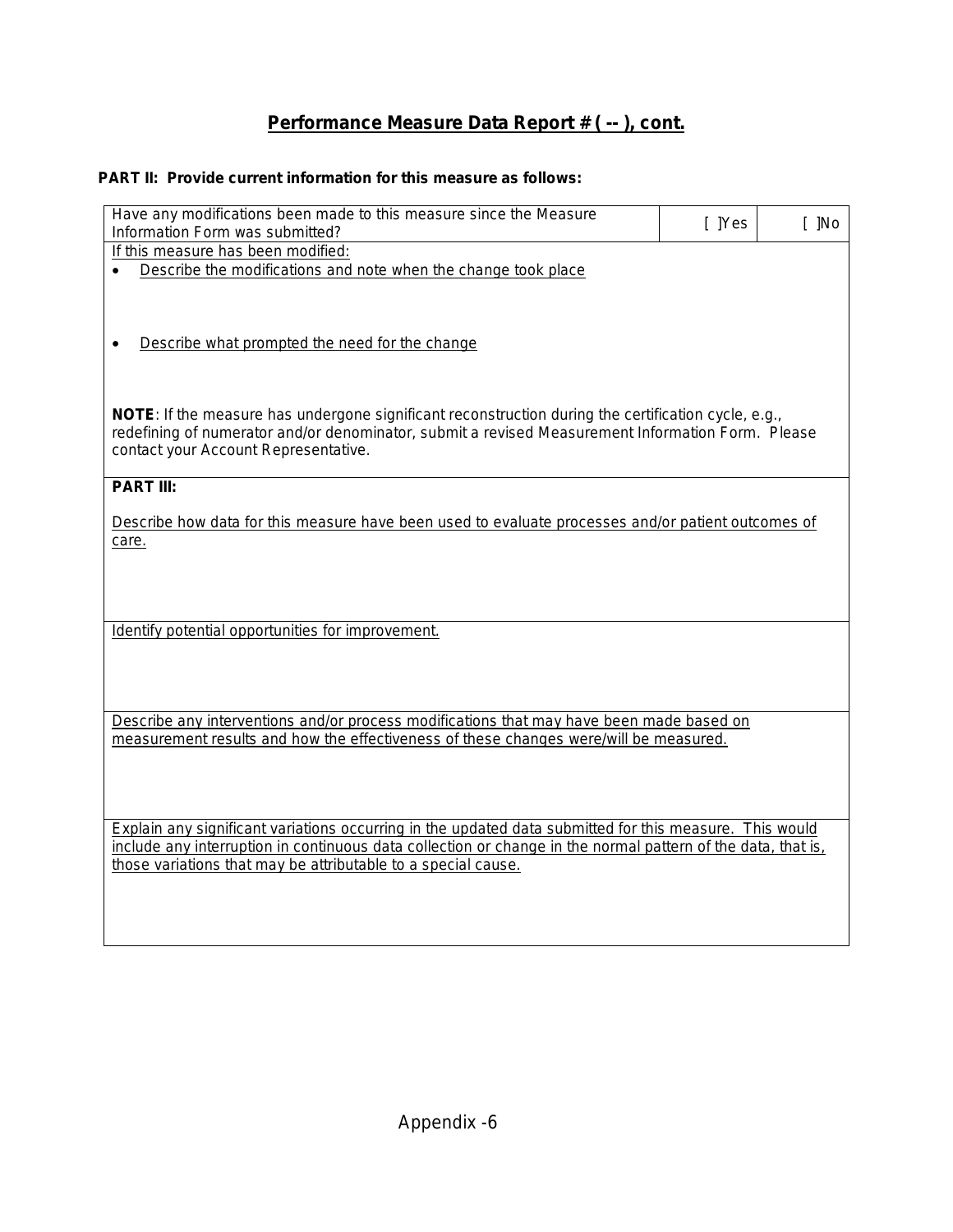# **Health Care Staffing Services Performance Measurement Implementation Guide, 2nd Edition**

### **Release Notes Version 1.0 March, 2010 March, 2010**

| <b>Manual</b><br><b>Section</b> | <b>Impacts</b>                                                               | <b>Rationale</b>                                                                                                                                                                                                                                                     | <b>Description of</b><br><b>Changes</b>                                                                                                                                                                                          | Page                     | <b>Implementation Date</b> |
|---------------------------------|------------------------------------------------------------------------------|----------------------------------------------------------------------------------------------------------------------------------------------------------------------------------------------------------------------------------------------------------------------|----------------------------------------------------------------------------------------------------------------------------------------------------------------------------------------------------------------------------------|--------------------------|----------------------------|
|                                 |                                                                              | Sections of HCSS PM Implementation Guide, 2 <sup>nd</sup> Edition                                                                                                                                                                                                    |                                                                                                                                                                                                                                  |                          |                            |
| <b>HCSS Framework</b>           |                                                                              |                                                                                                                                                                                                                                                                      |                                                                                                                                                                                                                                  |                          |                            |
| Framework                       | Domains:<br>Coordination of<br>Services-Client<br>Organization to<br>Service | Do Not Return<br>Occurrences involving<br>independent contractors<br>should be included in the<br>measure population.<br>Independent contractors<br>are not an exclusion from<br>the measure population<br>for HCSS-1 and HCSS-2.                                    | Delete "(n/a to<br>independent<br>contractors)"                                                                                                                                                                                  | Section 2,<br>Page 2-2   | 03/12/10                   |
| References                      |                                                                              |                                                                                                                                                                                                                                                                      |                                                                                                                                                                                                                                  |                          |                            |
| References                      | List of References                                                           | New Reference available<br>July/Aug 2007                                                                                                                                                                                                                             | Add to list: Aiken LH,<br>Xue Y. Supplemental<br>Nurse Staffing in<br><b>Hospitals and Quality</b><br>of Care. JONA,<br>2007;37(7/8):335-342.                                                                                    | Section 10,<br>Page 10-1 | 03/12/10                   |
| Sampling Methodology            |                                                                              |                                                                                                                                                                                                                                                                      |                                                                                                                                                                                                                                  |                          |                            |
| Sampling                        | HCSS-3:<br>Completeness of<br>Personnel File                                 | There is no upper limit to<br>the application of the<br>sampling methodology for<br>quality assurance<br>purposes; however the<br>larger the population, the<br>more likely it is that the<br>population will be<br>heterogeneous due to<br>variations in management | Add under section<br>titled Sampling<br>Approaches, "Large<br>corporations and multi-<br>branch firms with<br>greater than 100 active<br>clinical staff may<br>randomly select a<br>minimum of 20 files for<br>review each month | Section 7,<br>Page 7-2   | 03/12/10                   |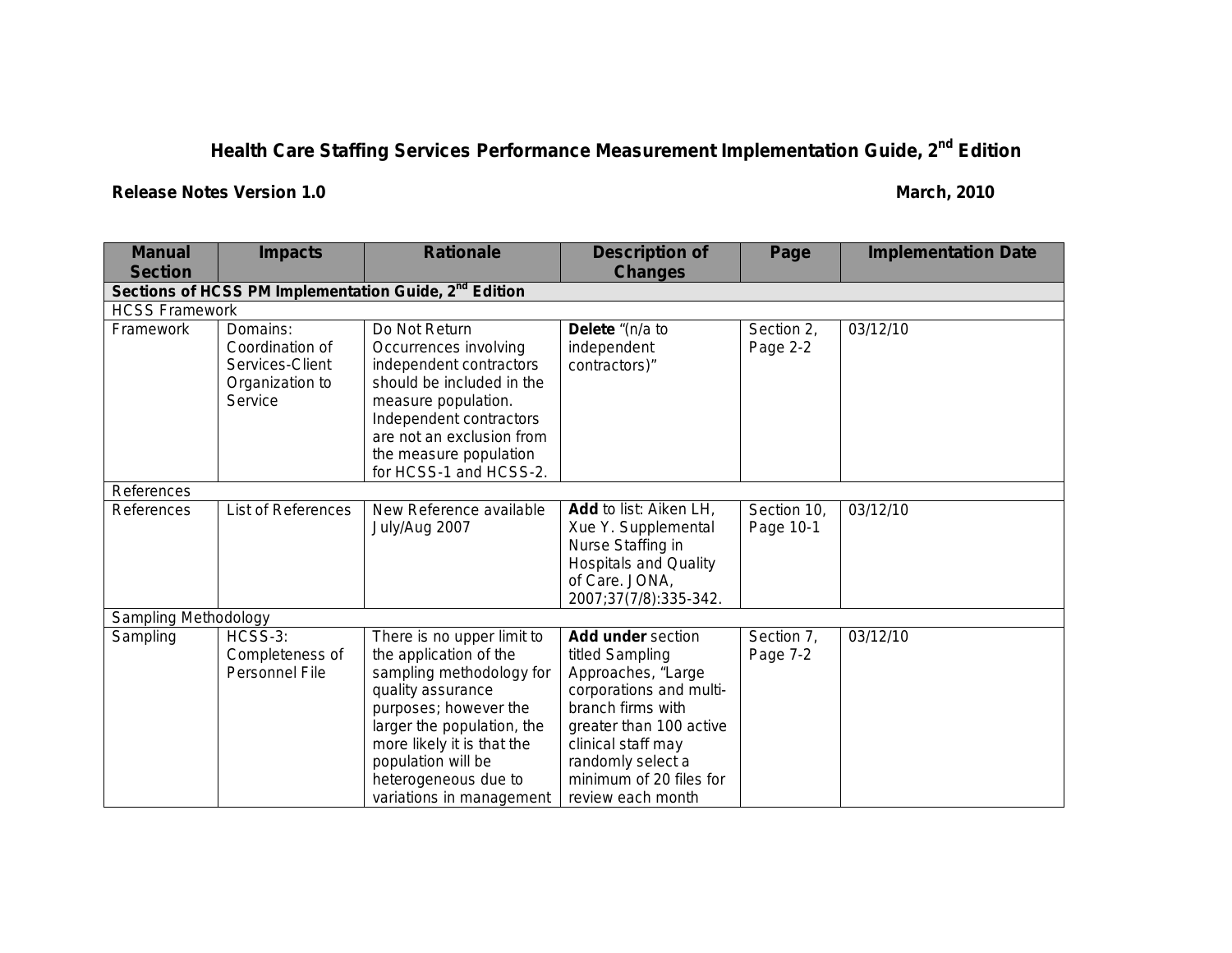|                                |                                                                                | practices, local<br>regulations, etc. It is<br>assumed that the<br>individuals in the<br>population are<br>interchangeable as far as<br>sampling is concerned.<br>The larger the population,<br>the less likely this<br>assumption is to hold, but<br>there is no fixed number<br>at which a population<br>becomes heterogeneous. | from the total number<br>of active clinical staff at<br>all branches, or select<br>a sample based on the<br>size of each branch<br>site." |                        |          |  |  |
|--------------------------------|--------------------------------------------------------------------------------|-----------------------------------------------------------------------------------------------------------------------------------------------------------------------------------------------------------------------------------------------------------------------------------------------------------------------------------|-------------------------------------------------------------------------------------------------------------------------------------------|------------------------|----------|--|--|
| Sampling                       | HCSS-3:<br>Completeness of<br>Personnel File                                   | Ease location of<br>reference.                                                                                                                                                                                                                                                                                                    | Change "(see Data<br>Dictionary)" to "(see<br>Data Dictionary, page<br>$4-6$ "                                                            | Section 7,<br>Page 7-1 | 03/12/10 |  |  |
| Sampling                       | HCSS-3:<br>Completeness of<br>Personnel File                                   | Consistency with HCSS<br>eligibility requirement                                                                                                                                                                                                                                                                                  | Change "provision of<br>patient care" to<br>"provision or direction<br>of patient care"                                                   | Section 7,<br>Page 7-1 | 03/12/10 |  |  |
| Glossary                       |                                                                                |                                                                                                                                                                                                                                                                                                                                   |                                                                                                                                           |                        |          |  |  |
| Glossary<br><b>Definitions</b> | "Background<br>Check"<br>data element and<br>"Competency"<br>data element      | Verification of previous<br>employers / prior work<br>experience should be<br>through the primary<br>source (e.g., owner,<br>CEO, HR staff of previous<br>employer) rather than the<br>employee under<br>consideration.                                                                                                           | Add definition for<br>"Verification" of<br>previous employers /<br>prior work history.                                                    | Section 9,<br>Page 9-3 | 03/12/10 |  |  |
| <b>Glossary Title</b>          | "Healthcare<br><b>Staffing Services</b><br>Performance<br>Measure<br>Glossary" | Correction - typo                                                                                                                                                                                                                                                                                                                 | Change "SERIVCES"<br>to "SERVICES"                                                                                                        | Section 9.<br>Page 9-1 | 03/12/10 |  |  |
| <b>Data Collection Tools</b>   |                                                                                |                                                                                                                                                                                                                                                                                                                                   |                                                                                                                                           |                        |          |  |  |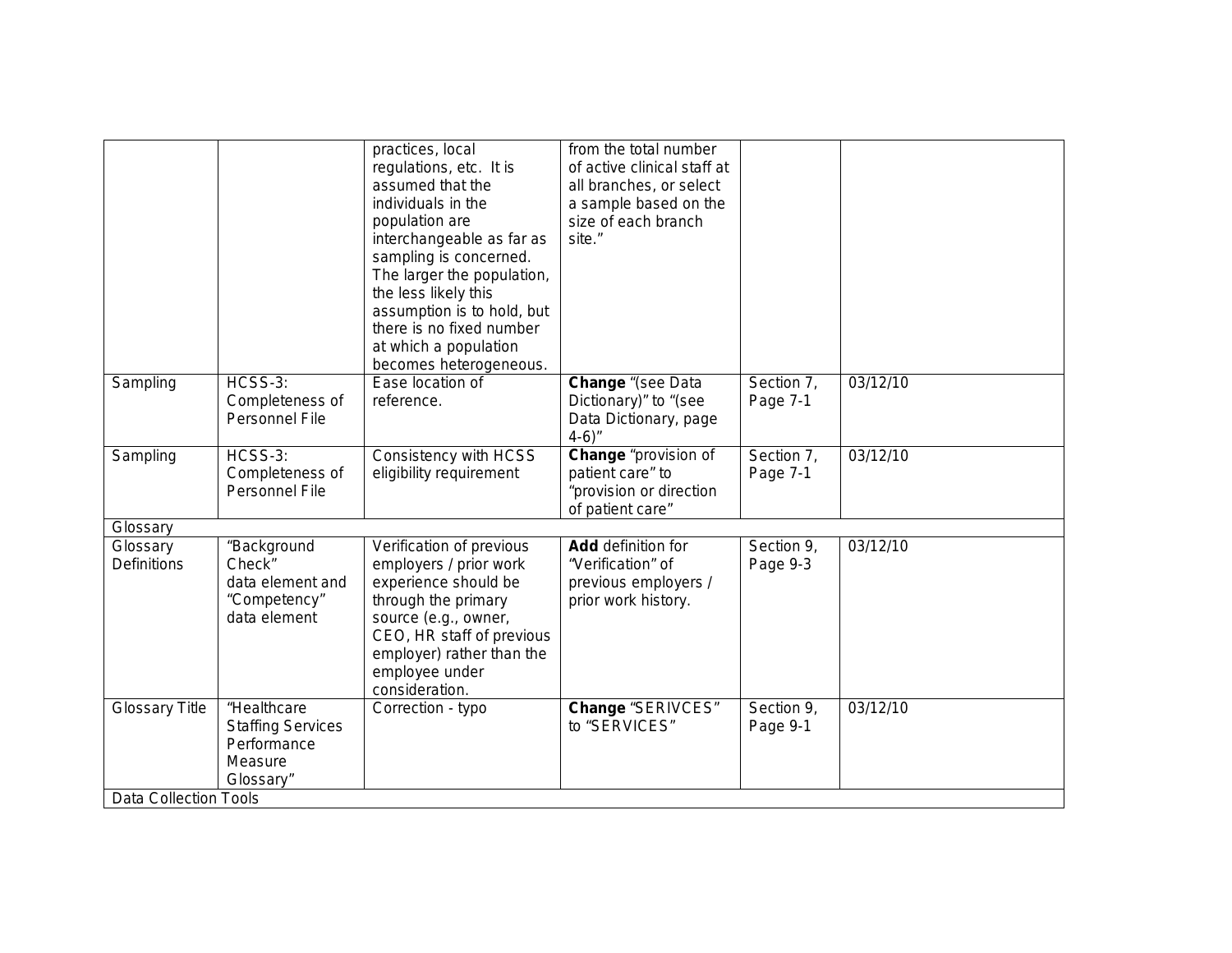| HCSS-3<br>03/12/10<br>"Criminal Records<br>Correction<br><b>Change</b> "new hire &<br>Section 6,<br>Search"<br>Worksheet<br>annually" to "new hire &<br>Page 6-5<br>rehire"<br>HCSS-3<br>Change "200_" to<br>03/12/10<br>Correction<br>Section 6<br>Header<br>"201"<br>Worksheet<br>HCSS-3<br>HCSS-3:<br><b>Change</b> "provision of<br>03/12/10<br>Consistency with HCSS<br>Section 6,<br>Worksheet<br>Completeness of<br>Page 6-5<br>eligibility requirement<br>patient care" to<br>Personnel File<br>"provision or direction<br>of patient care"<br><b>HCSS Measures</b><br>Do Not Return - Clinical<br>Change "LD.3.50<br>HCSS-1<br>Correction to reflect<br>Section 3,<br>03/12/10<br>Measure<br>"Services provided by<br>Information<br>current standard<br>Page 3-2<br>consultation,<br>numbering<br>contractual<br>arrangements, or other<br>agreements are<br>provided safely and<br>effectively." To "<br>LD.04.03.09 "Care,<br>treatment, and services<br>provided through<br>contractual agreement<br>are provided safely and<br>effectively."<br>Change "2007" to<br>"2010".<br>Do Not Return - Professional<br>Change "LD.3.50<br>Measure<br>HCSS-2<br>Correction to reflect<br>Section 3,<br>03/12/10<br>"Services provided by<br>Information<br>current standard<br>Page 3-7<br>consultation,<br>numbering<br>contractual<br>arrangements, or other<br>agreements are<br>provided safely and |  |  |  |  |  |  |  |  |
|--------------------------------------------------------------------------------------------------------------------------------------------------------------------------------------------------------------------------------------------------------------------------------------------------------------------------------------------------------------------------------------------------------------------------------------------------------------------------------------------------------------------------------------------------------------------------------------------------------------------------------------------------------------------------------------------------------------------------------------------------------------------------------------------------------------------------------------------------------------------------------------------------------------------------------------------------------------------------------------------------------------------------------------------------------------------------------------------------------------------------------------------------------------------------------------------------------------------------------------------------------------------------------------------------------------------------------------------------------------------------------------------------------------|--|--|--|--|--|--|--|--|
|                                                                                                                                                                                                                                                                                                                                                                                                                                                                                                                                                                                                                                                                                                                                                                                                                                                                                                                                                                                                                                                                                                                                                                                                                                                                                                                                                                                                              |  |  |  |  |  |  |  |  |
|                                                                                                                                                                                                                                                                                                                                                                                                                                                                                                                                                                                                                                                                                                                                                                                                                                                                                                                                                                                                                                                                                                                                                                                                                                                                                                                                                                                                              |  |  |  |  |  |  |  |  |
|                                                                                                                                                                                                                                                                                                                                                                                                                                                                                                                                                                                                                                                                                                                                                                                                                                                                                                                                                                                                                                                                                                                                                                                                                                                                                                                                                                                                              |  |  |  |  |  |  |  |  |
|                                                                                                                                                                                                                                                                                                                                                                                                                                                                                                                                                                                                                                                                                                                                                                                                                                                                                                                                                                                                                                                                                                                                                                                                                                                                                                                                                                                                              |  |  |  |  |  |  |  |  |
|                                                                                                                                                                                                                                                                                                                                                                                                                                                                                                                                                                                                                                                                                                                                                                                                                                                                                                                                                                                                                                                                                                                                                                                                                                                                                                                                                                                                              |  |  |  |  |  |  |  |  |
|                                                                                                                                                                                                                                                                                                                                                                                                                                                                                                                                                                                                                                                                                                                                                                                                                                                                                                                                                                                                                                                                                                                                                                                                                                                                                                                                                                                                              |  |  |  |  |  |  |  |  |
|                                                                                                                                                                                                                                                                                                                                                                                                                                                                                                                                                                                                                                                                                                                                                                                                                                                                                                                                                                                                                                                                                                                                                                                                                                                                                                                                                                                                              |  |  |  |  |  |  |  |  |
|                                                                                                                                                                                                                                                                                                                                                                                                                                                                                                                                                                                                                                                                                                                                                                                                                                                                                                                                                                                                                                                                                                                                                                                                                                                                                                                                                                                                              |  |  |  |  |  |  |  |  |
|                                                                                                                                                                                                                                                                                                                                                                                                                                                                                                                                                                                                                                                                                                                                                                                                                                                                                                                                                                                                                                                                                                                                                                                                                                                                                                                                                                                                              |  |  |  |  |  |  |  |  |
|                                                                                                                                                                                                                                                                                                                                                                                                                                                                                                                                                                                                                                                                                                                                                                                                                                                                                                                                                                                                                                                                                                                                                                                                                                                                                                                                                                                                              |  |  |  |  |  |  |  |  |
|                                                                                                                                                                                                                                                                                                                                                                                                                                                                                                                                                                                                                                                                                                                                                                                                                                                                                                                                                                                                                                                                                                                                                                                                                                                                                                                                                                                                              |  |  |  |  |  |  |  |  |
|                                                                                                                                                                                                                                                                                                                                                                                                                                                                                                                                                                                                                                                                                                                                                                                                                                                                                                                                                                                                                                                                                                                                                                                                                                                                                                                                                                                                              |  |  |  |  |  |  |  |  |
|                                                                                                                                                                                                                                                                                                                                                                                                                                                                                                                                                                                                                                                                                                                                                                                                                                                                                                                                                                                                                                                                                                                                                                                                                                                                                                                                                                                                              |  |  |  |  |  |  |  |  |
|                                                                                                                                                                                                                                                                                                                                                                                                                                                                                                                                                                                                                                                                                                                                                                                                                                                                                                                                                                                                                                                                                                                                                                                                                                                                                                                                                                                                              |  |  |  |  |  |  |  |  |
|                                                                                                                                                                                                                                                                                                                                                                                                                                                                                                                                                                                                                                                                                                                                                                                                                                                                                                                                                                                                                                                                                                                                                                                                                                                                                                                                                                                                              |  |  |  |  |  |  |  |  |
|                                                                                                                                                                                                                                                                                                                                                                                                                                                                                                                                                                                                                                                                                                                                                                                                                                                                                                                                                                                                                                                                                                                                                                                                                                                                                                                                                                                                              |  |  |  |  |  |  |  |  |
|                                                                                                                                                                                                                                                                                                                                                                                                                                                                                                                                                                                                                                                                                                                                                                                                                                                                                                                                                                                                                                                                                                                                                                                                                                                                                                                                                                                                              |  |  |  |  |  |  |  |  |
|                                                                                                                                                                                                                                                                                                                                                                                                                                                                                                                                                                                                                                                                                                                                                                                                                                                                                                                                                                                                                                                                                                                                                                                                                                                                                                                                                                                                              |  |  |  |  |  |  |  |  |
|                                                                                                                                                                                                                                                                                                                                                                                                                                                                                                                                                                                                                                                                                                                                                                                                                                                                                                                                                                                                                                                                                                                                                                                                                                                                                                                                                                                                              |  |  |  |  |  |  |  |  |
|                                                                                                                                                                                                                                                                                                                                                                                                                                                                                                                                                                                                                                                                                                                                                                                                                                                                                                                                                                                                                                                                                                                                                                                                                                                                                                                                                                                                              |  |  |  |  |  |  |  |  |
|                                                                                                                                                                                                                                                                                                                                                                                                                                                                                                                                                                                                                                                                                                                                                                                                                                                                                                                                                                                                                                                                                                                                                                                                                                                                                                                                                                                                              |  |  |  |  |  |  |  |  |
|                                                                                                                                                                                                                                                                                                                                                                                                                                                                                                                                                                                                                                                                                                                                                                                                                                                                                                                                                                                                                                                                                                                                                                                                                                                                                                                                                                                                              |  |  |  |  |  |  |  |  |
|                                                                                                                                                                                                                                                                                                                                                                                                                                                                                                                                                                                                                                                                                                                                                                                                                                                                                                                                                                                                                                                                                                                                                                                                                                                                                                                                                                                                              |  |  |  |  |  |  |  |  |
|                                                                                                                                                                                                                                                                                                                                                                                                                                                                                                                                                                                                                                                                                                                                                                                                                                                                                                                                                                                                                                                                                                                                                                                                                                                                                                                                                                                                              |  |  |  |  |  |  |  |  |
|                                                                                                                                                                                                                                                                                                                                                                                                                                                                                                                                                                                                                                                                                                                                                                                                                                                                                                                                                                                                                                                                                                                                                                                                                                                                                                                                                                                                              |  |  |  |  |  |  |  |  |
|                                                                                                                                                                                                                                                                                                                                                                                                                                                                                                                                                                                                                                                                                                                                                                                                                                                                                                                                                                                                                                                                                                                                                                                                                                                                                                                                                                                                              |  |  |  |  |  |  |  |  |
|                                                                                                                                                                                                                                                                                                                                                                                                                                                                                                                                                                                                                                                                                                                                                                                                                                                                                                                                                                                                                                                                                                                                                                                                                                                                                                                                                                                                              |  |  |  |  |  |  |  |  |
|                                                                                                                                                                                                                                                                                                                                                                                                                                                                                                                                                                                                                                                                                                                                                                                                                                                                                                                                                                                                                                                                                                                                                                                                                                                                                                                                                                                                              |  |  |  |  |  |  |  |  |
|                                                                                                                                                                                                                                                                                                                                                                                                                                                                                                                                                                                                                                                                                                                                                                                                                                                                                                                                                                                                                                                                                                                                                                                                                                                                                                                                                                                                              |  |  |  |  |  |  |  |  |
|                                                                                                                                                                                                                                                                                                                                                                                                                                                                                                                                                                                                                                                                                                                                                                                                                                                                                                                                                                                                                                                                                                                                                                                                                                                                                                                                                                                                              |  |  |  |  |  |  |  |  |
|                                                                                                                                                                                                                                                                                                                                                                                                                                                                                                                                                                                                                                                                                                                                                                                                                                                                                                                                                                                                                                                                                                                                                                                                                                                                                                                                                                                                              |  |  |  |  |  |  |  |  |
|                                                                                                                                                                                                                                                                                                                                                                                                                                                                                                                                                                                                                                                                                                                                                                                                                                                                                                                                                                                                                                                                                                                                                                                                                                                                                                                                                                                                              |  |  |  |  |  |  |  |  |
|                                                                                                                                                                                                                                                                                                                                                                                                                                                                                                                                                                                                                                                                                                                                                                                                                                                                                                                                                                                                                                                                                                                                                                                                                                                                                                                                                                                                              |  |  |  |  |  |  |  |  |
|                                                                                                                                                                                                                                                                                                                                                                                                                                                                                                                                                                                                                                                                                                                                                                                                                                                                                                                                                                                                                                                                                                                                                                                                                                                                                                                                                                                                              |  |  |  |  |  |  |  |  |
|                                                                                                                                                                                                                                                                                                                                                                                                                                                                                                                                                                                                                                                                                                                                                                                                                                                                                                                                                                                                                                                                                                                                                                                                                                                                                                                                                                                                              |  |  |  |  |  |  |  |  |
| effectively." To "                                                                                                                                                                                                                                                                                                                                                                                                                                                                                                                                                                                                                                                                                                                                                                                                                                                                                                                                                                                                                                                                                                                                                                                                                                                                                                                                                                                           |  |  |  |  |  |  |  |  |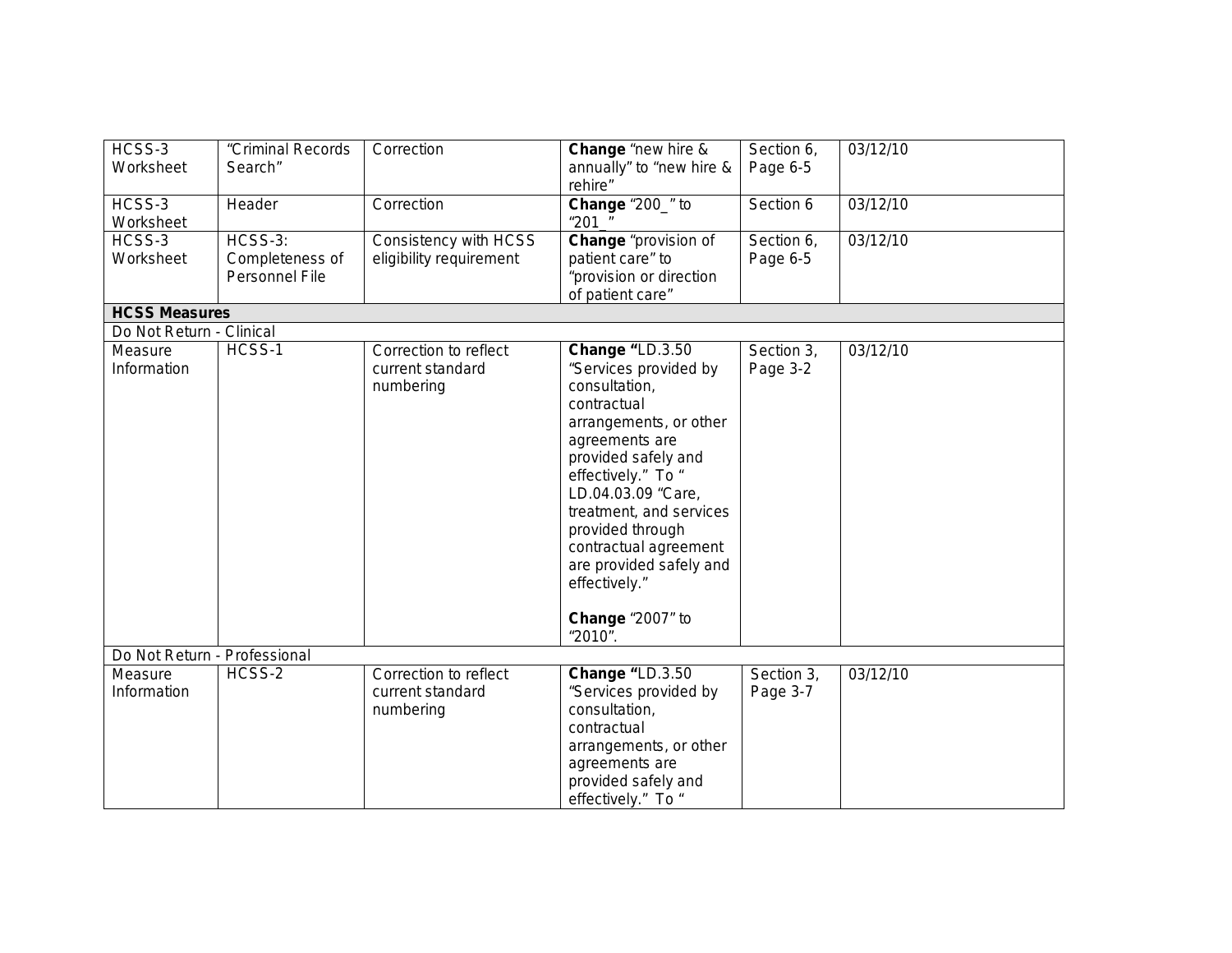|                        |                                       |                                                                               | LD.04.03.09 "Care,<br>treatment, and services<br>provided through<br>contractual agreement<br>are provided safely and<br>effectively."<br>Change "2007" to<br>"2010".                                                                                                                                                                                                                                                                                                                                                                     |                         |          |
|------------------------|---------------------------------------|-------------------------------------------------------------------------------|-------------------------------------------------------------------------------------------------------------------------------------------------------------------------------------------------------------------------------------------------------------------------------------------------------------------------------------------------------------------------------------------------------------------------------------------------------------------------------------------------------------------------------------------|-------------------------|----------|
|                        | <b>Completeness of Personnel File</b> |                                                                               |                                                                                                                                                                                                                                                                                                                                                                                                                                                                                                                                           |                         |          |
| Measure<br>Information | HCSS-3                                | Clarification of numerator<br>statement: #2 Evidence<br>of Current Competency | <b>Change</b> "clinical skills<br>checklist" to "clinical<br>skills assessment".                                                                                                                                                                                                                                                                                                                                                                                                                                                          | Section 3,<br>Page 3-14 | 03/12/10 |
| Measure<br>Information | HCSS-3                                | Correction to reflect<br>current standard<br>numbering                        | Change "LD.3.50<br>"Services provided by<br>consultation,<br>contractual<br>arrangements, or other<br>agreements are<br>provided safely and<br>effectively." To "<br>LD.04.03.09 "Care,<br>treatment, and services<br>provided through<br>contractual agreement<br>are provided safely and<br>effectively."<br>Change "HR.1.20:"Staff<br>qualifications are<br>consistent with his or<br>her job responsibilities."<br>To "HR.01.02.01 "The<br>hospital defines staff<br>qualifications specific to<br>their Job<br>responsibilities; and | Section 3,<br>Page 3-13 | 03/12/10 |